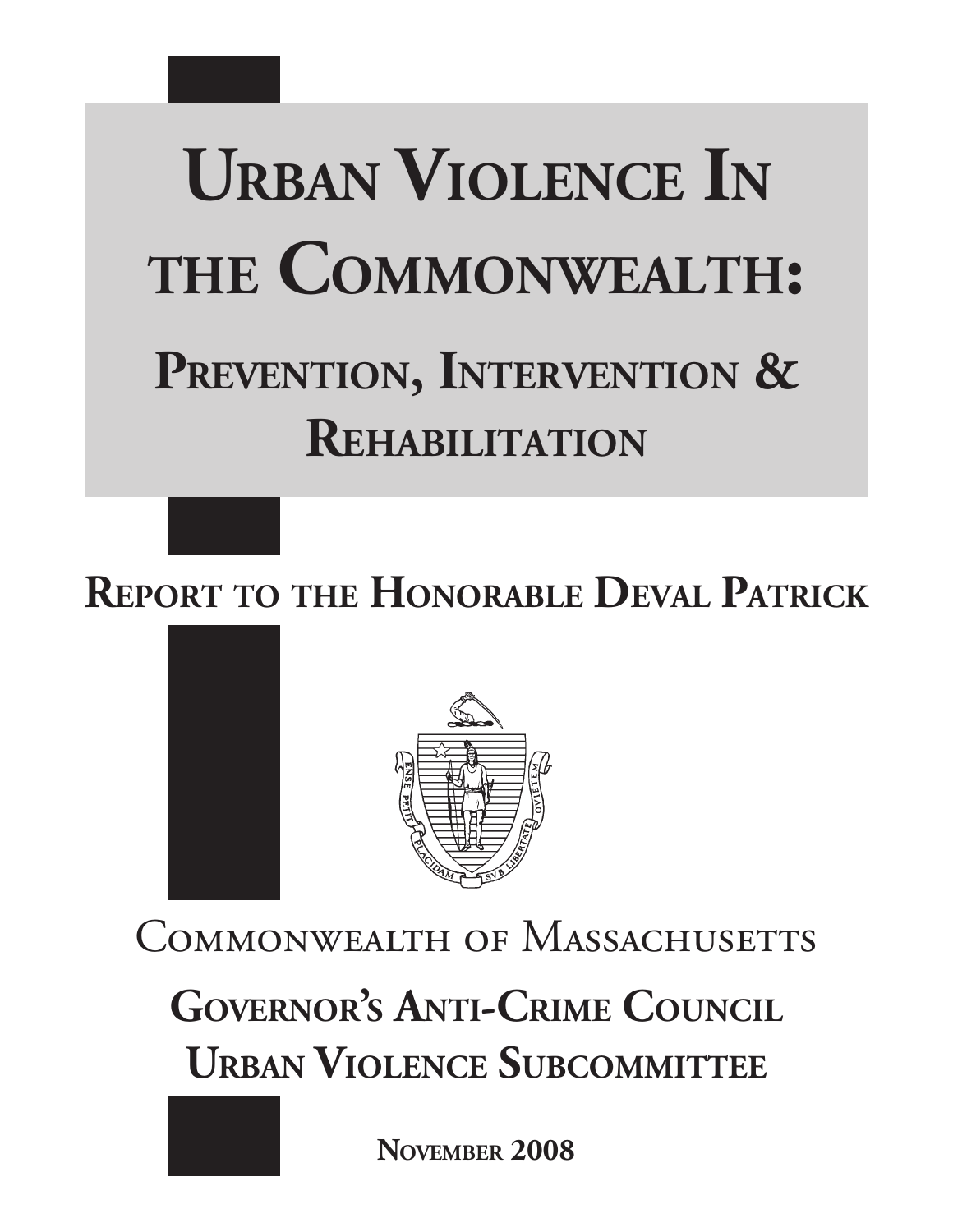### COMMITTEE MEMBERSHIP

**Co-Chairs**

Martha Coakley Massachusetts Attorney General

JONATHAN W. BLODGETT Essex District Attorney

MICHAEL J. ASHE Sheriff, Hampden County

Dr. Karla Brooks Baehr Deputy Commissioner, Department of Elementary and Secondary Education

Kevin M. Burke Secretary, Executive Office of Public Safety and Security

James A. Caradonio Retired Superintendent, Worcester Public Schools

ROBERT L. CHAMPAGNE Chief, Peabody Police Department

MARILYN CHASE Assistant Secretary, Office of Children, Youth and Families, Executive Office of Health and Human Services

Frank G. Cousins, Jr. Sheriff, Essex County

Rev. William E. Dickerson, II Greater Love Tabernacle Church, Dorchester

Carol Fulp Vice President of Community Relations, John Hancock Financial Services Inc.

Dr. GARY GOTTLIEB President, Brigham and Women's Hospital

Fr. Stanley Kolasa Our Lady of the Assumption Church, New Bedford

John J. O'Brien Commissioner, Office of the Commissioner of Probation

Daniel C. O'Leary Chief, Brookline Police Department

RONALD E. TEACHMAN Chief, New Bedford Police Department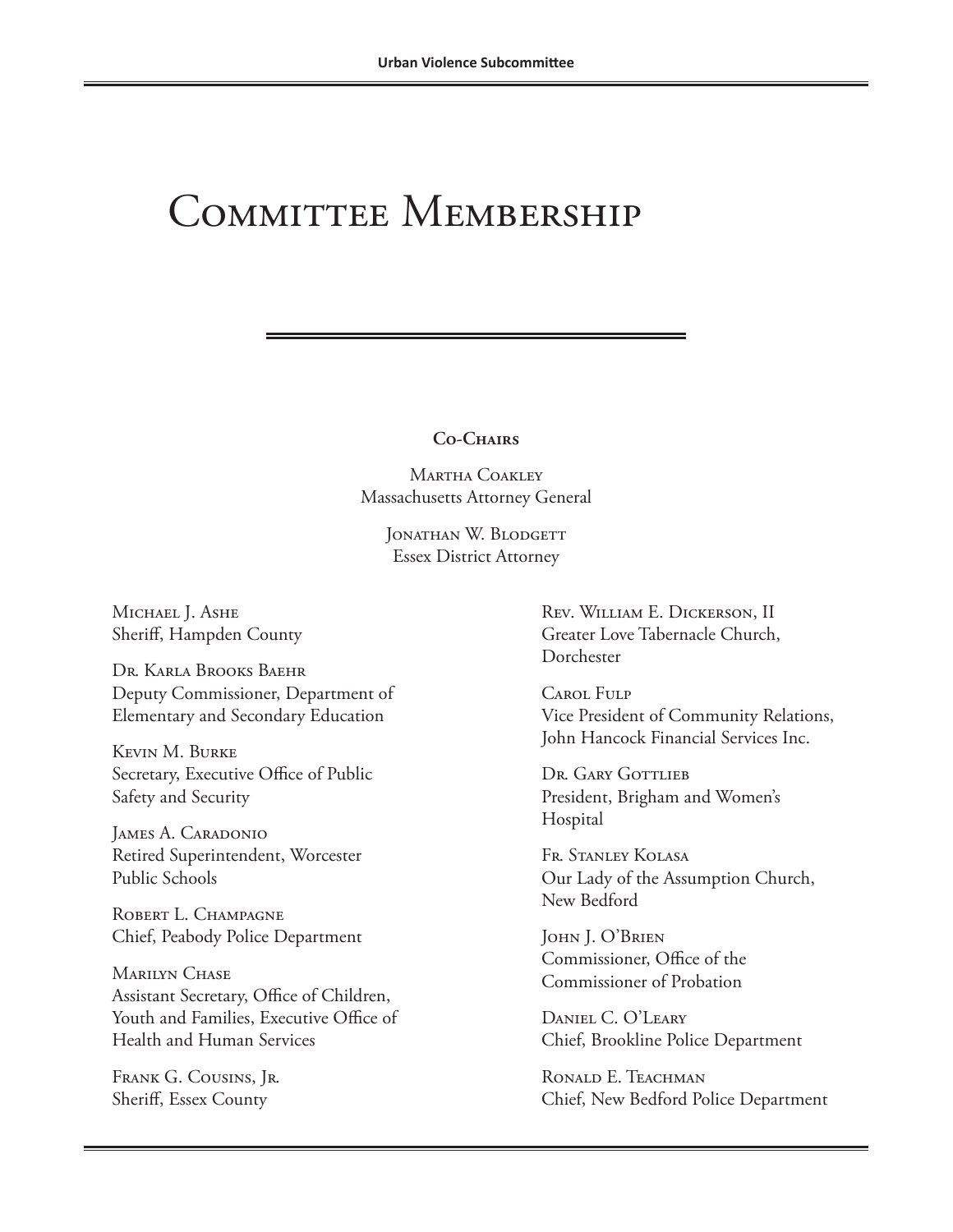### TABLE OF CONTENTS

### SECTION PAGE

|      | <b>Executive Summary</b>                                               |    |  |  |  |  |  |  |  |
|------|------------------------------------------------------------------------|----|--|--|--|--|--|--|--|
|      | Message from the Co-Chairs                                             | V  |  |  |  |  |  |  |  |
|      | Forward by James Alan Fox, Ph.D.                                       | 1  |  |  |  |  |  |  |  |
| I.   | Recommendations for Improving Public Safety                            |    |  |  |  |  |  |  |  |
| II.  | Programs that Work                                                     |    |  |  |  |  |  |  |  |
|      | A. Addressing Urban Violence through<br>Comprehensive Prevention       | 23 |  |  |  |  |  |  |  |
|      | B. Addressing Urban Violence through<br>Intervention                   | 39 |  |  |  |  |  |  |  |
|      | C. Addressing Urban Violence through<br>Rehabilitation of Ex-Offenders | 45 |  |  |  |  |  |  |  |
| III. | Conclusion                                                             | 49 |  |  |  |  |  |  |  |
|      | Appendix of Program Contacts                                           | A1 |  |  |  |  |  |  |  |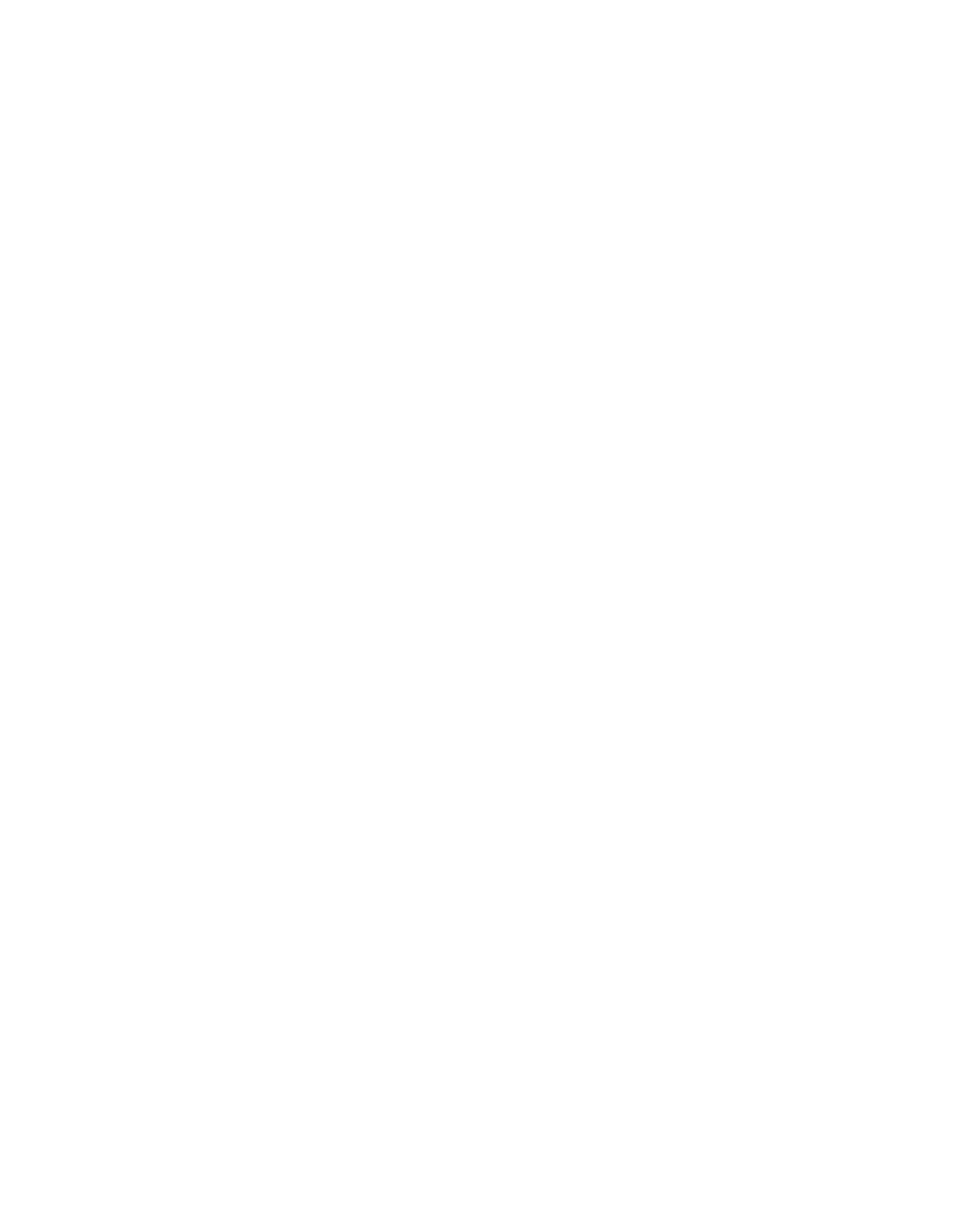### EXECUTIVE SUMMARY

Urban violence is an on-going problem in our Commonwealth and throughout the United States. Violence is devastating for victims, their families, and their communities. The human and economic costs send ripples through communities, and the violence perpetuates itself, as children who grow up in violent environments themselves become offenders. As we enter a period of economic crisis, we are likely to experience increased criminal activity, especially in our cities.

In April 2007, Governor Deval Patrick issued Executive Order Number 482 to create a new Anti-Crime Council. This multi-agency, multi-disciplinary council was tasked with focusing on the challenges facing crime victims, social service providers and Massachusetts law enforcement organizations. As an outgrowth of the council's work, the Governor established an Urban Violence Subcommittee, co-chaired by Attorney General Martha Coakley and Essex County District Attorney Jonathan W. Blodgett, in order to examine the prevalence, causes and deterrence of violent behavior in our cities. Attorney General Coakley and District Attorney Blodgett gathered leaders with diverse perspectives about urban violence, including law enforcement, educators, business leaders, youth service agencies, and the clergy, to tackle the issue of urban violence.

Through its members, the subcommittee solicited input from experts in urban violence in order to provide both public and private sector leaders with the most up-to-date analysis of this difficult issue. This report is a result of this collaboration, and sets forth ways in which we can address urban violence through comprehensive prevention, intervention and rehabilitation. In addition, the report contains a statistical analysis of youth violence trends and recommendations for reducing urban violence in our Commonwealth.

While overall rates of violence have decreased in recent years, such data has obscured a disturbing increase in incidents of youth violence and victimization. We must take action to address these issues or face escalating violent crime rates in the next decade. Evidence-based studies prove that violent crime is best addressed though a combination of prevention, intervention and rehabilitation. Programs providing youth employment opportunities, mentoring, substance abuse treatment, school initiatives, community policing, and re-entry services for ex-offenders are effective ways to target these areas.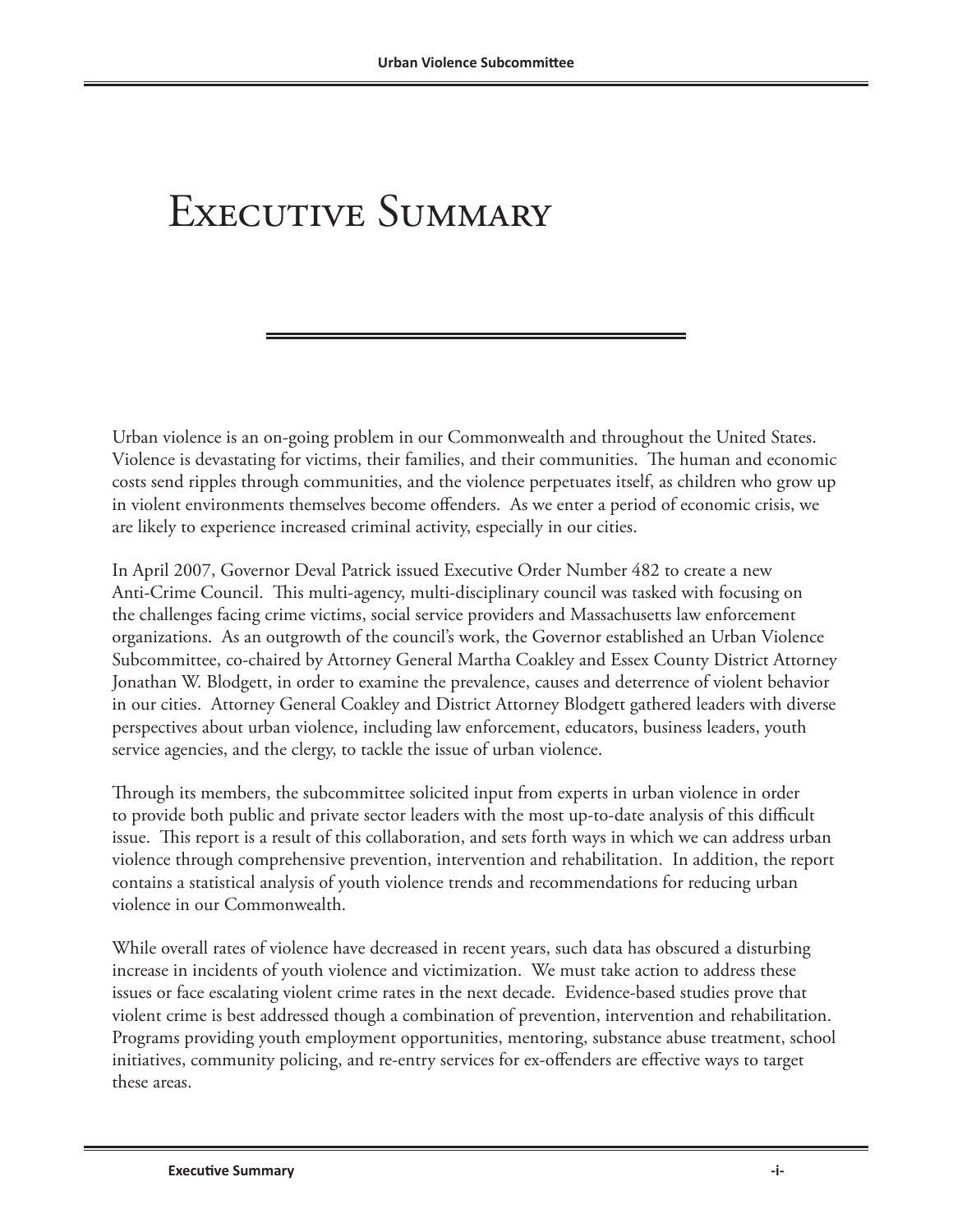This report was compiled by the subcommittee members, all of whom are leaders in our community with diverse professional backgrounds and unique perspectives on this important issue. In addition, we were fortunate to receive input from crime expert Dr. James Alan Fox, the Lipman Family Professor of Criminal Justice from Northeastern University, who presented his findings to the subcommittee and compiled a report on those findings that is included herein.

This report serves a dual purpose: (1) it brings to the forefront what those in the criminal justice field have known for decades – that prevention, intervention and rehabilitation are the cornerstones of a safe community; and (2) it serves as a resource for individual communities to discern what new strategies they may wish to implement for effective change.

Included in this report are recommendations for reducing urban violence that take into account the research on comprehensive and successful violence prevention. We have also included some of the most up-to-date statistical information on violence trends, and have compiled a comprehensive list of programs and initiatives that our subcommittee members believe represents effective measures for combating urban violence.

This report is intended to be a resource for communities looking to address issues of urban violence, and as an informational tool for lawmakers and community leaders when considering tough fiscal decisions about urban violence prevention initiatives that must be made in this poor economic climate.

Urban violence issues encompass a wide range of considerations that are too varied to contain in one report. As such, we have narrowed the focus of this report to issues primarily concerning juvenile behavior. The rehabilitation and reintegration of prior offenders is also included. While this report touches upon gang violence issues, it does not focus on gang intervention in great detail because the Governor is establishing a separate subcommittee to address the particular issues associated with gang violence. Additionally, this report does not specifically address problems brought about by both domestic violence and the issue of violence among young women. These are important and complex topics in their own right that would be best addressed in their own reports.

We recognize that to be successful in addressing urban violence we must look beyond the traditional facets of law enforcement. As such, in compiling this report, we took into consideration the risk factors that most often affect urban environments and the services needed to provide a truly comprehensive strategy for dealing with violence in our cities. Providing such an approach requires that we look through the lenses of prevention, intervention and rehabilitation. To achieve these goals, we must tap into the resources already in place within those communities most affected, and we must also secure additional resources in order to solidify success in these areas.

Of course, maintaining effective violence prevention programs depends heavily upon funding and the availability of resources. Our Commonwealth should, if anything, expand its investment in programs that address the root causes of urban violence. Yet the current fiscal crisis and economic slowdown will place enormous pressures on available funding and make it difficult even to preserve existing programs.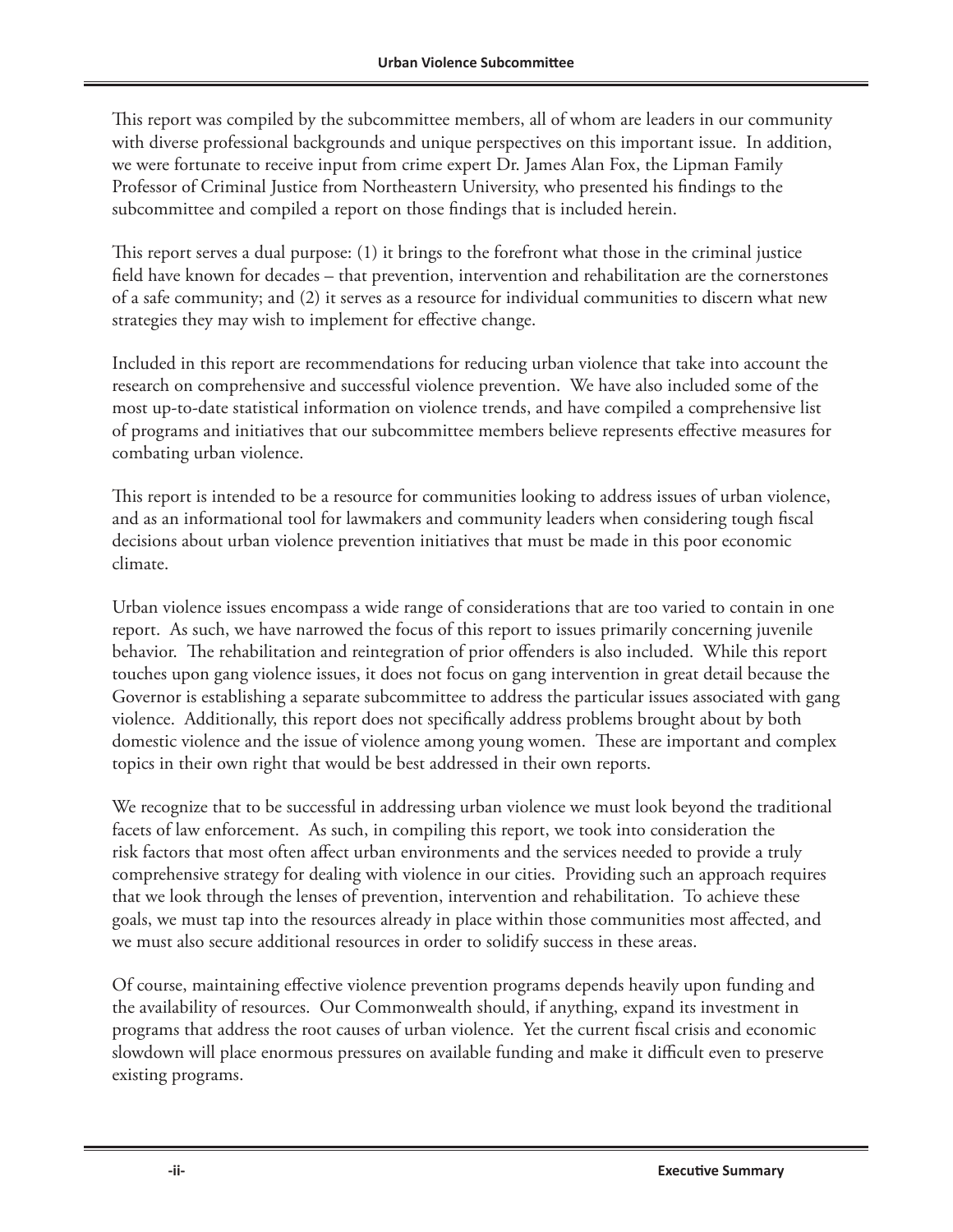In this challenging climate, it is especially critical that our federal, state and local governments work together with private sector partners, nonprofit organizations, and community leaders to find ways to achieve effective violence prevention strategies. Prevention programs are necessary not only as a matter of public safety, but as an economically responsible alternative to paying the costs that will result from a substantial increase in crime. Addressing a surge in crime after the fact will cost four times as much as instituting quality prevention programs now. In the face of budget deficits, we should explore ways to improve efficiencies, to focus resources on the most effective approaches, and to draw upon available federal resources and private collaborations. Future generations will pay a steep price, both socially and economically, if violence prevention programs are not prioritized. We can act now, or pay for our inaction later.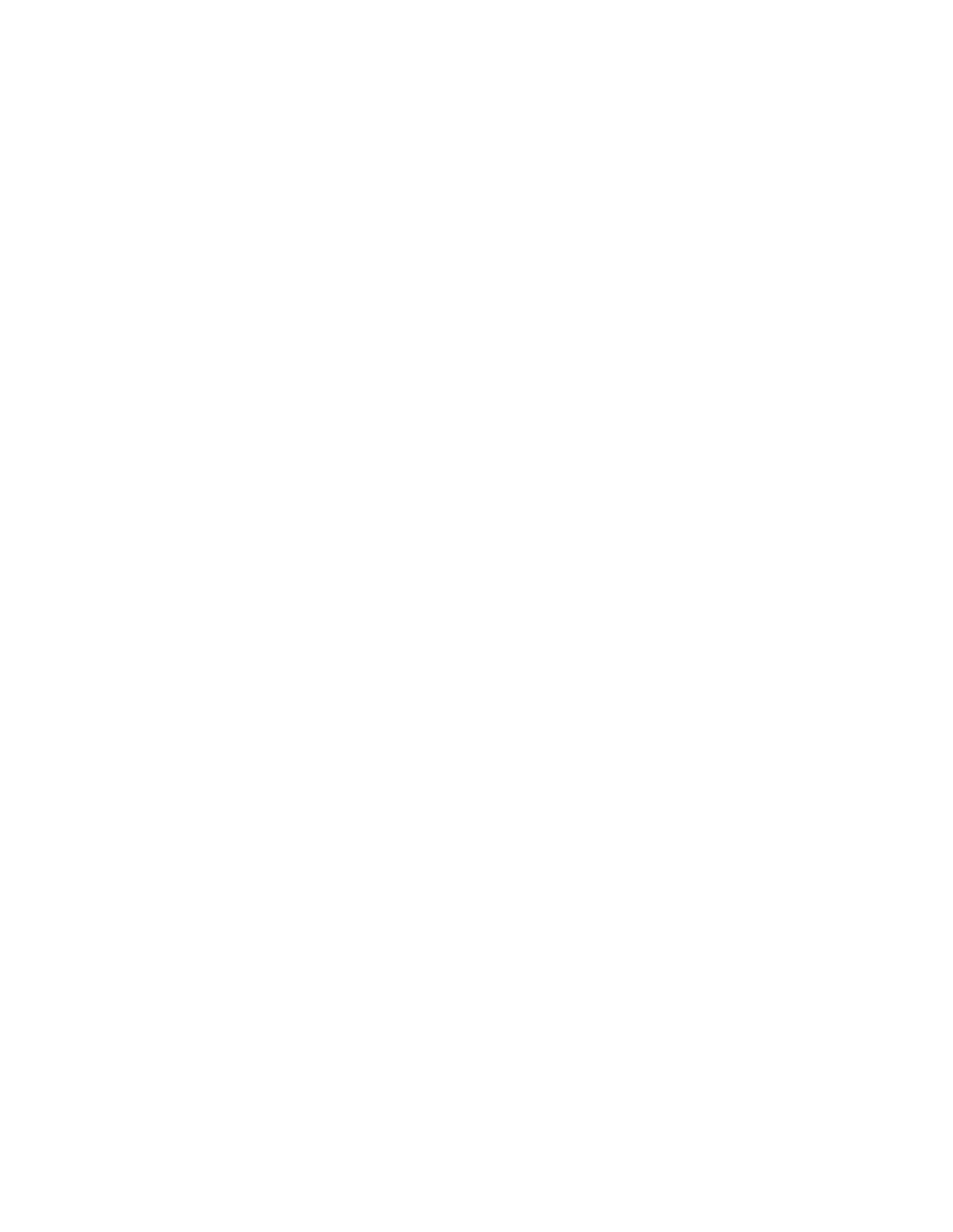### Message from the Co-Chairs

As co-chairs of the Urban Violence Subcommittee formed by Governor Deval Patrick as part of his Anti-Crime Council, we are pleased to present a report and recommendations for your consideration regarding ways in which our Commonwealth can tackle the complex issues surrounding urban violence.

Implementing any of the recommendations requires a commitment to taking the time and allocating the resources to address the root causes of violence. We are mindful that many of the recommendations contained in this report have been highlighted in the past. However, it is clear that we must now remind those who grapple with urban violence, including our state officials, that when resources are committed to these strategies, change will indeed occur. We all know that strategies such as community policing, mentoring, and substance abuse treatment can go a long way to making our communities safer places to live. Unfortunately, now more than ever, we are faced with a lack of sufficient resources to implement such strategies in a meaningful, comprehensive way. With Governor Patrick's leadership on this issue, now is the time to re-think our commitment to allocating sufficient resources to prevent crime by utilizing traditional and non-traditional methods.

The economic crisis we face will certainly result in increased violent behavior as families endure financial strain and emotional hurdles. Collaboration with private sector partners and nonprofit organizations, and a focus on tried and true violence prevention programs, are effective solutions to tackling growing violent trends and shrinking government budgets. Indeed, there is no question that implementing these strategies will save us money in the long run. This report reinforces this philosophy, and we believe that the Commonwealth is up to the challenge.

On behalf of the subcommittee, thank you for allowing us to examine this important public safety issue. We hope that you find this report and its recommendations useful as you continue your work on the Anti-Crime Council.

Martina Coahley

Martha Coakley **Jonathan W. Blodgett** Massachusetts Attorney General Essex County District Attorney

Jonathan Wolodgett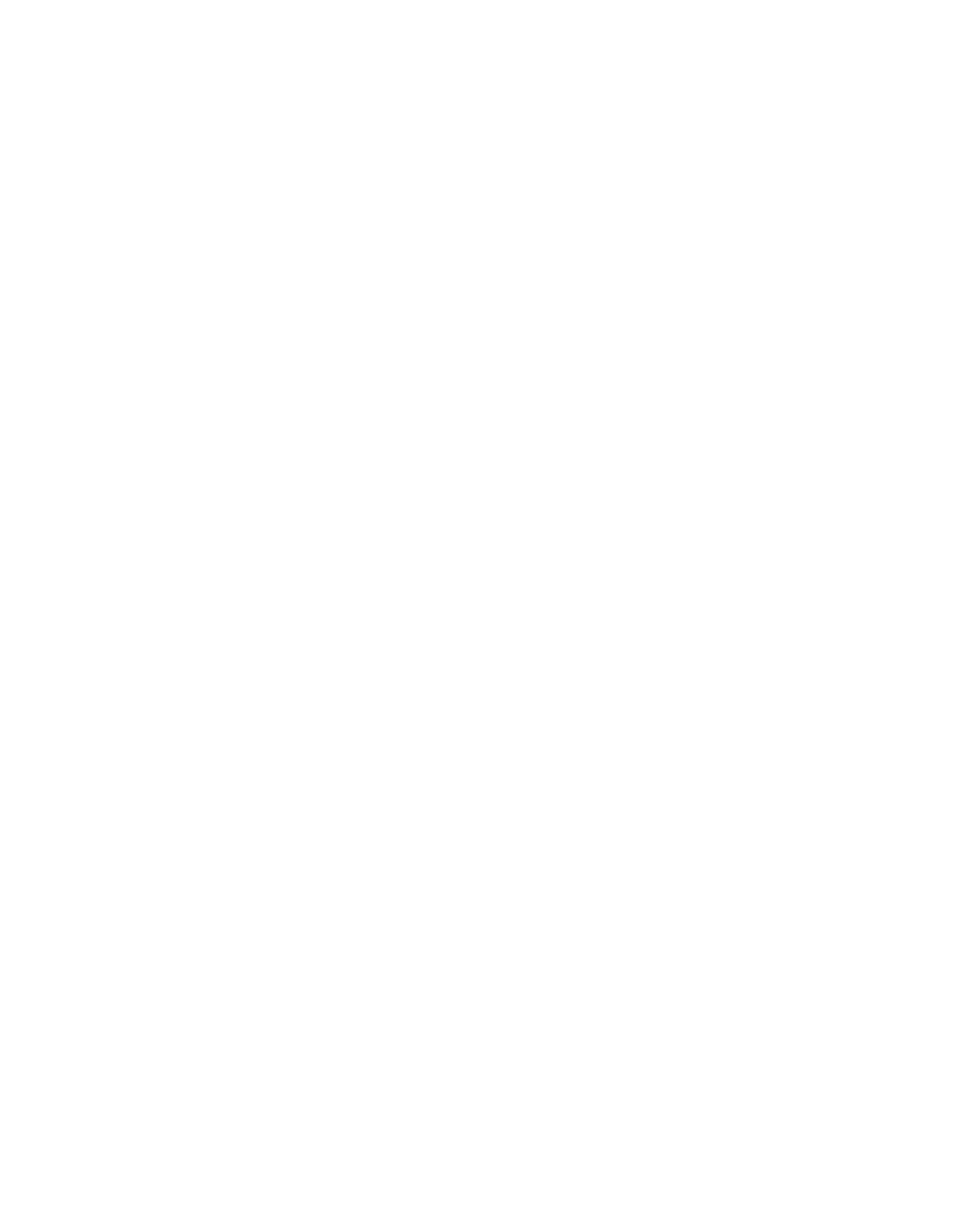### Foreword

### TIME TO REINVEST IN PREVENTION: REPORT TO THE URBAN **Violence Subcommittee on Youth Violence Trends in Massachusetts**

**James Alan Fox, Ph.D.** *The Lipman Family Professor of Criminal Justice, and Professor of Law, Policy & Society Northeastern University*

At least on the surface, the news from the crime front appears encouraging. The FBI, in its recent release of crime figures for the nation, reported that violent crime in 2007 was down across the board compared to 2006, including a 1.3 percent decline in murder. Although welcomed and widely cheered, the news contrasts sharply with the experience of countless Americans living (and some dying) in violence-infested neighborhoods – those for whom the frightening sounds of gunfire is a far too frequent occurrence.

It is not that the FBI figures tell an inaccurate story about the state of crime trends in America. Rather, they obscure the divergent tale of two communities – one prosperous and safe, the other poor and crime-ridden. The truth behind the fears and concerns of the nation's underclasses about crime and violence lies deep beneath the surface of the FBI statistical report.

Looking at the longer term trends for the nation, the rate of violence, and homicide in particular, has been relatively stable over the past few years. Exploring deeper, this is the case as well for whites, black females, and adult black males over the age of 25. But the picture for young black males, especially teenagers, is radically different. From 2002 to 2007, for example, the number of homicides involving black male juveniles as victims rose 33 percent and as perpetrators jumped 65 percent. In terms of gun killings involving this same population subgroup, the increases are even more pronounced: 56 percent for victims and 70 percent for perpetrators.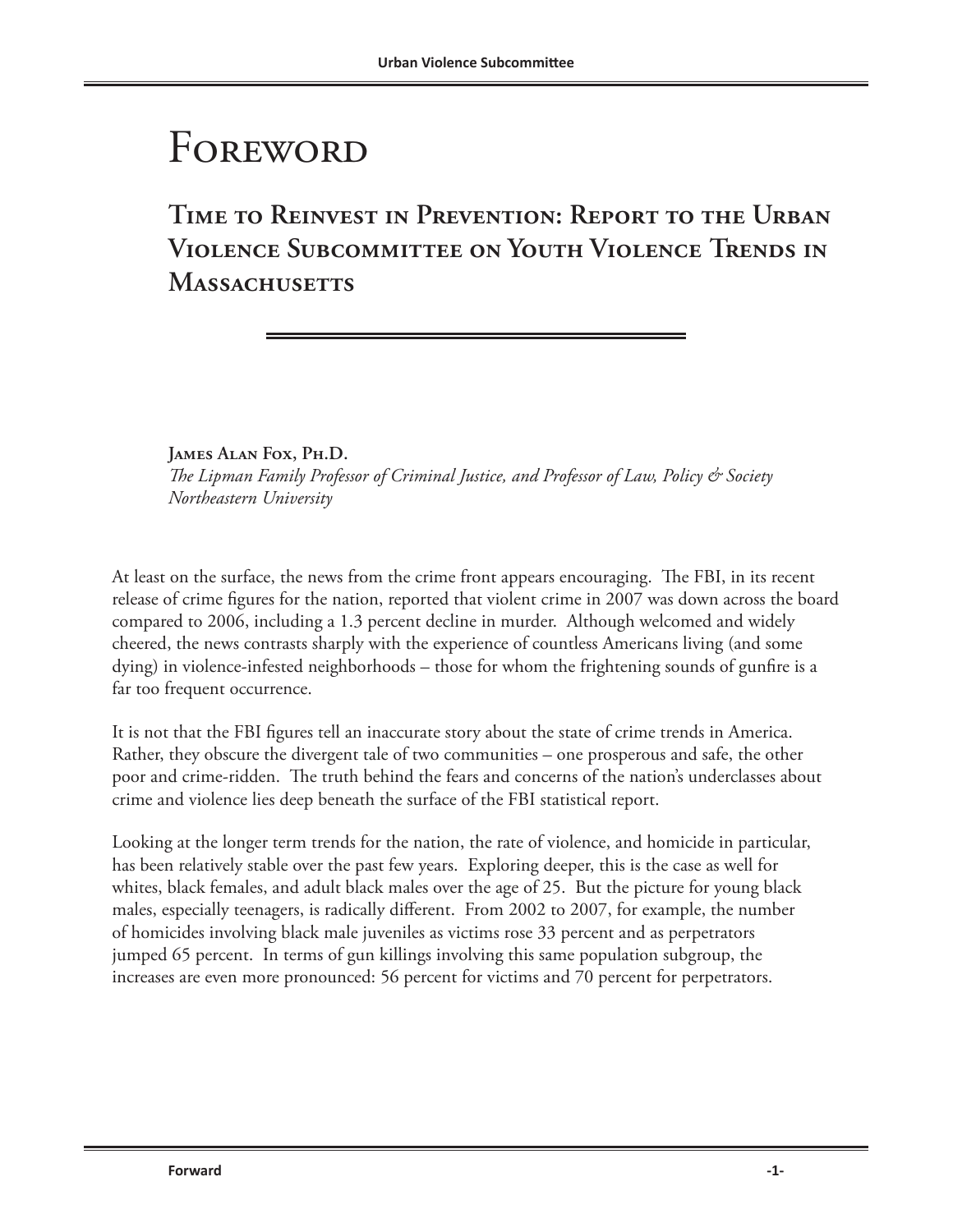#### **Violent Crime Trends in Massachusetts**

The landscape of violent crime in Massachusetts roughly mirrors national patterns. In fact, as shown in Figure 11 , in terms overall rates of violent crime (criminal homicide, forcible rape, robbery and aggravated assault) per 100,000 populations for the state and the nation are virtually identical. Of course, much of the anguish and anxiety regarding the scourge of violent crime surrounds episodes of lethal violence, rates of which are largely obscured in the overall violence trends. Comparing murder rates in particular, Figure 2 confirms the fact that Massachusetts has consistently had a murder rate that is roughly half that of the nation as a whole. In fact, Massachusetts typically ranks as the lowest among industrialized states in terms of homicide rate. Despite this relatively advantageous standing, the upward trend in the Massachusetts murder rate since the late-1990s has alarmed public officials and citizens alike.

Patterns and trends in Massachusetts homicide figures can, of course, largely be traced to the situation in Boston, as nearly 45 percent of Massachusetts homicide cases occur in the Hub. Especially because of the widespread praise surrounding the 1990s so-called "Boston Miracle" in successfully fighting youth crimes, the surging rate of lawlessness, especially homicide, has been a significant matter of concern and point of criticism by citizens and the mass media.

At the close of 2005, for example, talk of an out-of-control murder toll headlined local newspapers, particularly in the Boston area. As one reporter noted, the count of slayings had reached a 10-year high, with no relief in sight. But the broader historical perspective shown in Figure 3 suggests that the widely-reported and discussed 10-year high is more about the successes of previous years than about contemporary failures. In essence, the apparent spike in violence indicates that the city is victim of its earlier success. Were it not for the 1990s downturn, recent figures would hardly stand out as cause for alarm.

There are actually naturally-occurring cycles to crime rates. Although not as firm and deterministic as Newton's law of gravity, when it comes to the crime rate, what goes up, generally comes down, and what goes down generally rebounds. The past two years has confirmed that the 2005 scare was a case of short-sighted jumping to conclusions. Since then, murder counts in Boston and Massachusetts plateaued and then declined. While no level of victimization can be termed "acceptable," compared to the early 1990s when a deadly mix of gangs, guns, and emerging crack markets fueled an unprecedented surge in violence, the current state is not out of control. As a result, a reinvestment in the programs and strategies that worked in the past, along with restored funding levels, can reverse the current spate of street and gang violence.

#### **Focus on Youth Violence**

Overall, then, the news is encouraging. The discouraging news is that, as with the national data, the steady state of crime statistics masks a resurgence of violence – and youth violence in particular – among certain segments of the population.

<sup>1</sup> All figures and tables are included at the close of this forward.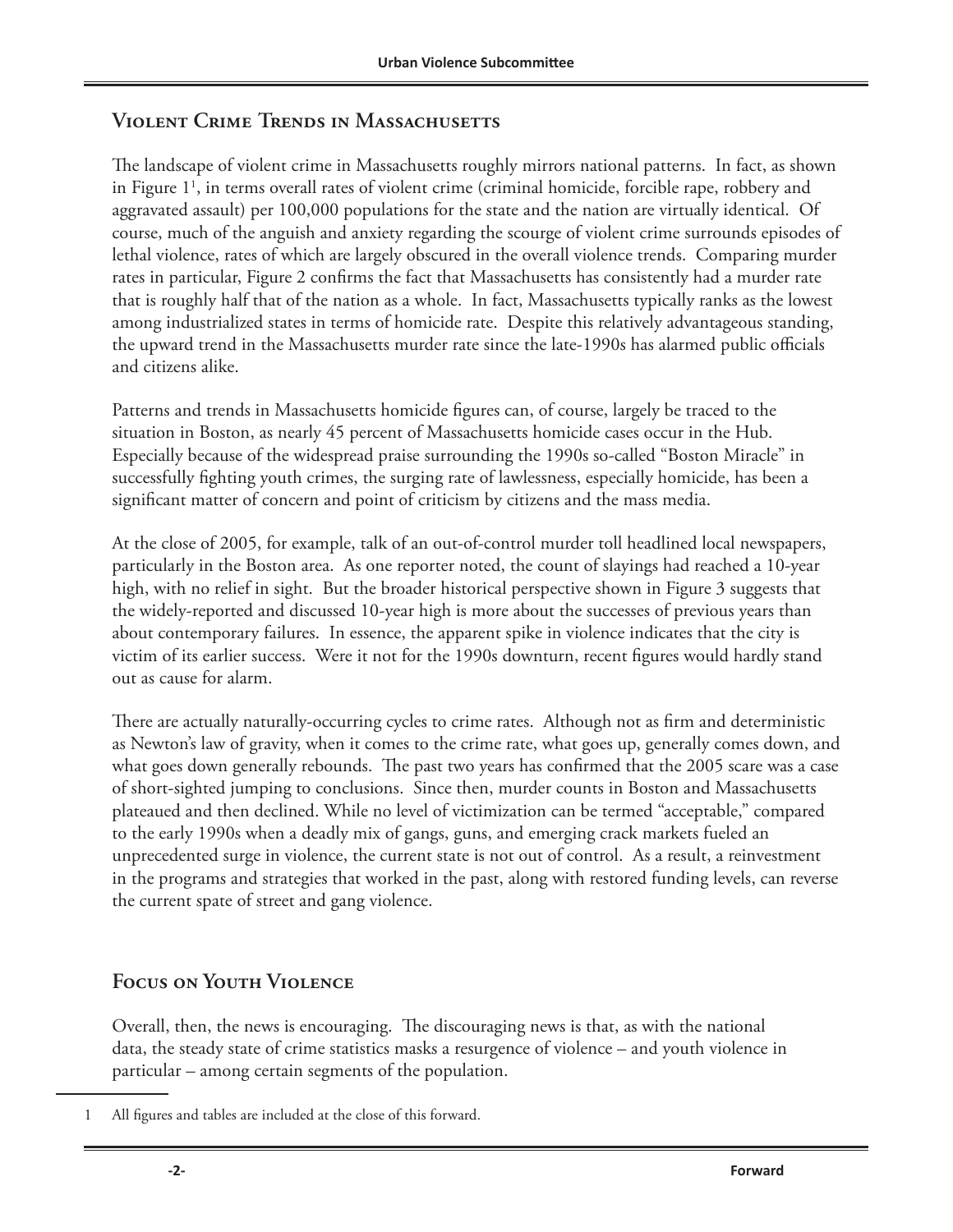The rate of killing involving juvenile and young adult males, has rebounded since 2000, even while the figures involving residents over age 25 have remained low, much due to successes in combating domestic violence as well as efforts to incarcerate and therefore incapacitate the most dangerous offenders.

Tables 1 and 2 contain Massachusetts rates of homicide victimization and offending by age, race and sex. A clearer picture of ongoing trends is given in Figure 4, which displays the estimated number of white and black males, ages 14 to 24 in Massachusetts, committing murder from 1976 through 2007. As with the national patterns mention at the outset, the increase in the number of youthful killers among black males is especially pronounced.

Also mimicking the national pattern, the role of firearms in the recent increase in youth killings, shown in Figure 5, is particularly significant and disturbing. The percentage of murderers ages 25 and over who used a firearm has remained fairly stable in Massachusetts, hovering around the 40 percent mark. By contrast, the percentage of gun killings among 14- to 24-year-old perpetrators has experienced a four-fold increase over the past three decades, now reaching an 80 percent high point. The upturn since 2000 is especially prominent, and may have much to do with restrictions in the ATF gun tracing program and other pro-gun legislation that passed through Congress early in the decade.

Murder figures are, of course, not the only concern. Unfortunately, it is not possible to track trends in other violent episodes, except in the aggregate. Figure 6 displays violent crime arrest rates per 100,000 for juveniles and adults, reflecting a general downward trend in recent years for both groups. These trends, however, are somewhat ambiguous in terms of their interpretation. Arrest data can reflect either or both changes in criminal behavior or changes in the capacity of law enforcement to identify and apprehend offenders. It is well-known that the code of silence among youth populations, especially gang affiliates, challenges the police in this regard, largely invalidating arrest as a barometer of trends in criminal activity. In addition to the interpretation problem, it is not possible to disaggregate these data by race to uncover the kind of divergent patterns uncovered with homicide.

#### PRIMETIME FOR JUVENILE CRIME

Regardless of trend, be it upward, downward or stable, the concern for the safety of children is genuine and critical. With parents spending less time supervising their children – some out of choice, others out of necessity for the sake of managing expenses, and a few out of sheer indifference or negligence, the increasing number of youngsters who are unsupervised during out of school hours is worrisome. According to Afterschool Alliance, a Washington, D.C. nonprofit, as many as three out of 10 children of Massachusetts working parents are totally unsupervised in the afternoons. Poor supervision, combined with idleness and boredom, is a recipe for trouble. Far too many youngsters, therefore, are especially at-risk for a range of problems, such as violence, as well as drinking, drug use, and teen pregnancy.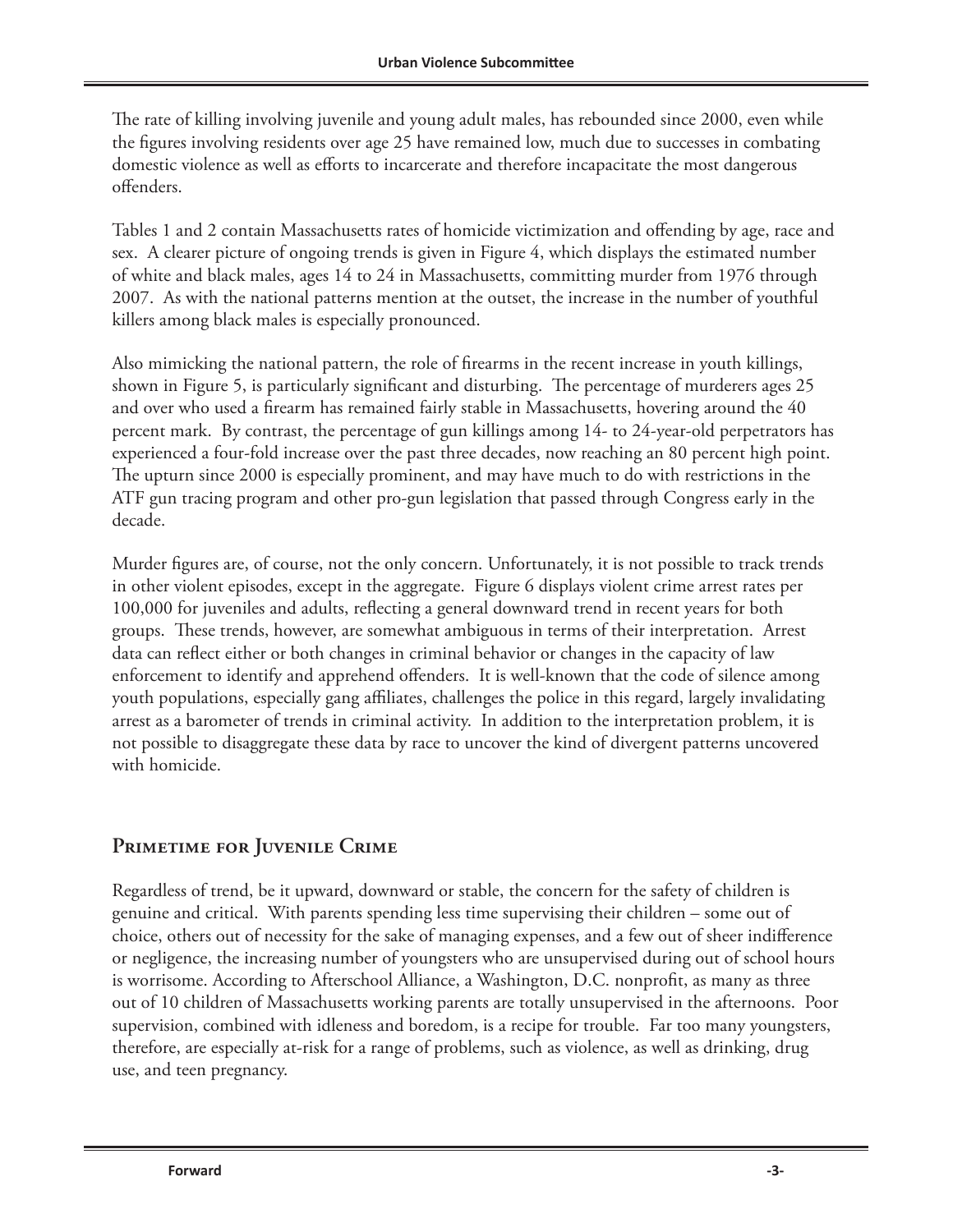Figures 7 and 8 display the time-of-day patterns of violent victimization among juveniles in Massachusetts, separately for the months between September and June when school is in session and the two summer months of school vacation. Clearly, the incidence of victimization peaks in the after school hours – the primetime for juvenile crime – when many parents are working and kids are often on their own, and then begins to tail off in the evening hours when parents typically are home to monitor their children. Weekend days during the academic year reflect a very different pattern in which the evening hours are more problematic. The summer months reveal patterns that are close to that for weekend days of the school year. However, the pronounced peak in the late evening hours of weekend days in the summer is of special concern in terms of providing constructive programs and alternative forms of supervision.

#### **Future Possibilities**

The fact that the problem of youth violence, especially among minorities, has emerged and persisted for several years suggests that it is hardly an aberration or statistical blip. Moreover, it could worsen in the years ahead as the population of at-risk youth (blacks and Latinos) grows as a result of both demographic patterns and immigration. Figure 9 shows patterns in the numbers of young children – infants and toddlers under age 5 – recently and projected for the state, with each semi-decennial count compared to a baseline of 1990. While the number of white children living in the state has dwindled with no clear sign of recovery, the pattern is remarkably different among racial and ethnic minorities. The number of black children has rebounded and is projected to grow in the years ahead. The growth, partially tied to immigration patterns, is especially pronounced about Asians and Hispanics. Given the social and economic strains that unevenly impact upon minority communities, growth in the population of at-risk youth signals the clear potential for increased problems of homicide, violence, and other social ills associated with an expanding population of underclass youngsters.

#### **Attraction of Gangs**

Notwithstanding the official crime statistics, it hardly takes a rocket scientist – or a research criminologist – to recognize that there are increasing numbers of wayward and poorly-supervised youngsters with guns in their hands and gangs in their plans. Regrettably, as the nation celebrated the successful fight against violent crime back in the 1990s, we grew complacent and let up on our efforts. Unfortunately, the crime problem and the gang problem do not disappear, and rebounded once we shifted priorities elsewhere. Unless we restore the sense of urgency, some day we may look back and call these the "good old days."

Even while targeting gangs for intensive enforcement, we need also understand their special appeal. Gangs offer youngsters many desirable advantages – status, excitement, power, praise, profit, protection, mentoring, and opportunity for advancement – healthy goals fulfilled in unhealthy ways. Today's youngsters who are drawn to gang membership are too young to have witnessed the gang wars of the early 1990s when joining a gang often meant an early grave.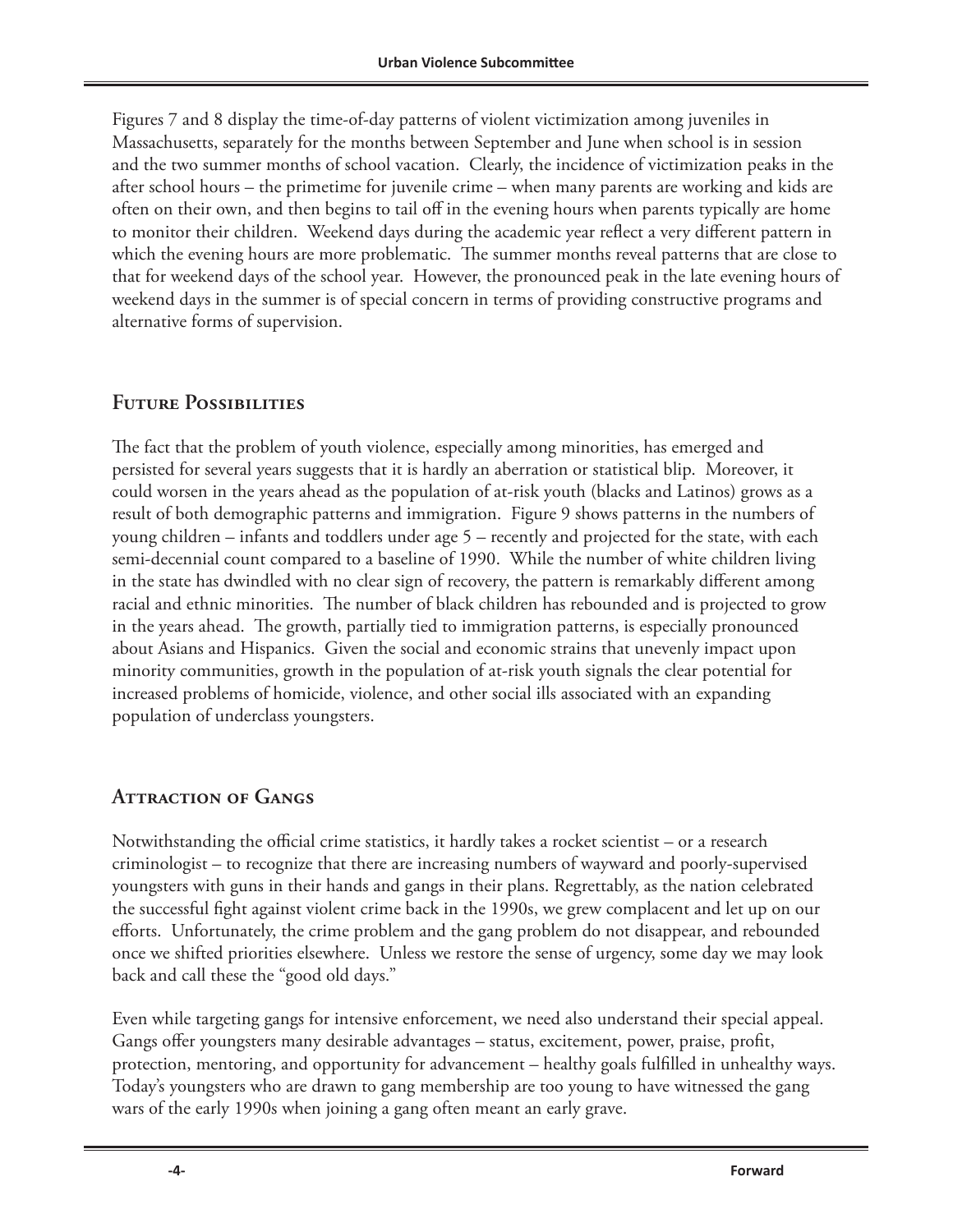Our challenge, therefore, is to identify and promote healthier means for youngsters to achieve the same need-fulfillment, constructive ways to feel good about themselves and their prospects for the future, while at the same time having fun. This, of course, is where program like the Boys & Girls Clubs play a significant role, and a role that, given ongoing trends, needs to be expanded.

While many Americans rail on about underage, underprepared, and undermotivated parents "who just need to do a better job of raising and supervising their children," we recognize that these families cannot do it on their own. We must assist families, not assail them, when they become overwhelmed with the day-to-day struggles of raising children, particularly in a downturn economy. The alternative forms of supervision and mentoring are extraordinarily critical.

#### **Principles of Prevention**

Unfortunately, not all Americans are convinced about the value of prevention – especially early childhood enrichment efforts. As a result, prevention initiatives are too often funded and implemented on a shoestring, and a rather short shoestring with a brief window of opportunity to show results. This is a recipe for failure and provides additional fodder for skeptics.

Smart crime fighting involves a balanced blend of enforcement (from community policing to identifying illegal gun markets), treatment modalities (from drug rehab on demand to community corrections and post-incarceration services), as well as general and targeted crime prevention (from family support to summer jobs for high-risk youth). Regrettably, the prevention approach has at times been disparaged as "worthless" and as "soft of crime." Yet, this cynical perspective reflects gross misunderstanding of the process and goals of prevention, and a selective examination of outcomes. Simply put: Prevention programs *can* work; good prevention programs that are wellimplemented *do* work.

Besides the matter of funding adequacy, there are five fundamental principles of crime and violence prevention that are critical to a successful investment:

- 1. **No Program Is Successful All the Time or for All Individuals.** No matter what the initiative, there will be failures – those who commit crimes or recidivate despite our best efforts to prevent it. Rather than focusing on the failures (as the media tends to do in its "good news is no news, bad news is big news" posture), the goal should be a reasonable reduction in offending rates. In light of the enormous social and administrative costs associated with each criminal act, even modest gains are worthwhile.
- 2. **Prevention Should Have an Emphasis on the Prefix "Pre."** While it is unwise and inappropriate to "give up" on even a seemingly hardened offender, the greatest opportunity for positive impact comes with a focus on children – those who are young and impressionable and will be impressed with what a teacher, preacher or some other authority figure has to say. It is well-known that early prevention – during grade school if not earlier – can carry the greatest and lasting impact before a youngster is seduced by gangs, drugs and crime.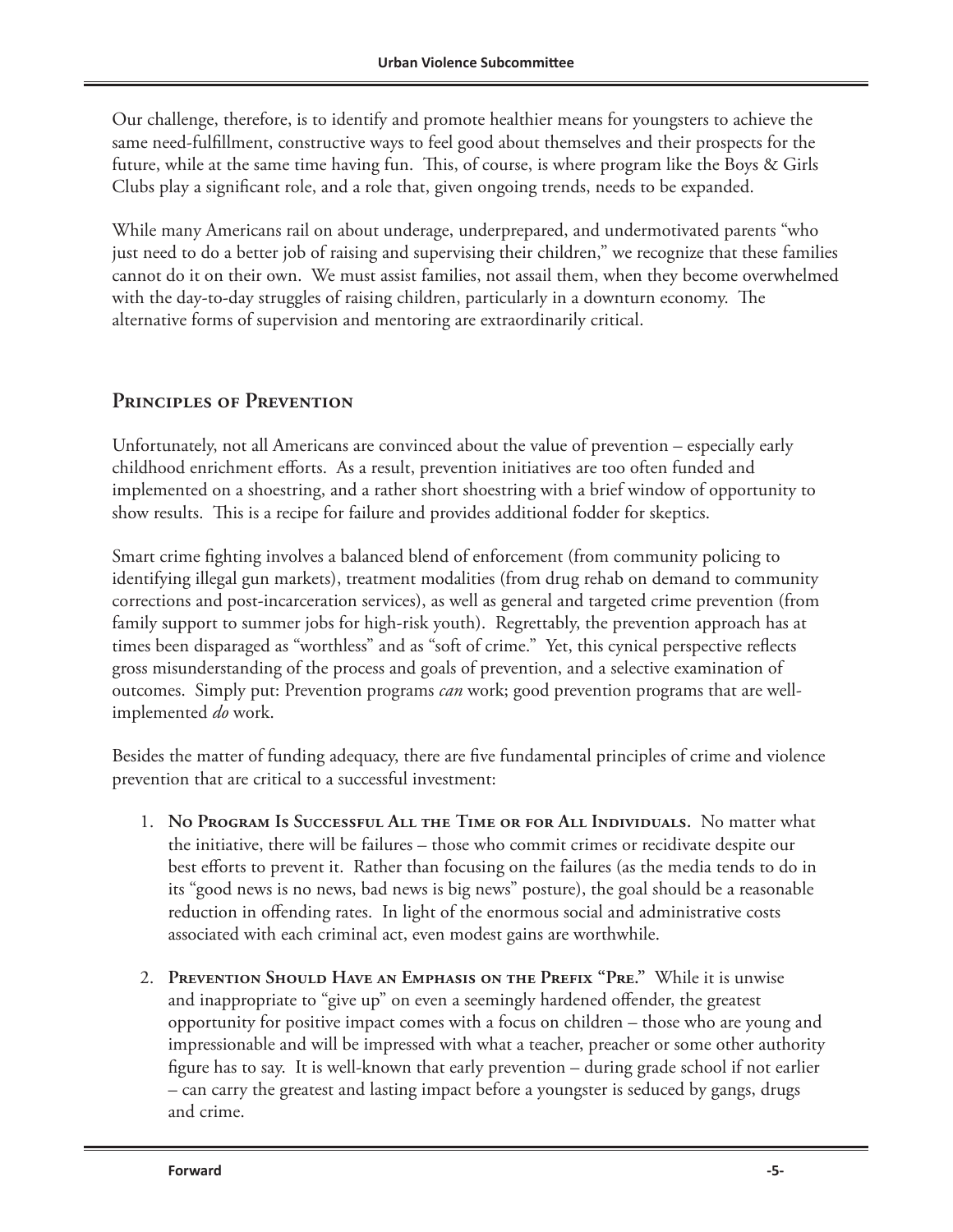- 3. **Patience Is More than a Virtue, It Is a Requirement.** Prevention is not a short-term strategy. Rather, it involves a continued effort, undaunted by setbacks. Unfortunately, many prevention programs are given short windows in which to show progress, and are often terminated before the final results are in.
- 4. **Prevention Should Take a Multi-Faceted Approach.** Understandably, there is much temptation to target gang activity as perhaps the most visible and immediate threat to public safety. While that focus underlying the ongoing Senator Charles E. Shannon Community Safety Initiative (the "Shannon Grant Program") is laudable and should be strengthened, there are many other points of intervention for successful crime reduction programming. For example, several proven and promising strategies are directed at at-risk families with young children. Rather than criticizing struggling underage mothers for their lack of parenting effectiveness, many programs support them in raising children who are less likely to become juvenile offenders. In addition, many school-based initiatives effectively and efficiently enhance the well-being of large number of children. Behavioral skills training at the elementary school level (such as Boston's Lesson One Foundation), anti-bullying curricula for middle school students (such as the Olweus Bullying Prevention Program) that recognize the link between bullying and later offending, peer mediation and mentoring programs in high school, after-school activities targeted at the "prime time for juvenile crime," all have payoffs far greater than the investment.
- 5. **Prevention is Significantly Cost-Effective.** Virtually all assessments of crime prevention confirm the adage that an ounce of prevention is worth a pound of prison time. It is, however, a political reality that sound investments in crime prevention can take years to reap the benefits. For example, the Perry Preschool Program experiment implemented in Ypsilanti, Michigan, in the 1960s translated into a 17-to-1 rate of return on investment, yet it wasn't until years later when the preschoolers matured that their significantly lower involvement in crime, alcohol and drug abuse was observed. It takes a bold leader to earmark funds today for tomorrow's success that his or her successor will derive.

#### **Conclusion**

The current surge in youth violence, in Massachusetts and elsewhere, was actually anticipated years ago. Even while rates of crime were falling in the 1990s, criminologists warned about the potential for another wave of youth and gang violence ahead, a not-so-perfect storm combining an upward trend in the at-risk youth population with a downward trend in spending on social and educational programs to support youth.

Furthermore, we should not be surprised if the concomitant increase in the number of at-risk youth, especially black and Latino children with less than adequate supervision, combined with budget cuts for youth programs, translates into further increases in gang and gun violence. We are already seeing the early signs.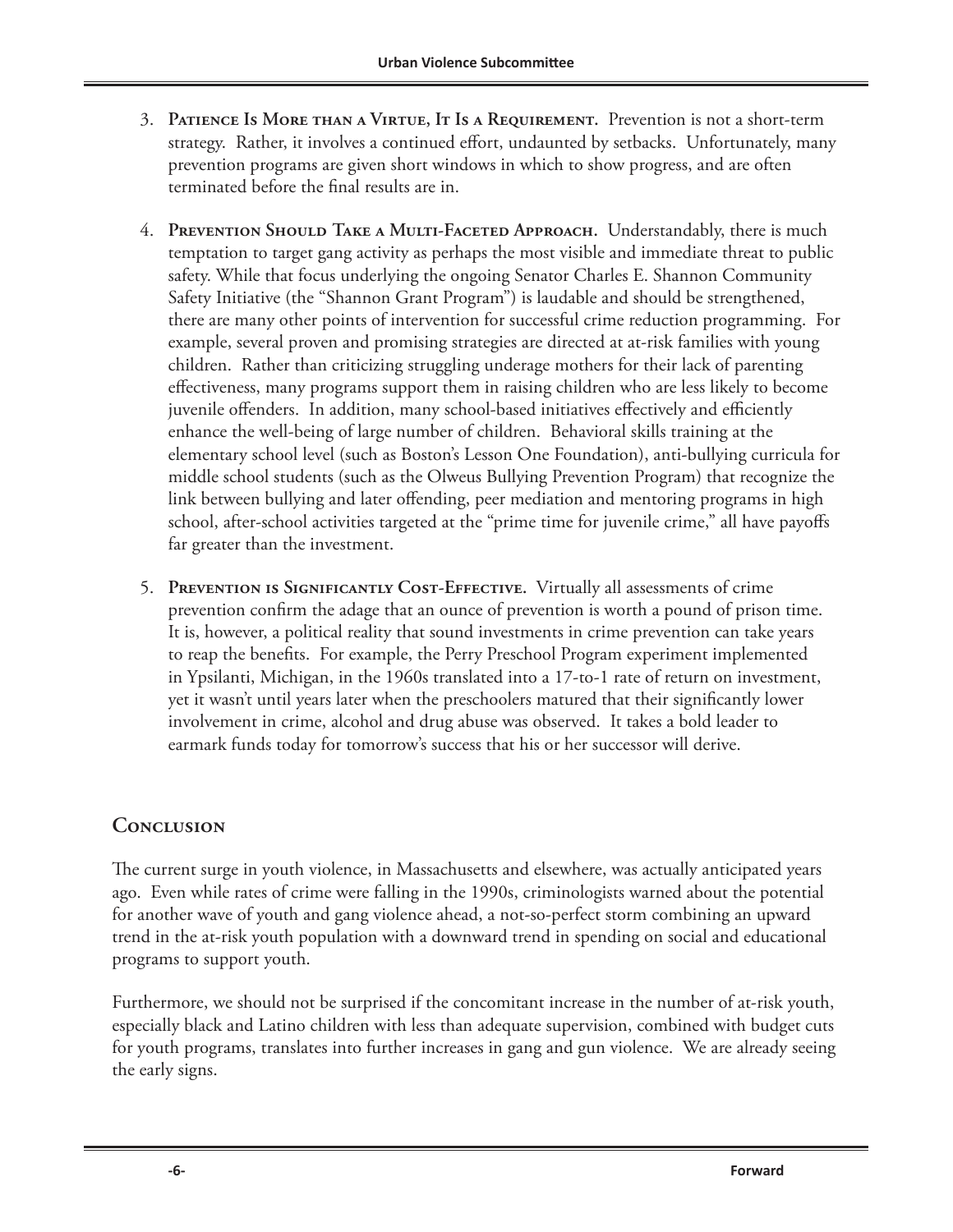The good news – or at least the encouraging word – is that the crime problem is not out of control, at least by contrast to the early 1990s when the nation's murder rate was almost twice what it is today. It is not surprising that a small bounce back would occur after the glory years of the late 1990s. But let this small upturn serve as a thunderous wake-up call that crime prevention needs to be a priority once again.

At this juncture, we must, of course, look toward immediate solutions for controlling the high level of gang activity and easy access to illegal firearms – approaches that depend heavily on police personnel, intelligence, and deployment. At the same time, however, we must maintain a long-range view toward the future. The choice is ours: pay for the programs now or pray for the victims later.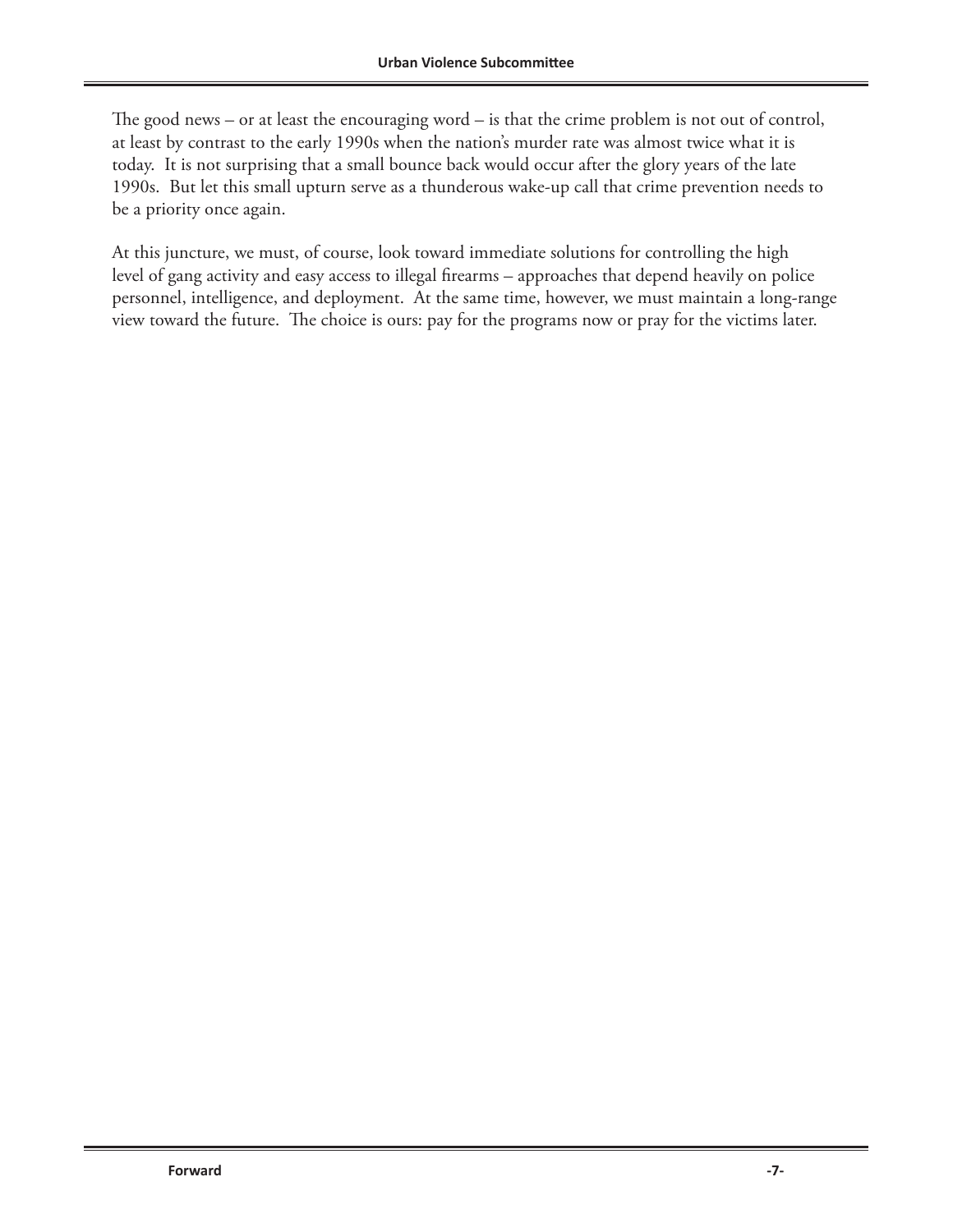

Figure 1: Violent crime rates for Massachusetts and the nation, 1960 to 2007.



Figure 2: Homicide rates for Massachusetts and the nation, 1960 to 2007.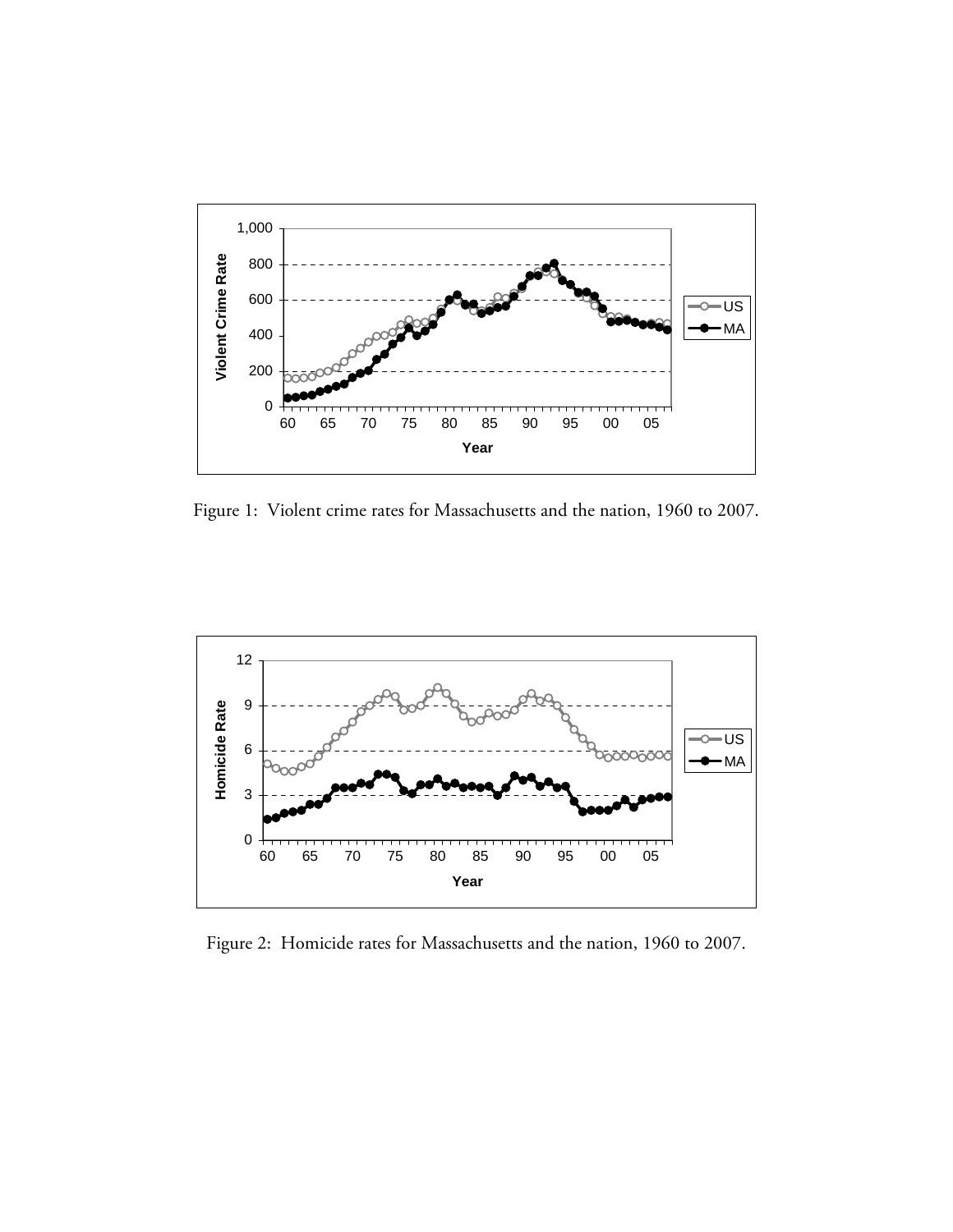

Figure 3: Boston homicides per year, 1976 to 2007.



Figure 4: Massachusetts homicide offenders, males ages 14 to 24, 1976 to 2007.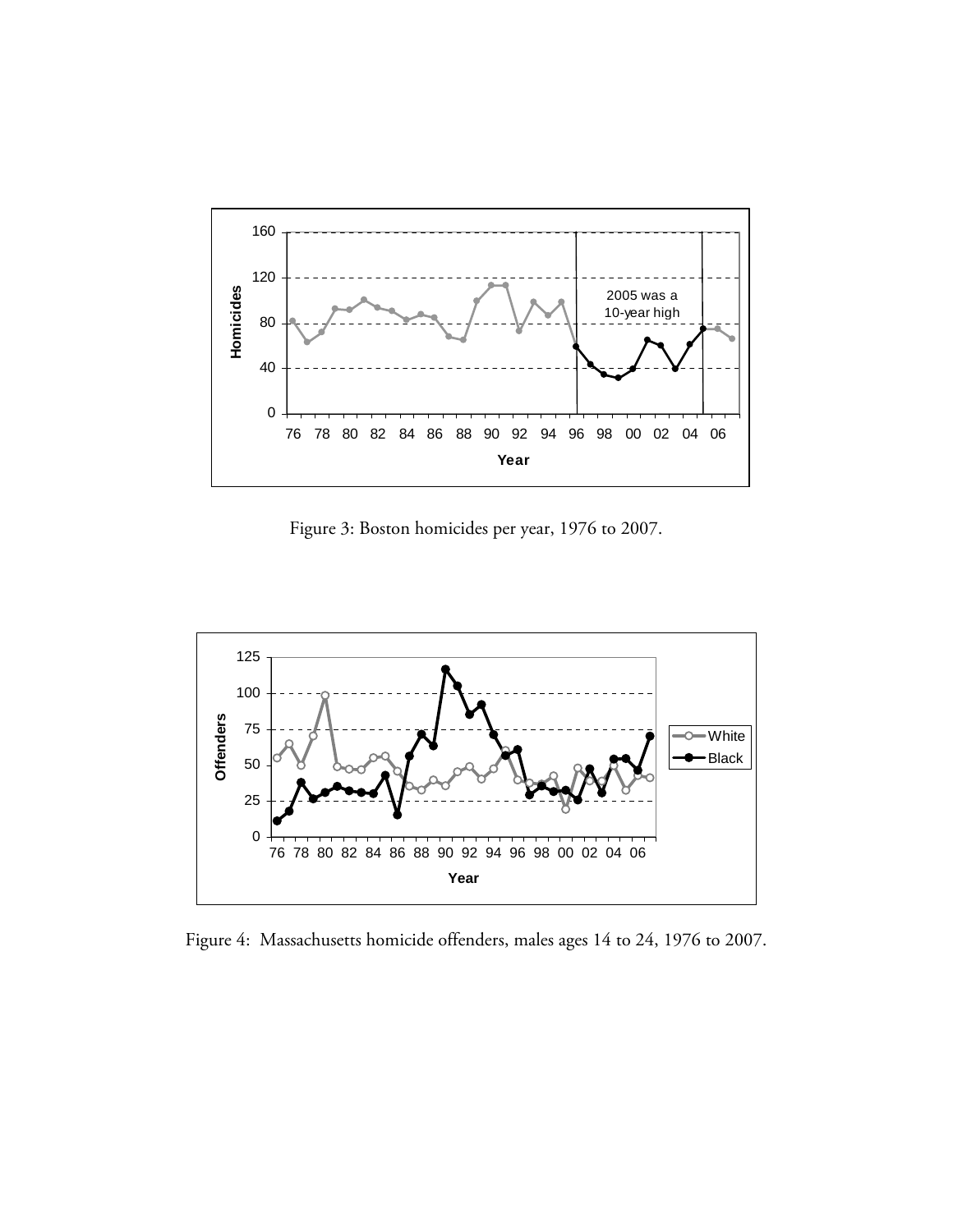

Figure 5: Percentage gun homicides in Massachusetts by age of offender, 1976 to 2007.



Figure 6: Massachusetts arrest rates for violent crime, 1986 to 2007.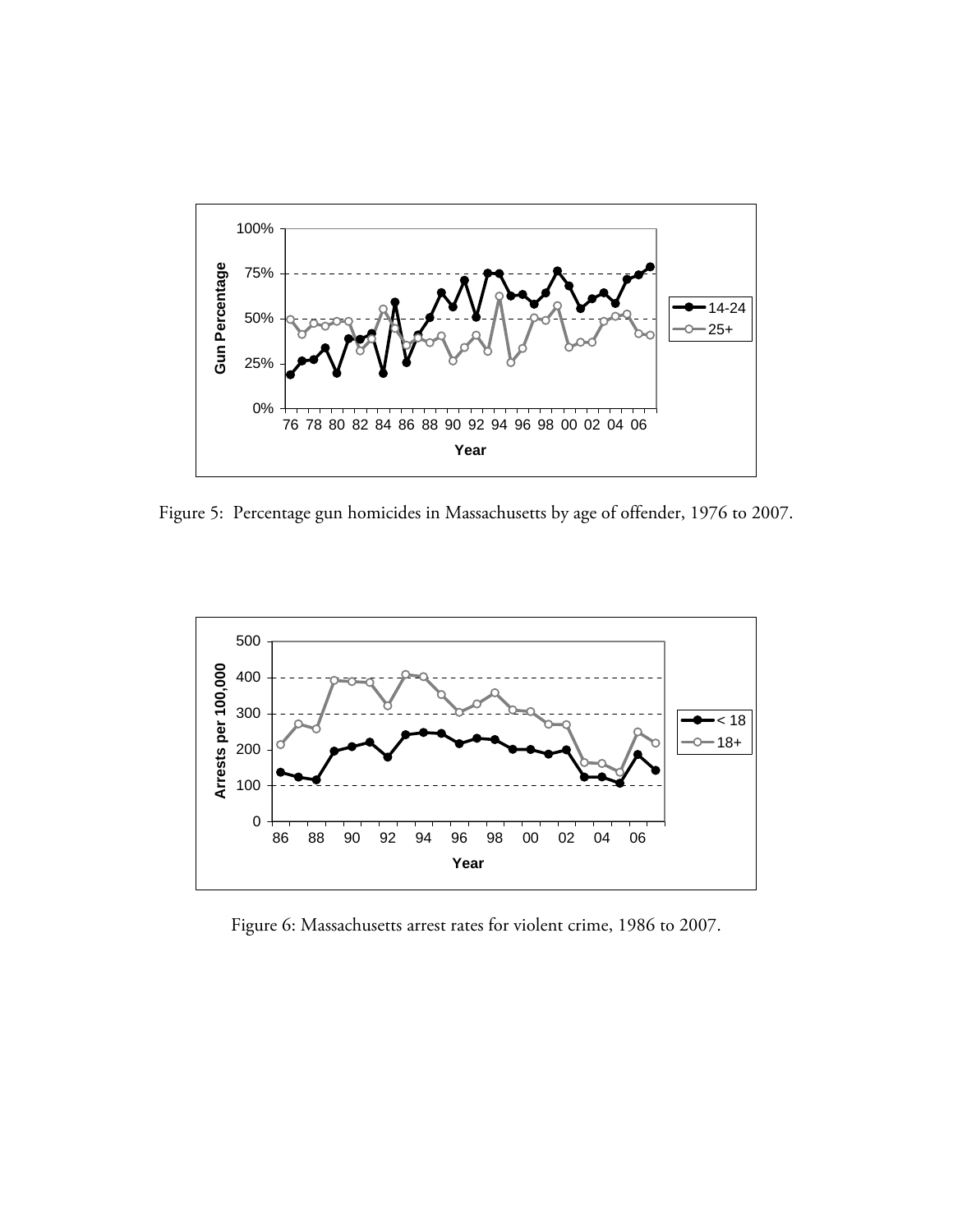

Figure 7: Time of day patterns for juvenile violent victimization in Massachusetts during school year.



Figure 8: Time of day patterns for juvenile violent victimization in Massachusetts during summer vacation.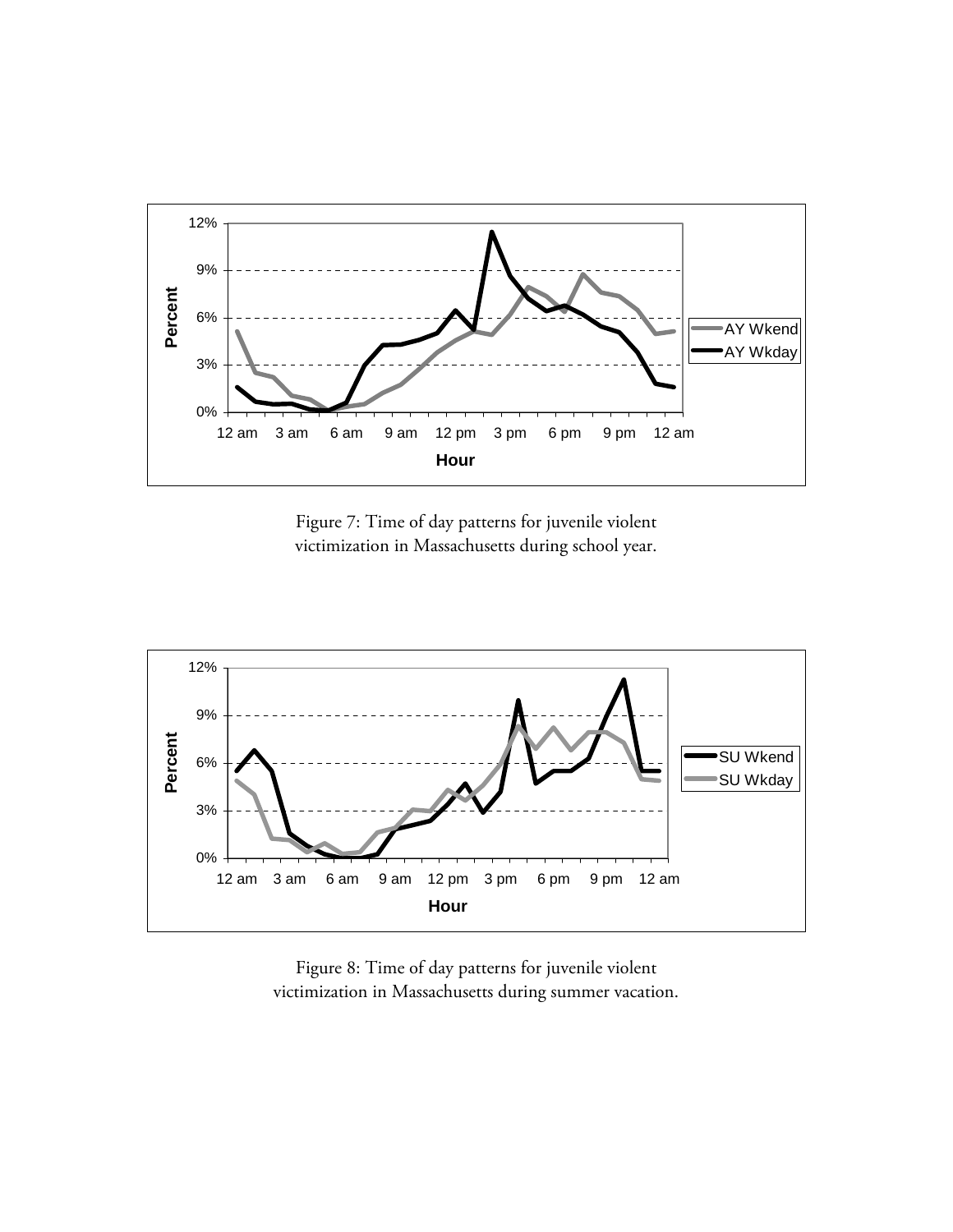

Figure 9: Changes in race/ethnicity-specific numbers of infants and toddlers in Massachusetts.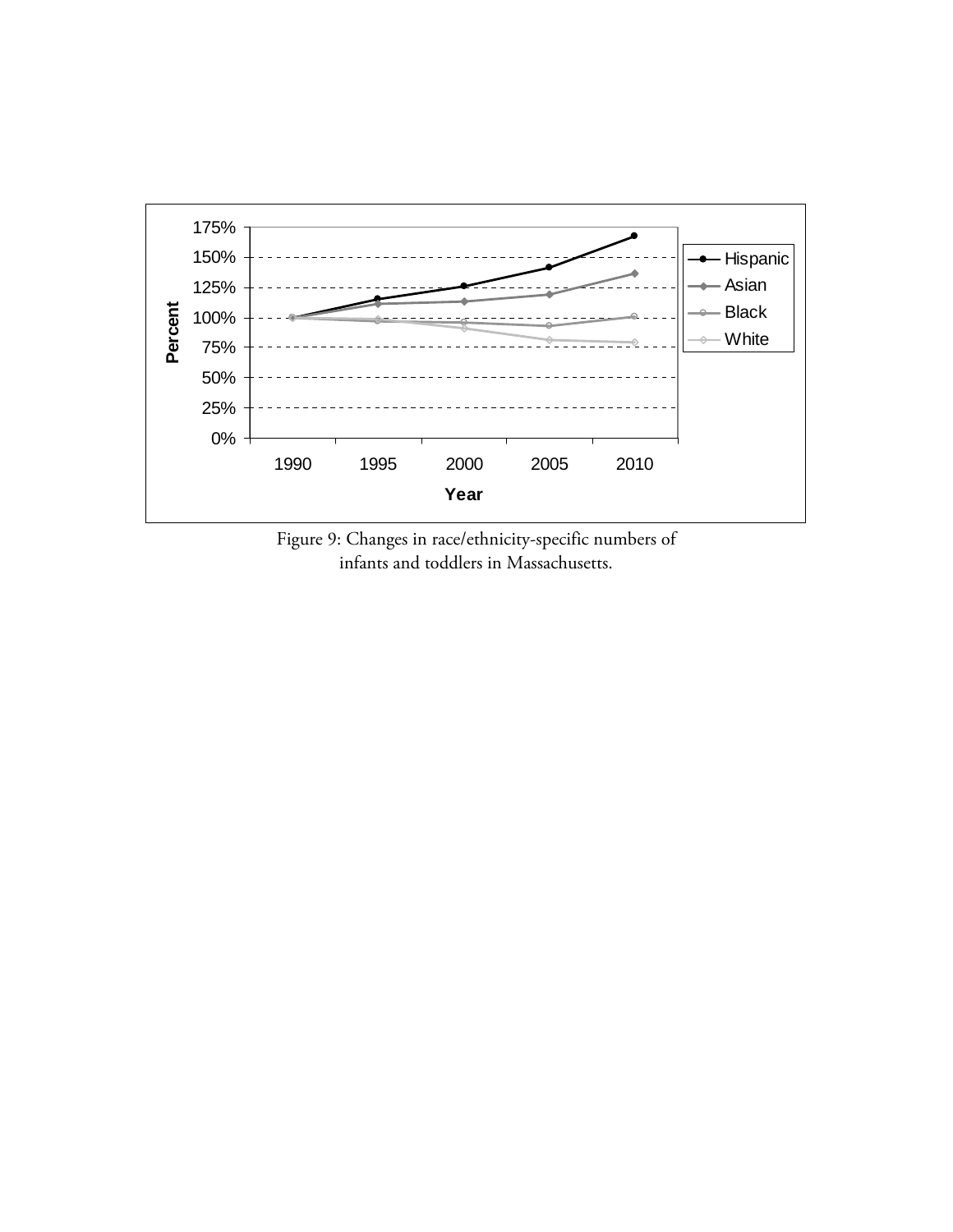|      | Male      |         |         |         |       |       |           | Female  |         |           |              |         |  |  |
|------|-----------|---------|---------|---------|-------|-------|-----------|---------|---------|-----------|--------------|---------|--|--|
|      | White     |         |         |         | Black |       | White     |         |         |           | <b>Black</b> |         |  |  |
|      | $14 - 17$ | 18-24   | $25+$   | $14-17$ | 18-24 | $25+$ | $14 - 17$ | 18-24   | $25+$   | $14 - 17$ | 18-24        | $25+$   |  |  |
| 1976 | 3.7       | 7.8     | 4.7     | 13.7    | 62.8  | 65.5  | 1.6       | 2.5     | $1.2\,$ | $0.0\,$   | 15.7         | 8.9     |  |  |
| 1977 | 0.5       | 5.4     | 4.3     | $0.0\,$ | 68.4  | 70.6  | 2.2       | $1.5\,$ | 1.3     | 0.0       | 30.2         | 10.6    |  |  |
| 1978 | 1.5       | 9.7     | 4.9     | 0.0     | 54.9  | 64.4  | 3.1       | 1.7     | 1.6     | 11.7      | 13.9         | $7.7\,$ |  |  |
| 1979 | 2.5       | 9.3     | 4.6     | 23.7    | 61.1  | 47.5  | 2.6       | 3.1     | 1.3     | 45.6      | 27.3         | 20.2    |  |  |
| 1980 | 3.3       | 6.3     | 6.0     | 0.0     | 40.4  | 67.4  | 2.7       | 3.2     | 1.5     | $0.0\,$   | 12.3         | 10.5    |  |  |
| 1981 | 2.9       | 4.3     | 5.0     | 40.1    | 63.4  | 60.1  | 1.8       | $1.8\,$ | 1.8     | $0.0\,$   | 16.1         | 9.7     |  |  |
| 1982 | 0.6       | $6.0\,$ | 4.8     | 29.3    | 92.3  | 46.8  | 2.4       | 3.2     | $1.4\,$ | 9.7       | $10.2\,$     | $6.1\,$ |  |  |
| 1983 | $1.2\,$   | 4.2     | 4.6     | 38.3    | 57.1  | 45.6  | 0.0       | 3.2     | $1.4\,$ | $0.0\,$   | 19.6         | $7.1\,$ |  |  |
| 1984 | 3.2       | 6.2     | 5.1     | 39.4    | 67.9  | 33.0  | 1.3       | 2.7     | $1.4\,$ | $0.0\,$   | 19.8         | $7.0\,$ |  |  |
| 1985 | 1.3       | 4.1     | 4.3     | 19.8    | 87.1  | 42.7  | 1.3       | 1.9     | 1.3     | 19.8      | 9.8          | 14.9    |  |  |
| 1986 | 2.4       | 5.0     | 3.8     | 46.8    | 65.7  | 55.6  | 0.8       | 3.0     | 1.6     | 0.0       | 28.7         | 10.8    |  |  |
| 1987 | 0.0       | 4.0     | 2.9     | 54.0    | 66.2  | 40.1  | 2.3       | 0.7     | 1.6     | 0.0       | 15.9         | 4.2     |  |  |
| 1988 | 0.9       | 4.7     | 2.6     | 61.3    | 124.5 | 42.4  | 1.8       | 3.0     | 1.1     | 0.0       | 12.0         | 16.9    |  |  |
| 1989 | 2.0       | $7.1\,$ | 2.8     | 131.0   | 153.8 | 51.6  | 2.0       | 1.4     | 2.0     | 0.0       | 19.4         | 14.5    |  |  |
| 1990 | 6.3       | 7.2     | 3.3     | 129.7   | 195.1 | 50.7  | $0.0\,$   | 0.4     | 0.8     | 26.6      | 28.5         | 17.3    |  |  |
| 1991 | 2.8       | 6.3     | 3.0     | 101.4   | 184.1 | 43.1  | $2.0$     | 0.4     | 1.5     | $0.0\,$   | 41.3         | $6.1\,$ |  |  |
| 1992 | 2.9       | 7.3     | 2.7     | 80.2    | 157.5 | 32.5  | $1.0\,$   | 2.5     | 1.9     | $0.0\,$   | 16.8         | 3.7     |  |  |
| 1993 | 4.5       | 5.8     | 3.0     | 122.0   | 161.7 | 50.4  | 0.9       | 2.0     | 1.2     | 21.0      | 16.0         | 7.9     |  |  |
| 1994 | 5.8       | 4.2     | 3.2     | 74.7    | 186.7 | 54.7  | 1.8       | 2.1     | 0.9     | 9.8       | 15.8         | 7.4     |  |  |
| 1995 | 2.4       | 6.1     | 2.9     | 60.6    | 176.1 | 44.7  | 0.8       | 3.0     | 1.6     | $0.0\,$   | 15.7         | 10.3    |  |  |
| 1996 | 0.0       | 8.7     | $1.7\,$ | 32.2    | 133.1 | 26.7  | 1.6       | 3.9     | 0.9     | $0.0\,$   | $10.1\,$     | 6.8     |  |  |
| 1997 | 2.1       | 3.1     | 1.3     | 30.6    | 68.0  | 29.2  | 0.0       | 1.3     | 0.9     | 16.3      | $10.1\,$     | 4.7     |  |  |
| 1998 | 1.5       | 8.1     | 1.6     | 40.0    | 93.5  | 23.0  | 0.0       | $1.0\,$ | 0.5     | 0.0       | 5.3          | 5.0     |  |  |
| 1999 | 2.2       | 5.7     | $1.7\,$ | $8.1\,$ | 91.3  | 19.6  | 0.0       | 1.5     | 0.8     | 8.6       | 5.3          | 4.0     |  |  |
| 2000 | 0.7       | $6.1\,$ | $1.2\,$ | 27.7    | 60.9  | 13.6  | 0.0       | 0.9     | 1.3     | 0.0       | 8.4          | 1.7     |  |  |
| 2001 | 0.6       | 8.6     | 1.5     | 18.4    | 68.5  | 25.9  | 1.3       | $0.8\,$ | 0.5     | $0.0\,$   | $0.0\,$      | 0.7     |  |  |
| 2002 | 1.3       | 9.3     | 1.8     | $0.0\,$ | 84.6  | 29.2  | $0.0\,$   | 1.6     | 0.8     | 0.0       | 7.5          | 3.0     |  |  |
| 2003 | 0.0       | 5.6     | 1.9     | 37.3    | 59.9  | 19.1  | 0.7       | 0.4     | $1.0\,$ | 0.0       | 0.0          | 2.3     |  |  |
| 2004 | 4.0       | 7.9     | 1.6     | 37.2    | 136.8 | 21.6  | 0.0       | 0.4     | 0.7     | 0.0       | 3.7          | 2.3     |  |  |
| 2005 | 0.7       | 7.2     | 2.0     | 41.9    | 144.7 | 21.6  | 0.7       | 1.9     | 0.9     | 0.0       | 3.6          | 2.9     |  |  |
| 2006 | 0.0       | 6.7     | 2.1     | 41.2    | 130.0 | 32.3  | 1.3       | 1.1     | 0.8     | 0.0       | 10.4         | 3.5     |  |  |
| 2007 | 1.3       | 6.7     | 1.4     | 59.4    | 102.9 | 21.6  | 0.0       | 1.9     | 1.2     | 6.1       | 10.4         | 5.6     |  |  |

Table 1: Massachusetts homicide victimization rates by age, race and sex, 1976 to 2007.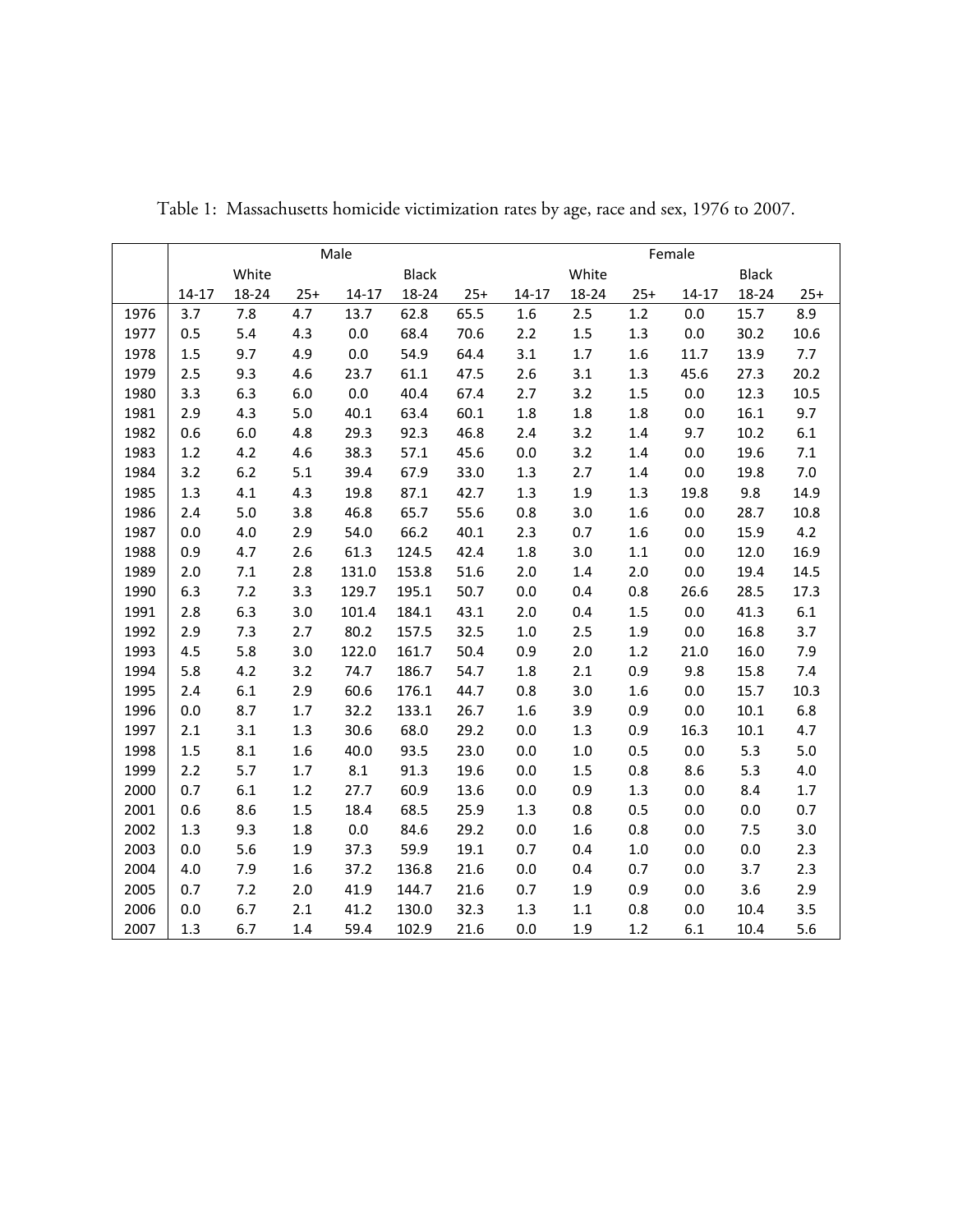|      | Male                  |         |         |           |       |       |         | Female  |       |           |              |         |  |  |
|------|-----------------------|---------|---------|-----------|-------|-------|---------|---------|-------|-----------|--------------|---------|--|--|
|      | White<br><b>Black</b> |         |         |           |       |       | White   |         |       |           | <b>Black</b> |         |  |  |
|      | 14-17                 | 18-24   | $25+$   | $14 - 17$ | 18-24 | $25+$ | 14-17   | 18-24   | $25+$ | $14 - 17$ | 18-24        | $25+$   |  |  |
| 1976 | 6.0                   | 12.0    | 4.9     | 57.3      | 51.3  | 106.9 | 1.5     | 0.9     | 0.9   | 16.5      | 19.1         | 13.6    |  |  |
| 1977 | 4.9                   | 15.5    | 3.5     | 87.3      | 81.7  | 97.7  | 0.5     | 0.6     | 0.4   | $0.0\,$   | 17.0         | 20.3    |  |  |
| 1978 | 2.4                   | 12.7    | 5.6     | 123.0     | 207.3 | 83.9  | 0.5     | 1.3     | 0.6   | 0.0       | 7.0          | 11.0    |  |  |
| 1979 | 8.3                   | 15.2    | 4.7     | 110.6     | 126.6 | 60.0  | 0.0     | $1.1\,$ | 0.7   | 12.2      | 22.9         | 9.0     |  |  |
| 1980 | 9.8                   | 22.1    | 5.3     | 112.2     | 127.2 | 80.6  | 0.6     | 1.4     | 0.5   | 0.0       | 28.6         | 9.3     |  |  |
| 1981 | 7.8                   | 9.4     | 5.1     | 61.2      | 149.4 | 71.8  | 0.7     | 0.8     | 0.4   | $0.0\,$   | 12.1         | 4.2     |  |  |
| 1982 | 8.5                   | 8.8     | 5.1     | 91.3      | 112.2 | 52.3  | 0.0     | 0.6     | 0.8   | 13.4      | $6.0\,$      | 6.5     |  |  |
| 1983 | 6.4                   | 10.0    | 4.9     | 24.7      | 138.6 | 63.5  | $0.0\,$ | $1.0\,$ | 0.2   | 10.5      | $0.0\,$      | 11.1    |  |  |
| 1984 | 6.0                   | 12.7    | 4.1     | 43.3      | 121.6 | 82.6  | 0.0     | 0.0     | 0.2   | 10.6      | 16.9         | 3.5     |  |  |
| 1985 | 7.0                   | 12.9    | 3.7     | 173.9     | 111.5 | 57.3  | $0.0\,$ | $1.4\,$ | 0.7   | 44.5      | 5.4          | 5.8     |  |  |
| 1986 | 4.2                   | 11.6    | 6.0     | 33.3      | 54.1  | 55.9  | 0.0     | 0.8     | 0.1   | $0.0\,$   | 6.8          | 5.7     |  |  |
| 1987 | 4.7                   | 8.5     | 3.6     | 155.5     | 179.1 | 20.3  | 1.3     | $1.0\,$ | 0.2   | $0.0\,$   | 8.3          | $0.0\,$ |  |  |
| 1988 | 3.6                   | 8.4     | 3.3     | 232.3     | 204.9 | 55.1  | $0.0\,$ | $1.6\,$ | 0.1   | 11.1      | 27.1         | 3.6     |  |  |
| 1989 | 9.1                   | 8.4     | 4.6     | 206.6     | 180.2 | 52.3  | $0.0\,$ | $1.0\,$ | 0.3   | 0.0       | 10.3         | 10.1    |  |  |
| 1990 | 3.4                   | 9.9     | 3.9     | 454.8     | 306.3 | 50.3  | 0.0     | 0.8     | 0.1   | 0.0       | 7.6          | 6.5     |  |  |
| 1991 | 7.5                   | 12.1    | 3.8     | 184.7     | 400.1 | 33.7  | 0.0     | 0.0     | 0.2   | 0.0       | $0.0\,$      | 4.9     |  |  |
| 1992 | 15.6                  | 10.6    | 3.4     | 299.4     | 261.2 | 32.7  | 0.0     | 0.5     | 0.3   | 0.0       | 5.6          | $0.0\,$ |  |  |
| 1993 | 6.8                   | 11.9    | 4.1     | 273.2     | 313.2 | 36.8  | $1.1\,$ | 0.5     | 0.6   | 0.0       | $0.0\,$      | 3.0     |  |  |
| 1994 | 6.7                   | 15.4    | 3.1     | 100.3     | 312.1 | 53.9  | 0.0     | 0.5     | 0.4   | 0.0       | 6.8          | 2.4     |  |  |
| 1995 | 7.8                   | 21.1    | 3.3     | 104.4     | 236.9 | 39.8  | 0.0     | 0.8     | 0.3   | 0.0       | 12.4         | 9.4     |  |  |
| 1996 | 5.6                   | 14.3    | 1.9     | 121.7     | 249.8 | 34.9  | 0.0     | 0.0     | 0.2   | 11.5      | $0.0\,$      | $1.1\,$ |  |  |
| 1997 | 10.5                  | 10.7    | $1.7\,$ | 70.3      | 111.1 | 24.7  | 0.9     | 2.3     | 0.2   | 0.0       | $0.0\,$      | 4.1     |  |  |
| 1998 | 2.8                   | 15.2    | 1.4     | 36.3      | 165.3 | 32.7  | 0.8     | 0.9     | 0.3   | 0.0       | 5.3          | $1.1\,$ |  |  |
| 1999 | 8.4                   | 14.0    | 2.1     | 30.5      | 143.7 | 29.5  | 0.0     | 0.0     | 0.2   | 0.0       | $0.0\,$      | 1.8     |  |  |
| 2000 | 1.6                   | $7.0\,$ | 2.0     | 39.2      | 109.1 | 27.4  | $0.0\,$ | $1.9\,$ | 0.3   | 0.0       | $0.0\,$      | 0.8     |  |  |
| 2001 | 8.2                   | 14.4    | 2.1     | $7.8\,$   | 96.3  | 25.9  | 0.7     | $1.0\,$ | 0.3   | 0.0       | $0.0\,$      | $1.0\,$ |  |  |
| 2002 | 1.7                   | 14.5    | 2.3     | 45.5      | 152.7 | 27.2  | 0.0     | 0.8     | 0.3   | $0.0\,$   | 12.7         | 4.7     |  |  |
| 2003 | 4.8                   | 12.4    | $1.5\,$ | 34.5      | 92.3  | 25.3  | 0.0     | 0.6     | 0.6   | $0.0\,$   | $0.0\,$      | $0.0\,$ |  |  |
| 2004 | 5.3                   | 16.0    | 2.5     | 34.5      | 175.0 | 29.6  | $0.0\,$ | $0.0\,$ | 0.2   | $0.0\,$   | $0.0\,$      | $0.0\,$ |  |  |
| 2005 | 5.1                   | 9.3     | 2.8     | 49.2      | 162.5 | 40.3  | $0.0\,$ | $1.1\,$ | 0.0   | $0.0\,$   | 15.1         | $1.4\,$ |  |  |
| 2006 | 5.4                   | 12.9    | 3.0     | 5.6       | 156.2 | 35.2  | 0.7     | 0.8     | 0.3   | $0.0\,$   | $0.0\,$      | 2.8     |  |  |
| 2007 | 2.6                   | 13.9    | 2.7     | 31.1      | 221.5 | 20.5  | 0.0     | 0.0     | 0.3   | 0.0       | 0.0          | 0.0     |  |  |

Table 2: Massachusetts homicide offending rates by age, race and sex, 1976 to 2007.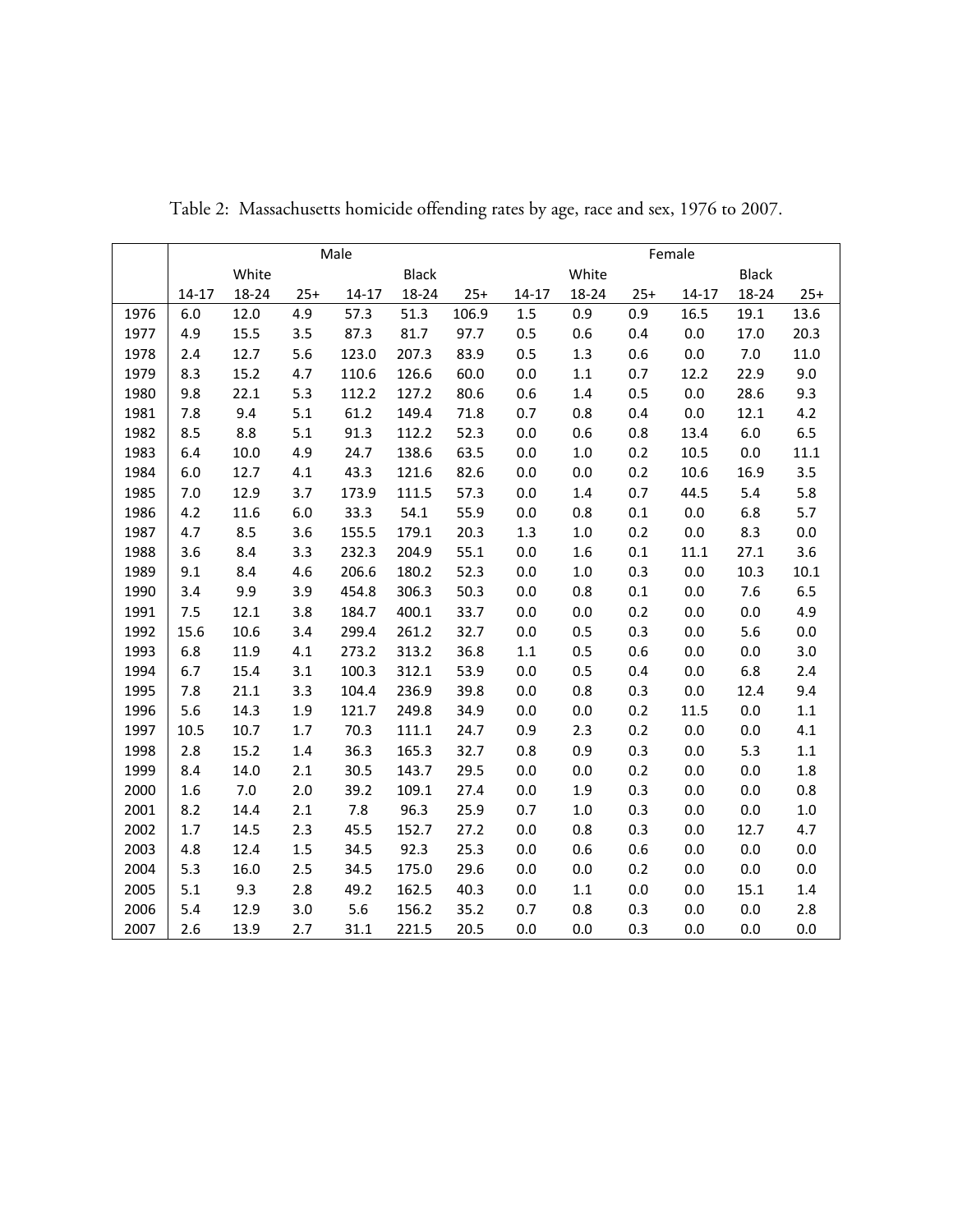### I. Recommendations for Improving PUBLIC SAFETY

In order to reduce urban violence, Massachusetts must build capacity in its communities to address the root causes of violence. These root causes include prior exposure to violence, economic disparity, unemployment, alcohol and other drug abuse, and educational failure. In addition, strategies to reduce access to illegal firearms are a highly successful violence prevention strategy and are included in the recommendations below. Comprehensive capacity building will not happen overnight and requires that violence prevention be at the forefront of public concern, debate, and engagement. Indeed, Massachusetts must choose to allocate resources which provide comprehensive and appropriate services to reduce the cycle of crime, addiction, violence, and poverty.

The subcommittee recognizes that we are experiencing the worst fiscal climate since the Great Depression and that every dollar spent must be examined carefully. When faced with a decision to cut public safety or cut an "elective" program (such as school programs that foster communication, conflict resolution, mentorship, sports, music, or art), cities and towns will almost always make a decision to cut the elective. But in the case of violence prevention, these are precisely the cuts which can increase violent behavior, and thus bring unanticipated and significant economic and public safety costs down the road.

It costs as much as four times more to prosecute, convict and incarcerate the perpetrator of a violent crime – or to provide medical care to his or her victim – than it does to prevent the crime from occurring through a research-tested, violence prevention program.2 Through public/private partnerships, a focus on key programs that result in crime reduction and reinvigorated advocacy for more funding at the federal level, we can meet the challenges of our poor economy.

The subcommittee, therefore, strongly encourages the adoption of evidence-based violence prevention efforts throughout Massachusetts. We recommend that such efforts be coordinated via collaborative multi-agency oversight led by the Governor. Specifically, we recommend that the following actions be taken in the Commonwealth to reduce violence:

<sup>2</sup> Juvenile Justice Bulletin, *Blueprints for Violence Prevention* (July, 2001), *available at*  [http://www.ncjrs.gov/html/ojjdp/jjbul2001\\_7\\_3/page1.html](http://www.ncjrs.gov/html/ojjdp/jjbul2001_7_3/page1.html).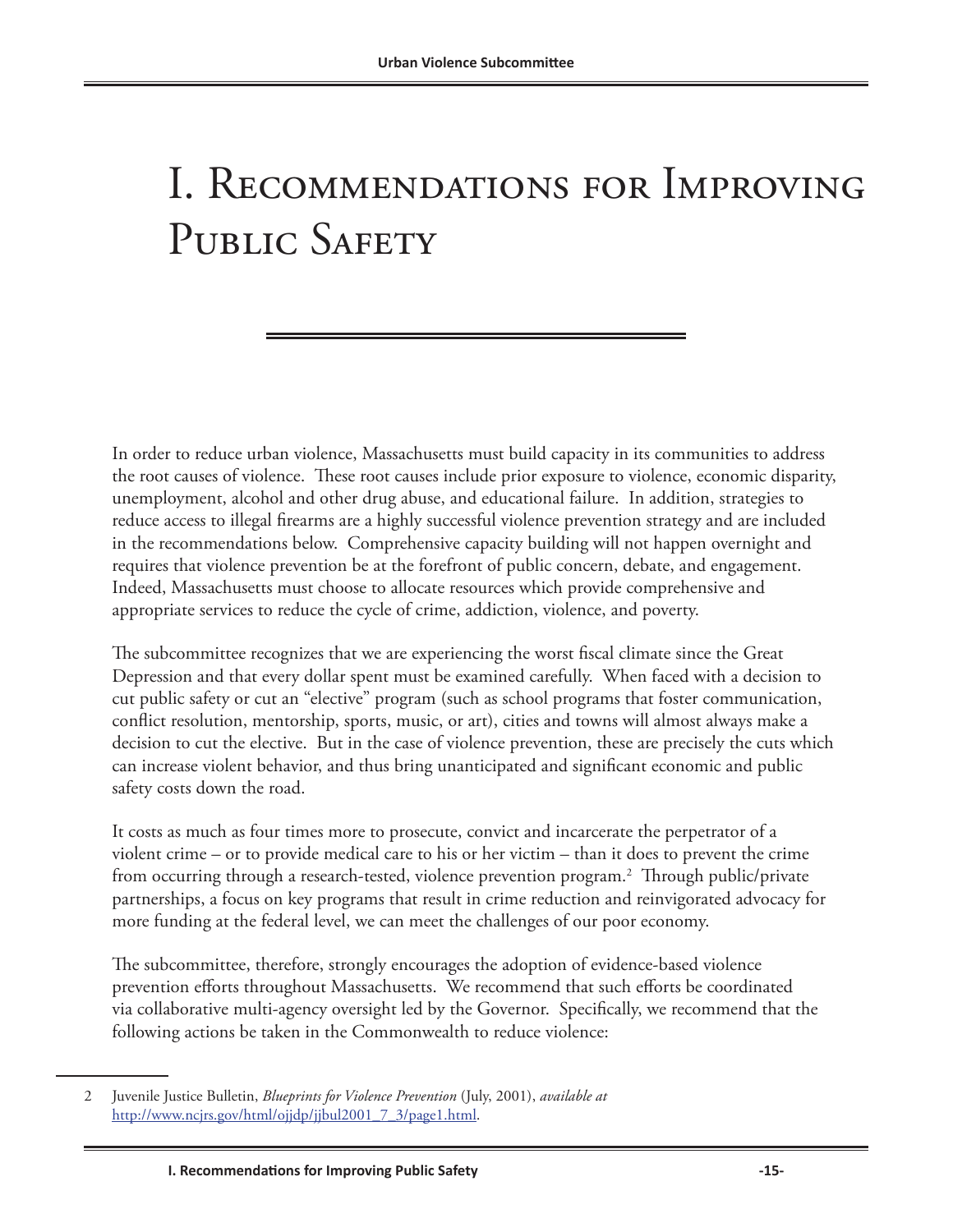1. Establish violence prevention councils in every community to assess risk factors, review local data, and advocate for the expansion of local violence prevention efforts.

**Rationale:** Youngstown, Ohio, has utilized this strategy and has experienced a 55.3 percent reduction in the annual number of drug complaints. The overall crime rate has been reduced by 9.6 percent. $3$ 

2. Sustain, amplify and replicate promising law enforcement initiatives that have reduced violence.

**Rationale:** Massachusetts should replicate the successful models noted in this report, such as community policing initiatives, in order to increase capacity and improve outcomes in violence prevention statewide.

3. Take immediate action to develop a strong system of accountability and re-entry support for violent offenders, including substance abuse treatment and job readiness training.

**Rationale:** Since 1980, the Massachusetts prison population has grown by 300 percent. Approximately 97 percent of inmates are released back into the community and 95 percent return to their home communities. Inmates who are released into the community often have substance abuse problems and lack adequate job training to successfully re-integrate. $^4$  There is a direct link to these obstacles and rates of recidivism. More than 50 percent of those released offenders are rearrested or return to prison within three years.<sup>5</sup>

4. Ensure access and availability of substance abuse treatment for all residents, regardless of income.

**Rationale:** One out of 10 people in Massachusetts ages 12 and older (577,000) are dependent on alcohol or other drugs. An estimated 39,700 people need but are not receiving substance abuse treatment. The costs and consequences of substance abuse include illness and death, accidents and injuries, violence, crime, and lower productivity.<sup>6</sup>

<sup>3</sup> Heidi Hallas, *City of Youngstown Police Department's Weed and Seed Strategy Four Year Evaluation Report* (April, 2004), *available at* [http://www.weedandseed.info/docs/studies\\_local/youngstown-oh.pdf](http://www.weedandseed.info/docs/studies_local/youngstown-oh.pdf).

<sup>4</sup> L. Engel, *Promoting Public Safety Through Successful Transition: Toward an Evidence-Based System of Offender Re-entry*, Crime & Justice Institute (2008) ("Research shows that crime-prone characteristics include, [among others] …substance abuse problems…and lack of vocational and financial achievement.").

<sup>5</sup> United States Department of Justice, Bureau of Justice Statistics' Criminal Offender Statistics *available at*  <http://www.ojp.usdoj.gov/bjs/crimoff.htm>(last modified August 8, 2007).

<sup>6</sup> Mary Brolin, Constance Horgan, and Michael Doonan, *Substance Abuse Treatment in the Commonwealth of Massachusetts: Gaps, Consequences and Solutions*, Massachusetts Health Policy Forum Policy Brief (March, 2006), available at <http://masshealthpolicyforum.brandeis.edu/publications/pdfs/27-Nov05/PolicyBrief27.pdf>.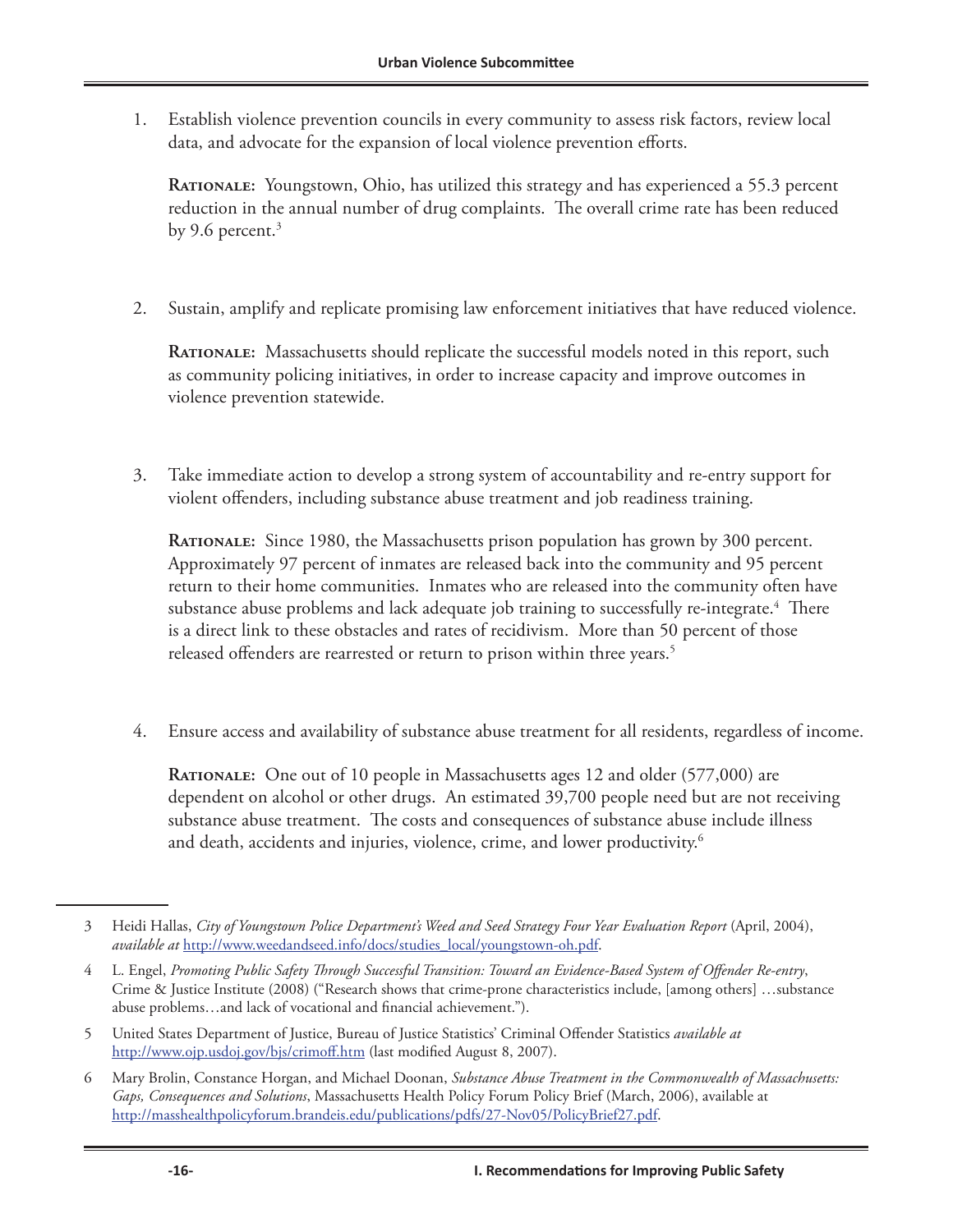5. Develop and implement effective truancy prevention programming and swift and effective responses to truancy and dropping out of school.

**RATIONALE:** In the 2006-07 school year, 11,436 or 3.8 percent of students in grades 9 through 12 dropped out of school in Massachusetts.7 Students who drop out of school are at greater risk for becoming involved with gangs, drugs, alcohol, or violence, and 82 percent of prisoners today are school dropouts.8

6. Mandate comprehensive, violence prevention programs, including bullying prevention, for all public schools, from kindergarten through grade 12 and provide an appropriate level of funding to ensure implementation.

**Rationale:** A report compiled by the U.S. Secret Service, through an interview-based investigation of friends, family and neighbors of 41 school shooters, found the one commonality among the 41 was that 71 percent had been the target of a bully. $9$  Also, students who bully are five times more likely to become criminals as adults.<sup>10</sup>

7. Establish mechanisms to identify, immediately respond to and treat children who witness violence.

**Rationale:** A study conducted at Boston Medical Center's outpatient pediatrics clinic found that 28 percent of children age 6 and under had witnessed severe or moderate violence over a 12-month period; half of this violence occurred in the home. According to researchers from the National Child Traumatic Stress Network, children who experience traumatic stress as a result of witnessing violence have an increased risk of becoming juvenile offenders.<sup>11</sup>

10 [http://stopbullyingnow.hrsa.gov/index.asp?area=effects.](http://stopbullyingnow.hrsa.gov/index.asp?area=effects)

<sup>7</sup> Massachusetts Department of Education, *Statistical Report: Dropout Rates in Massachusetts Public Schools 2006-07, available at* <http://www.doe.mass.edu/infoservices/reports/dropout/0607/summary.doc> (last modified March 20, 2008).

<sup>8</sup> Linda Starr, *Tackling Teen Truancy*, Education World (April 9, 2002), available at [http://www.educationworld.com/a\\_issues/issues300.shtml](http://www.educationworld.com/a_issues/issues300.shtml).

<sup>9</sup> United States Department of the Treasury, *An Interim Report on the Prevention of Targeted Violence in Schools*, The United States Secret Service National Threat Assessment Center Safe School Initiative (October 13, 2000), *available at* [http://www.ustreas.gov/usss/ntac/ntac\\_ssi\\_report.pdf](http://www.ustreas.gov/usss/ntac/ntac_ssi_report.pdf).

<sup>11</sup> The National Child Traumatic Stress Network, *Questions and Answers About Domestic Violence: An Interview with Betsy McAlister Groves, MSW* (2007), *available at* [http://www.nctsnet.org/nctsn\\_assets/pdfs/QA\\_Groves\\_final.pdf.](http://www.nctsnet.org/nctsn_assets/pdfs/QA_Groves_final.pdf)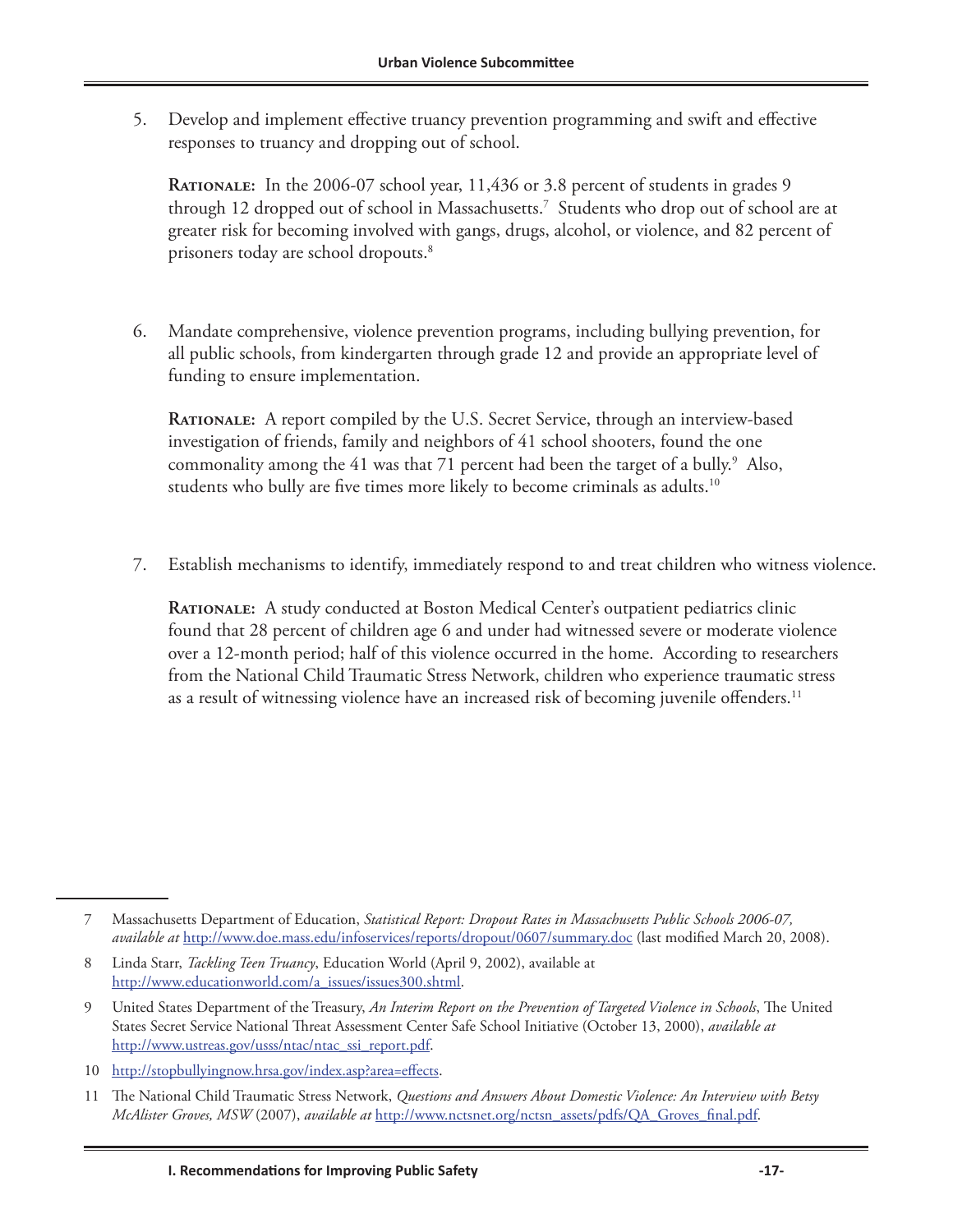8. Support the development of job training and job development for youth ages 14 to 22.

**Rationale:** The percentage of Massachusetts teens who are employed has declined from 53 percent in 1999 to 39 percent in 2004. If a young adult is unemployed and has no skills, he or she is much more likely to become involved in substance abuse and crime, placing both the individual and the community at risk.<sup>12</sup>

9. Ensure that all children have a caring adult or mentor in their lives by funding after-school programs throughout the state.

**RATIONALE:** The after-school hours are the peak time for juvenile crime and risky behaviors such as alcohol and drug use. Students who fail to participate in extracurricular activities, such as those offered in after-school programs, are 49 percent more likely to have used drugs and 37 percent more likely to become teen parents than those students who spend one to four hours per week in extracurricular activities.<sup>13</sup>

10. Take aggressive steps to reduce access to and possession of illegal firearms.

**Rationale:** According to the National Institute of Justice's (NIJ) "Kansas City Gun Experiment," the policy of additional police patrols resulted in increased gun seizures, which, in turn, reduced gun crime. The NIJ and Weed and Seed funded study found that gun seizures by police in the target area increased by more than 65 percent, while gun crimes declined in the target area by 49 percent.<sup>14</sup>

<sup>12</sup> Andrew Sum, Kamen Madjarov, and Joe McLaughlin, *Employment Prospects for Teens*, Research and Evaluation Brief: Facts, Figures and Insights for Workforce Development Practice & Policy (June, 2006), *available at* [http://www.commcorp.org/researchandevaluation/pdf/ResearchBrief3-05.pdf.](http://www.commcorp.org/researchandevaluation/pdf/ResearchBrief3-05.pdf)

<sup>13</sup> National Youth Violence Prevention Resource Center, *After School Programs* (2001), *available at* [http://www.safeyouth.org/scripts/facts/afterschool.asp.](http://www.safeyouth.org/scripts/facts/afterschool.asp)

<sup>14</sup> Lawrence W. Sherman, James W. Shaw, and Dennis P. Rogan, *The Kansas City Gun Experiment* (January, 1995), National Institute of Justice Research in Brief, *available at* <http://www.ncjrs.gov/pdffiles/kang.pdf>.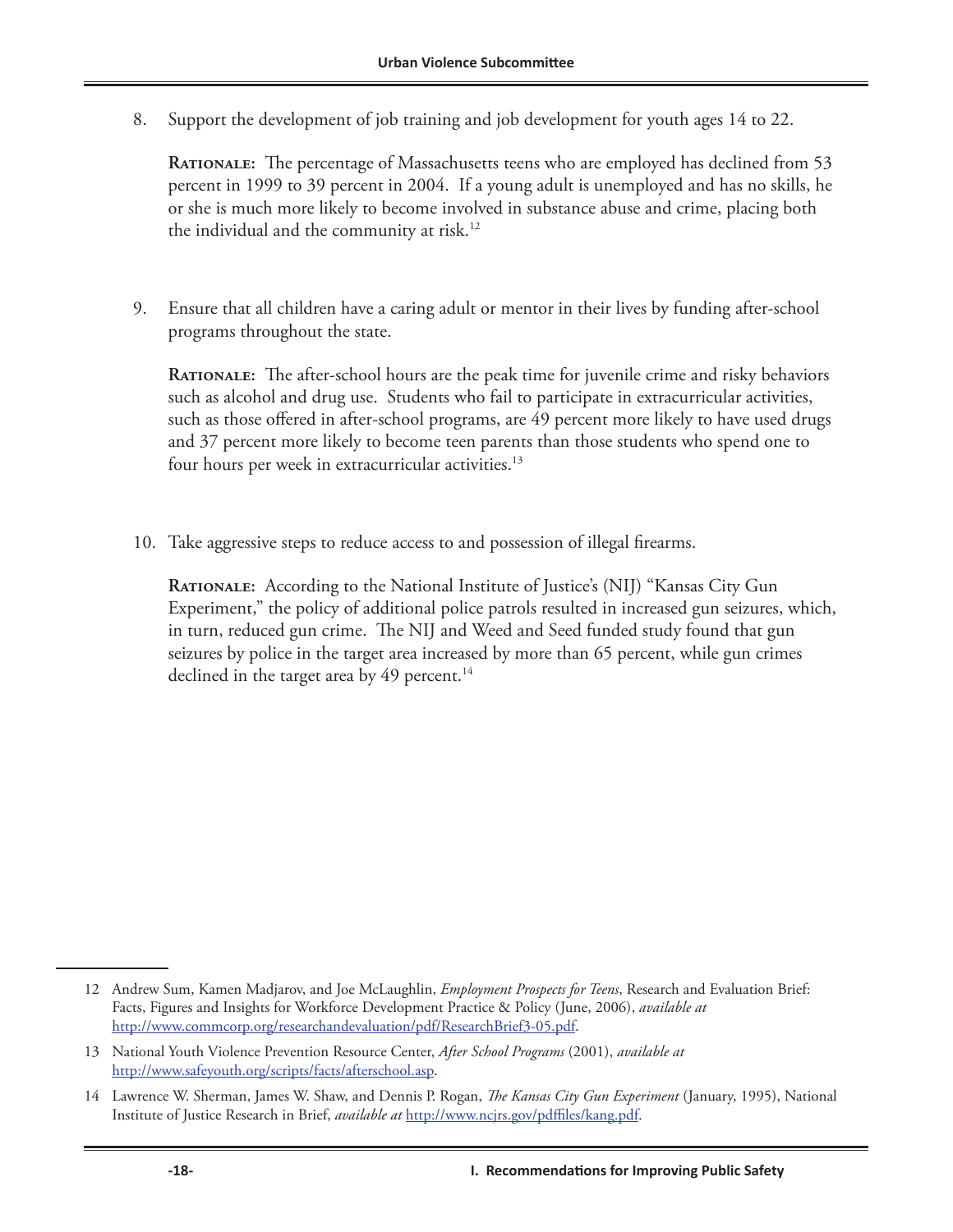### II. Programs that Work

Our recommendations to Governor Patrick focus on prevention, intervention and rehabilitation. The following portion of our report highlights a variety of programs offered in Massachusetts that our subcommittee members propose as workable solutions to tackling urban violence. This listing is offered to illustrate the variety of crime prevention efforts that are occurring across the state. We acknowledge that these programs reflect the direct knowledge of our subcommittee and emphasize that the omission of any program from this report is solely attributable to the fact that such a program was not addressed by the subcommittee members.

This compilation of programs is intended to be used as a resource for those who are exploring new strategies to combat urban violence. We encourage leaders from municipal government, law enforcement, faith communities and youth serving agencies to review this listing and consider whether any of the programs might be an appropriate fit for their community.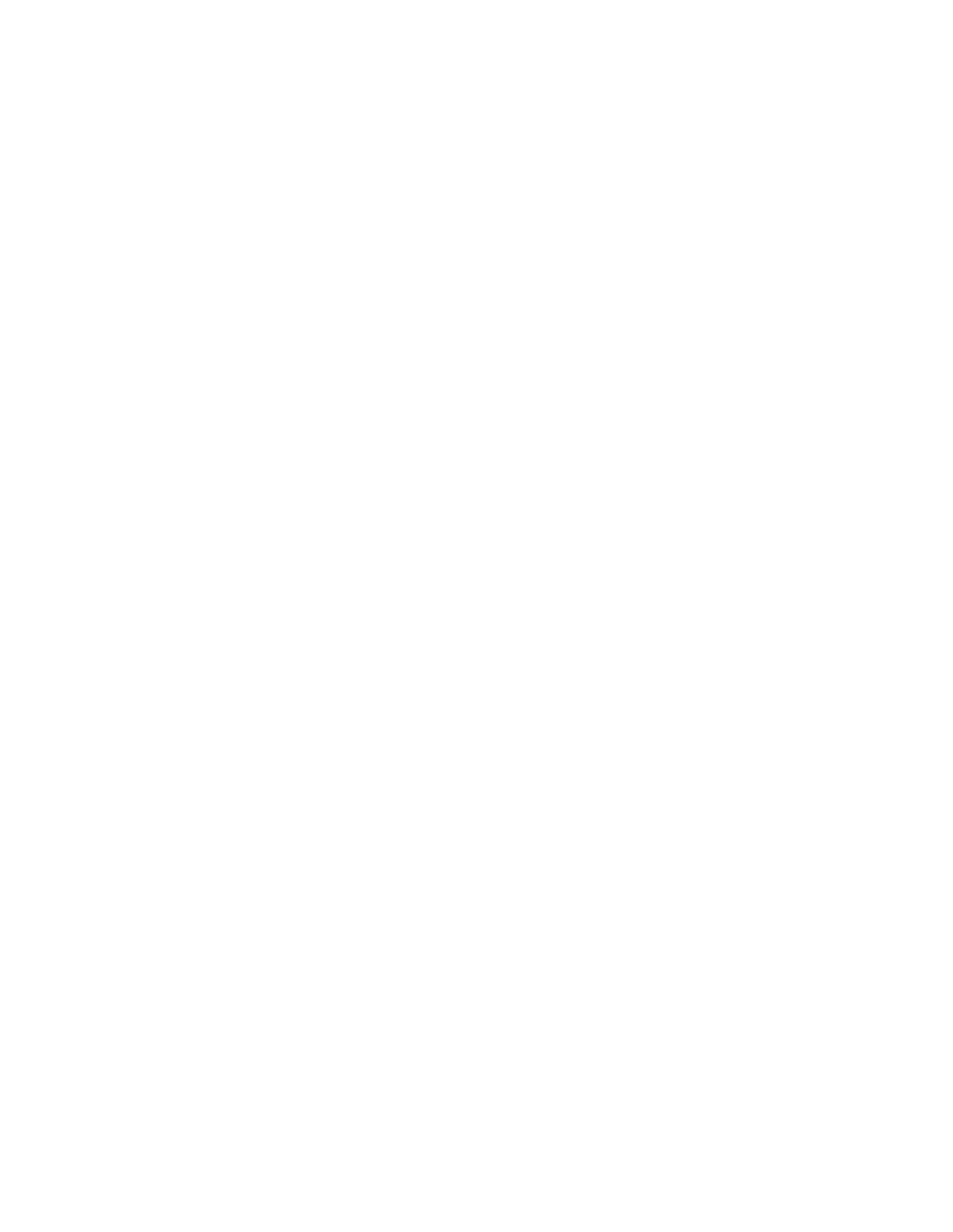# A. Addressing Urban Violence through Comprehensive PREVENTION

Addressing urban violence requires us to create a framework of social, economic and educational opportunities that support both the individual and the larger community. The causes of violence are complex, but are often originated from both an exposure to violence and in a lack of economic or other opportunities. In order to reduce violence, we must increase the protective and supportive services that may be offered at the individual, family, school, and community levels.<sup>15</sup> The following is a compilation of effective programs provided by the members of the subcommittee.

#### **Summer Jobs and School Year Internships**

Long periods of unemployment, dropping out of school or marginalization are recurring causes of delinquency in urban youth.<sup>16</sup> Programs that support the development and expansion of employment opportunities are among the most successful in reducing urban violence. Employment opportunities afforded to at-risk youth help to reduce urban crime by introducing youth to various professions and limiting their time spent at home alone or on the streets.

Key components of successful programs include mentoring, leadership workshops, and weekly life skills workshops. These employment programs expose students to a professional work atmosphere and encourage them to pursue careers in various professional fields. In this way, crime is reduced as at-risk youth are employed and provided with useful work tools and life skills.

When private sector and publicly-funded jobs are available for all young people in the community, the relationships between teenagers and adults change in fundamental ways. Parents, teachers, police officers, and even business owners are more willing to challenge young people to avoid dangerous

<sup>15</sup> The Prevention Institute, *What Factors Foster Resiliency About Violence?*, *available at* <http://www.preventioninstitute.org/schoolviol5.html#four>.

<sup>16</sup> The United Nations Population Fund, *Growing Up Urban: Young, Male, Urban and Violent* (2007), *available at* [http://www.unfpa.org/swp/2007/youth/english/story/freddy\\_youth.html.](http://www.unfpa.org/swp/2007/youth/english/story/freddy_youth.html)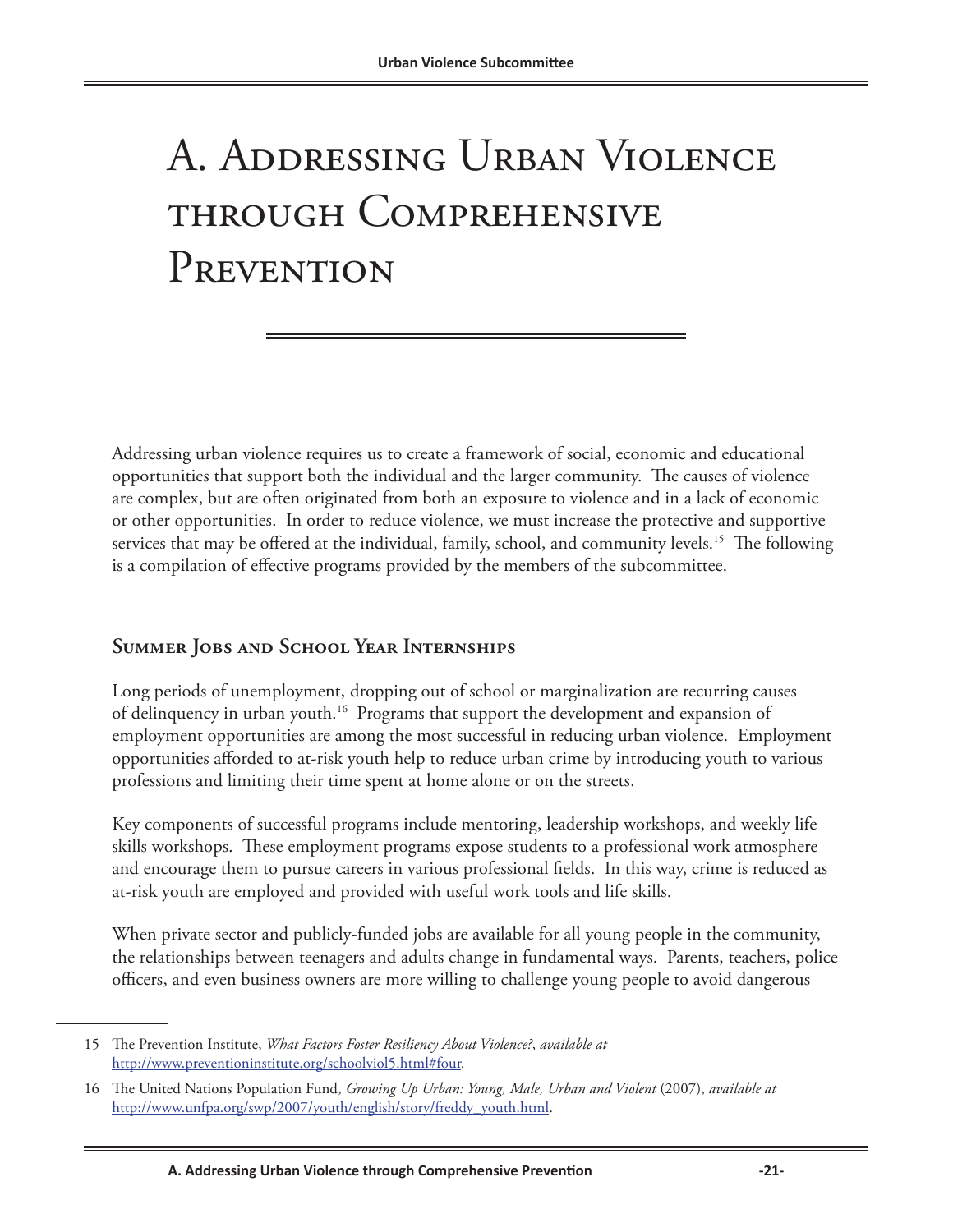associations and activities. A comprehensive commitment to youth employment is a powerful prevention strategy in its own right and an effective tool for youth-serving organizations. The paycheck is the hook that brings even the most hardened teenagers into positive programs.

At Mayor Thomas M. Menino's urging, Boston employers have responded with the largest private sector summer jobs program in the country. Employers such as State Street Bank, Massachusetts General Hospital, Brigham and Women's Hospital, and Bank of America each hire over 100 teenagers during the summer through the Boston Private Industry Council. Hundreds of other private sector employers hire between one and five teenagers as part of the summer jobs campaign. Some employers, such as John Hancock and Blue Cross Blue Shield, sponsor students to work at community-based organizations in addition to their internal hiring.

Private sector employment opportunities are expanding in other cities throughout the Commonwealth with staff support from the state's school-to-career "connecting activities" initiative. For every \$1 the Commonwealth invests in the staff that prepare students and recruit employers, city teenagers receive \$5 in private sector paychecks.

The Commonwealth's commitment to public funding for community-based jobs has increased from \$3 million to \$6.7 million over the past few years. For Fiscal Year 2009, the Legislature included in its budget \$8.1 million of Governor Patrick's proposed \$9.25 million for the Commonwealth Corporation's YouthWorks program that distributes these funds to local workforce investment boards. Community organizations across the state have responded by offering community service jobs and workplace supervision for thousands of teenagers. In addition, some municipalities allocate money from their local budgets to put area teenagers to work.

#### **Leading Examples of Employment Programs**

The Attorney General's new **Project YES (Youth Employment Solutions)** works with community leaders and youth-serving agencies to support the creation of new jobs – as well as providing mentorship and educational opportunities – for young people so that they can be well-prepared to successfully compete for highly skilled and well-paying employment. Project YES acts as a catalyst to encourage local businesses to work with local Workforce Investment Boards to provide paid or volunteer positions to young people ages 14 to 22. The program was piloted in three regions in Massachusetts this past summer (New Bedford, the Greater Springfield area, and Worcester), with the hopes of expansion beyond summer employment and throughout Massachusetts.

The Attorney General's **Jobs for Youth** program contracts with 12 sites to arrange job placements, job skills development training, enrichment activities, and community service projects for local youth during the school year. The sites recruit, hire, place and supervise youth in an array of public and private sector locations such as health and community centers, arts programs, and city offices. Throughout the year, the sites facilitate several enrichment activities such as mock interviews, résumé writing instruction, and office etiquette workshops, for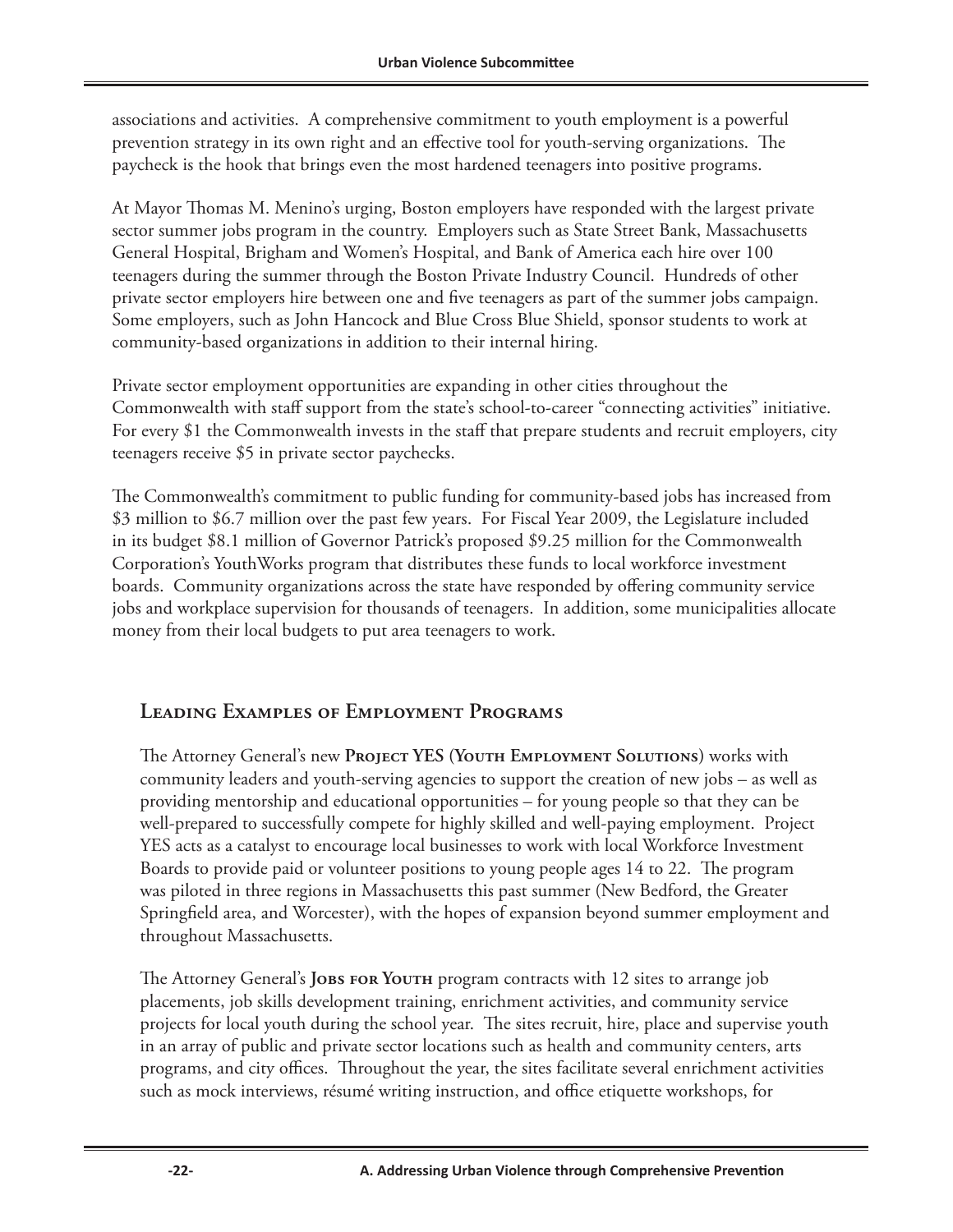example. Furthermore, the youth participate in and assist with the organization of a variety of community events and service projects. Examples include outdoor clean-ups, health workshops, and community art exhibitions.

Boston's **Corporate Summer Jobs Campaign** partners Mayor Menino's office with the Boston's Private Industry Council (PIC) to provide summer jobs for Boston youth. The PIC is a businessled intermediary organization that connects youth and adults of Boston to education and employment opportunities. This program offers jobs for Boston's youth jobs that provide work experience to help prepare them for college, as well as money to help cover expenses at home.

The Brigham and Women's Hospital (BWH) **Student Success Jobs Program (SSJP)** is a year-round internship program designed to introduce 45 high school students annually from six Boston public high schools to medical and science professions. SSJP matches students with a mentor in the medical field, provides them with hands-on work experience in the hospital, and enhances their interest in higher education in health fields. Each year the majority of SSJP graduating seniors receive scholarships from BWH towards their first year in college.<sup>17</sup>

Brigham and Women's Hospital **Scienceworks** is a program that, for the last 11 years, has provided middle school students introductory work experiences in health care. Students are given volunteer assignments and paid summer jobs in hospital departments, teaching them about human anatomy and assisting in their research and writing skills while developing work readiness skills including punctuality, professional dress and behavior, problem-solving, and the use of technology. The program also provides mentoring to students and encourages interest in careers in health care.

The John Hancock **Scholars Summer of Opportunity** employment program, a 15-year partnership with the Boston Police Department, is directed to serve 40 at-risk youth each summer. According to the company, the program has served nearly 500 Boston youths since its inception in 1994.<sup>18</sup> The program "consists of an intensive 40 hours per week, six-week summer program at John Hancock followed by a 46-week internship and after-school leadership workshops." The company also provides each student with a John Hancock mentor to support their learning. This program has been cited by the former U.S. Attorney General, as well as by Mayor Menino and Commissioner of Police Edward Davis, as a significant factor in reducing the youth crime rate in the city of Boston.

The **Worcester Youthworks Summer Jobs Program** was established in 2005 and is a collaboration between private businesses, nonprofits and schools in Worcester to provide summer jobs for low-income, inner city youth between the ages of 14 and 21.19

<sup>17</sup> Brigham and Women's Hospital Center for Community Health and Health Equity, *Student Success Jobs Program*, *available at* <http://www.brighamandwomens.org/communityprograms/ssjp/default.aspx> (last modified February 11, 2008).

<sup>18</sup> John Hancock Financial Services, *Community Outreach Programs* (2008), *available at* [http://www.johnhancock.com/about/outreach/index.html.](http://www.johnhancock.com/about/outreach/index.html)

<sup>19</sup> Worcester Community Action Council, Inc., *Youthworks Summer Jobs Program*, *available at* [http://www.wcac.net/te\\_youthworks.html.](http://www.wcac.net/te_youthworks.html)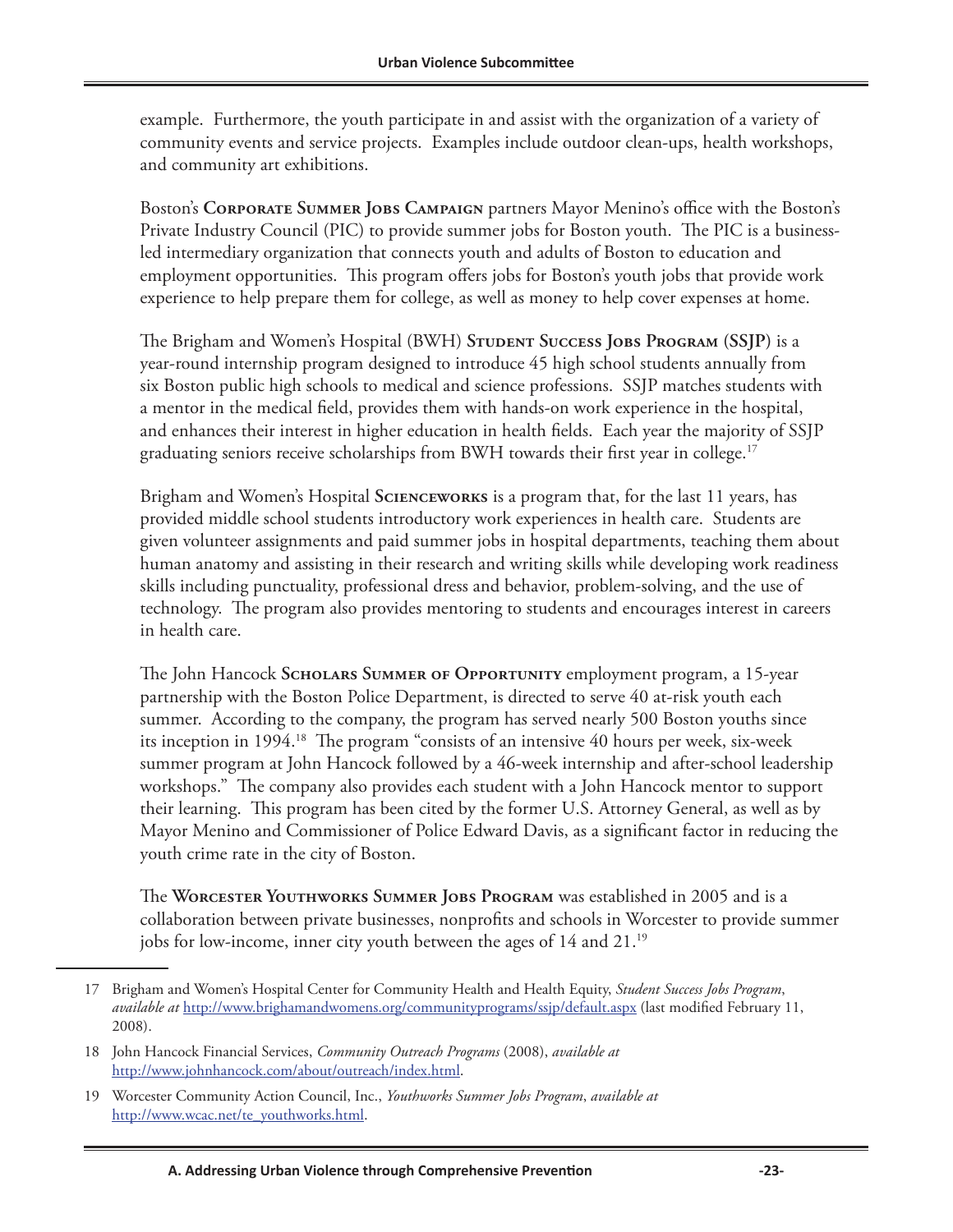For the past 12 years, the University of Massachusetts Medical School (UMMS) in Worcester has supported the **HEALTH CAREERS PIPELINE** (HCP) through which Worcester Public Schools students learn about and prepare themselves for careers in the health care professions. The Medical School, the Medical Center, and the Worcester Public Schools provide high school students with internships and employment opportunities. The Medical School also provides staff development to WPS teachers in curriculum areas related to the health sciences.

#### **Mentoring and Youth Development Programs**

Positive mentoring experiences have proven to be an effective tool to help youth overcome the risk factors that can lead to educational failure, dropping out of school, and involvement in delinquent activities, including gang crime and drug abuse.20 Mentoring reduces crime by providing at-risk youth with positive role models, encouraging community interaction and developing meaningful relationships between youth and caring adults.

Successful mentoring programs across the Commonwealth have offered a variety of services including: workshops that educate youth on how to find a job, including resume writing and the interview process; programs that teach youth how to prevent violence or defuse a potentially violent situation; support groups for families and individuals who have experienced or witnessed violence; and before-school and after-school programs, as well as recreational activities in the summer, that keep young people off the streets.

Successful programs encourage community members to take time to mentor at-risk youth in a culturally and linguistically appropriate manner. Subcommittee members submitted the following listing of mentorship programs which incorporate these best practices. Educational activities include alcohol and other drug awareness as well as workshops on the topics of bullying, Internet safety, child predators, teen dating violence and sexual assault, sexual health, emotional wellness, nutrition, asthma, environmental justice, and community organizing. A goal of each of these programs is to encourage good judgment and community involvement.

Historically, the largest providers of youth development programming are site-based organizations such as the YMCA, Boys & Girls Clubs, and other community centers. In recent years, health centers, religious organizations, public housing agencies, and police departments have developed programs that focus on public health issues and violence prevention through community service and life skills development. Other organizations are implementing intensive mentoring strategies that link inner city youth with adults who have had similar life experiences.

<sup>20</sup> Linda Jucovy, *The ABC's of School-Based Mentoring*, The National Mentoring Center (September, 2000), *available at* [http://www.ppv.org/ppv/publications/assets/32\\_publication.pdf.](http://www.ppv.org/ppv/publications/assets/32_publication.pdf)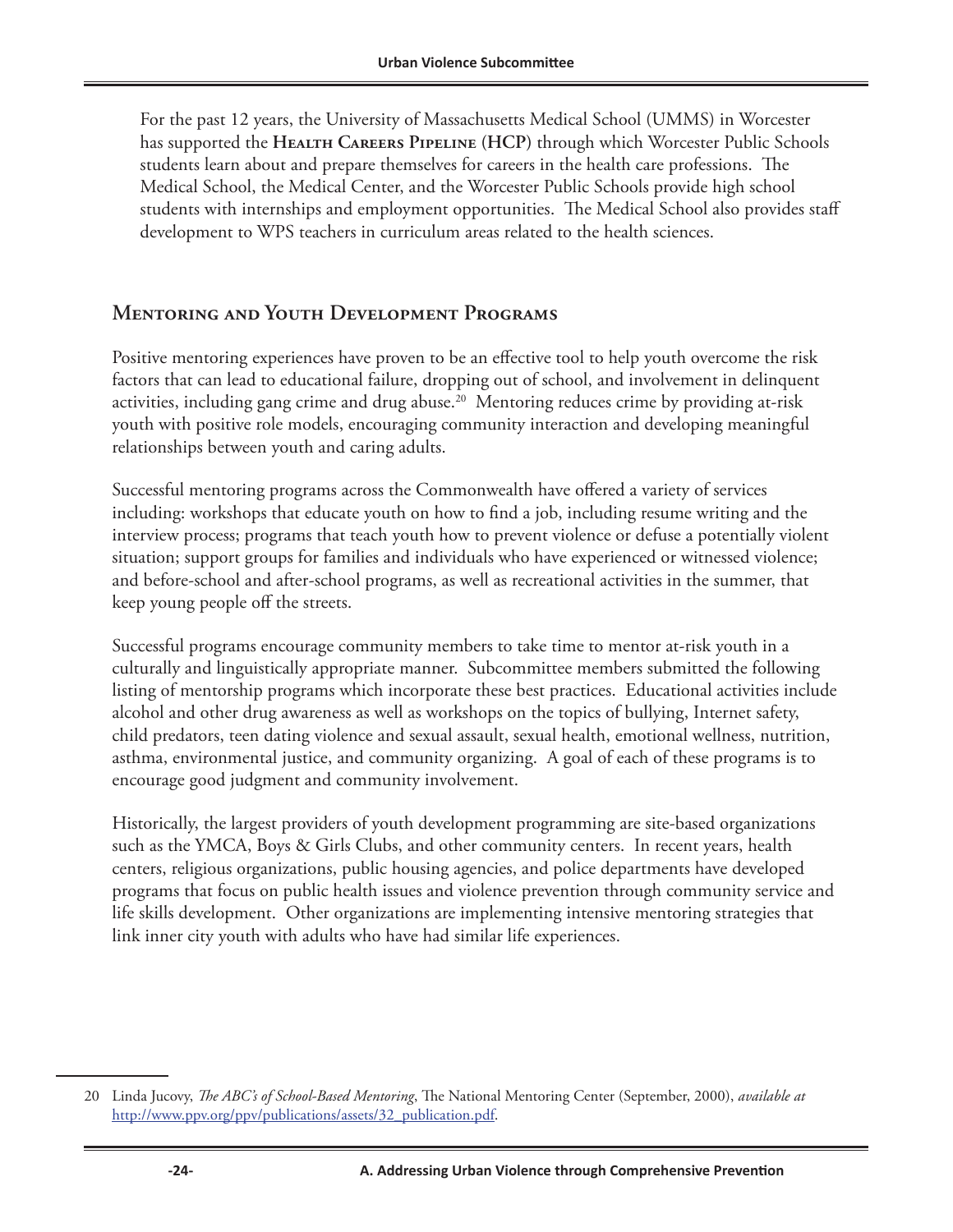#### **Leading Examples of Mentoring Programs**

**BOLD (Breath of Life: Dorchester) Teens** is a youth-led organization that focuses on the health, environment and safety of the Dorchester community. BOLD includes youth between the ages of 14 to 18 working to improve the quality of life in the community through education, activism, and peer mentoring.

Brigham and Women's Hospital **Science Clubs** are designed for elementary and middle school students to learn about science through interactive, small group projects. This program connects students with health care professionals who serve as role models and mentors to the youths.

The **Brookside Community Health Center Mentoring Program** consists of three groups of youth ranging in age from 9 to 14 years old. The program aims to educate these children on the benefits of physical activity, nutrition and healthy lifestyles. Youths discuss decision-making and conflict resolution in a group setting. The center also provides them with after-school and weekend activities. Brookside participates in the Hyde Square Task Force's H-Cap Internship, which offers both in-school and out-of-school youth the opportunity to spend 10 hours per week at the health center for nine months. These young people are introduced to various roles at the health center in the hopes that they consider these roles as career options.

In 1996, Our Lady of Assumption Parish helped form **UNITED INTERFAITH ACTION** (UIA), an organization of religious leaders from Fall River and New Bedford. UIA's initial campaign was called "Hope in Youth," which established before-school and after-school programs. UIA was formed to address the needs of both cities, including better education, safer streets, more livingwage jobs and safer households for recent immigrants. UIA partnered with the city and police in community policing efforts that created closer ties between the community and the police. UIA continues to work with public officials, and the street outreach program captures at-risk youth before they become involved in gangs and drugs. UIA is also working with the University of Massachusetts at Dartmouth, Southcoast Hospitals, and Bristol Community College to help create knowledgeable students ready to work at living-wage jobs.

The **South Coast Mentoring Initiative for Learning, Education & Service (SMILES)** recruits, qualifies and trains adults to be mentors for children in the New Bedford and Fall River public school systems. The goal of this organization is to help at-risk children reach their personal and educational potential through a large-scale one-on-one mentoring program. Mentors are partnered with youth who are considered to be at high risk of dropping out of school. Mentors spend an hour a week with students in a program setting, and the program coordinates field trips and speakers. SMILES' goal is for youths to engage in better behavior and school attendance, as well as encourage children to make healthy choices, as a result of the relationships with their mentors.

Southern Jamaica Plain Health Center has a peer leadership program called **Team Mita** that employs six high school students as peer leaders. These leaders receive extensive training in sexual health, mediation, violence prevention techniques, emotional wellness, nutrition, asthma, job readiness, resume writing, communication, environmental justice, and community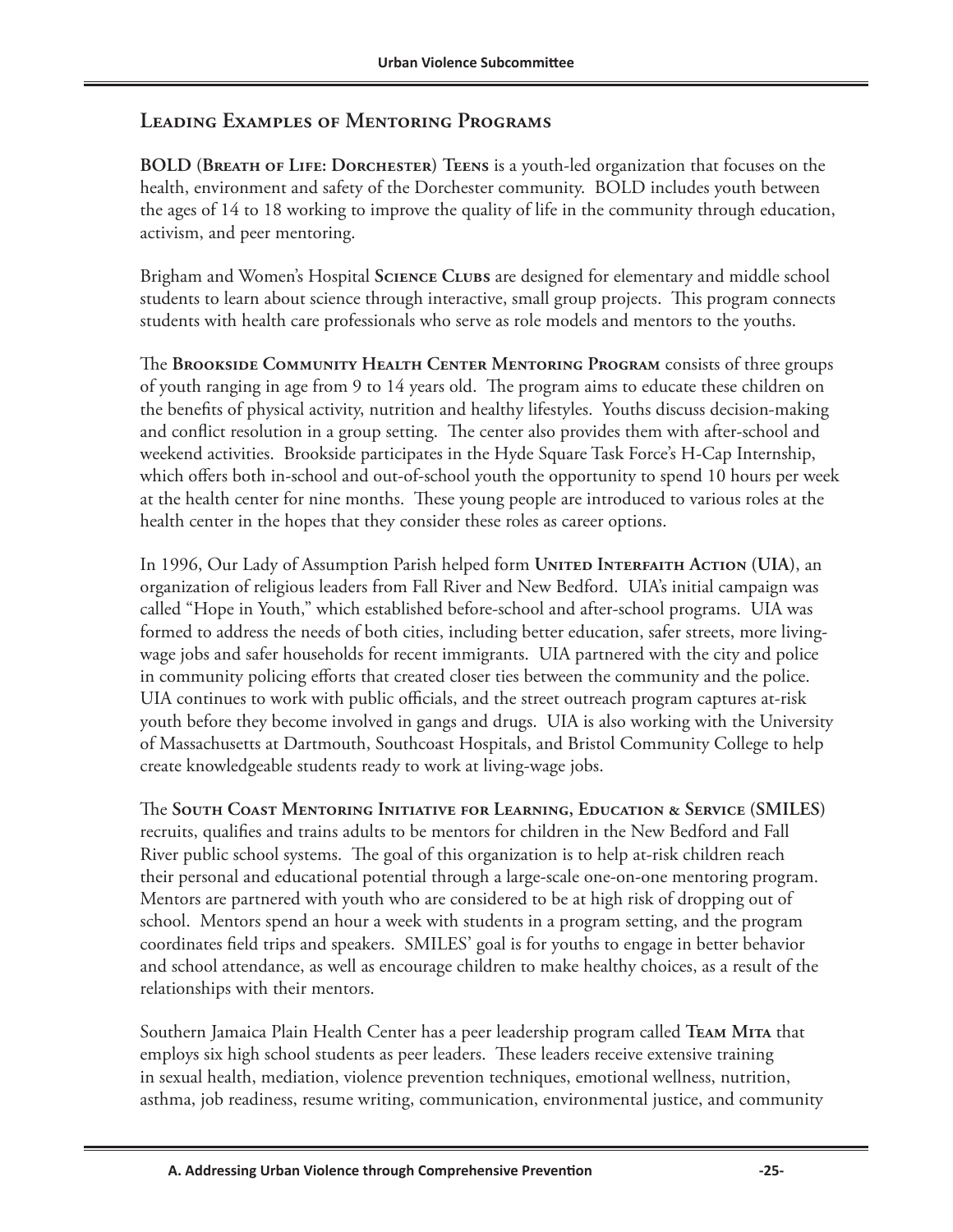organizing. The peer leaders perform outreach to a minimum of 10 youth groups yearly. Since 2005, Team Mita has reached over 237 young people and conducted 42 trainings. The leaders offer workshops to at-risk youth in Boston, including other peer leadership programs and community centers.

Team Mita participates with several other youth leadership programs in YouTH UNSCRIPTED, a program that brings together larger groups of young people who participate in violence prevention workshops by actors from Urban Improv, an interactive program for young people that uses improvisational theater workshops to teach violence prevention, conflict resolution, and decision-making. Common scenarios that can lead to violence are acted out and "frozen" at critical points. The youth discuss how to handle the situation to prevent violence, and police participate in some of the workshops.

Southern Jamaican Plain Health Center is also part of the **South Street Initiative**, which operates a youth center and after-school program for younger children. Recently, the program has increased its focus on middle-school-aged youth, who are offered a program every Friday in which they are given the opportunity to develop new skills and meaningful relationships with adults.

The **partnership between the Worcester Housing Authority (WHA), WHA residents, and the Worcester Police Department** provides residents with resume writing assistance, interview training and assistance in securing full-time employment through employment counseling and job placement. This partnership has also provided summer employment placement and summer recreation program placement. Residents can take GED, ESL and computer classes, and the youths are provided with other after-school activities and sports.

The Worcester Police Department also offers programs that focus on youth development:

- **GANG Summer Program.** The Gang Unit holds a summer camp (GANG) at Worcester State College. This program provides positive role modeling and promotes teamwork, drug prevention and gang prevention. During the 2007 year, the camp ran for three weeks and approximately 184 youth attended.
- **AFFECTED.** A youth leadership and empowerment program funded by the Safe Schools, Healthy Students Neighborhood Grant, Affected is a collaborative effort of the Worcester Police Department and the Worcester Public Schools. Police Detective Daniel Rosario developed the multimedia program for the event, which is designed as a means to reach out to youth and give them the tools they need to make healthy choices, enhance their feeling of worthiness, help them develop problem solving strategies, learn conflict resolution techniques, and show them how to think and live strongly. Students gain the knowledge, strength and courage needed to make healthy, life-affirming decisions. Participants also study and create public service announcements, which are aired on regional television channels and, to date, have over 1,000 airings on every major network channel. Produced media can bee seen at www.iamaffected.com.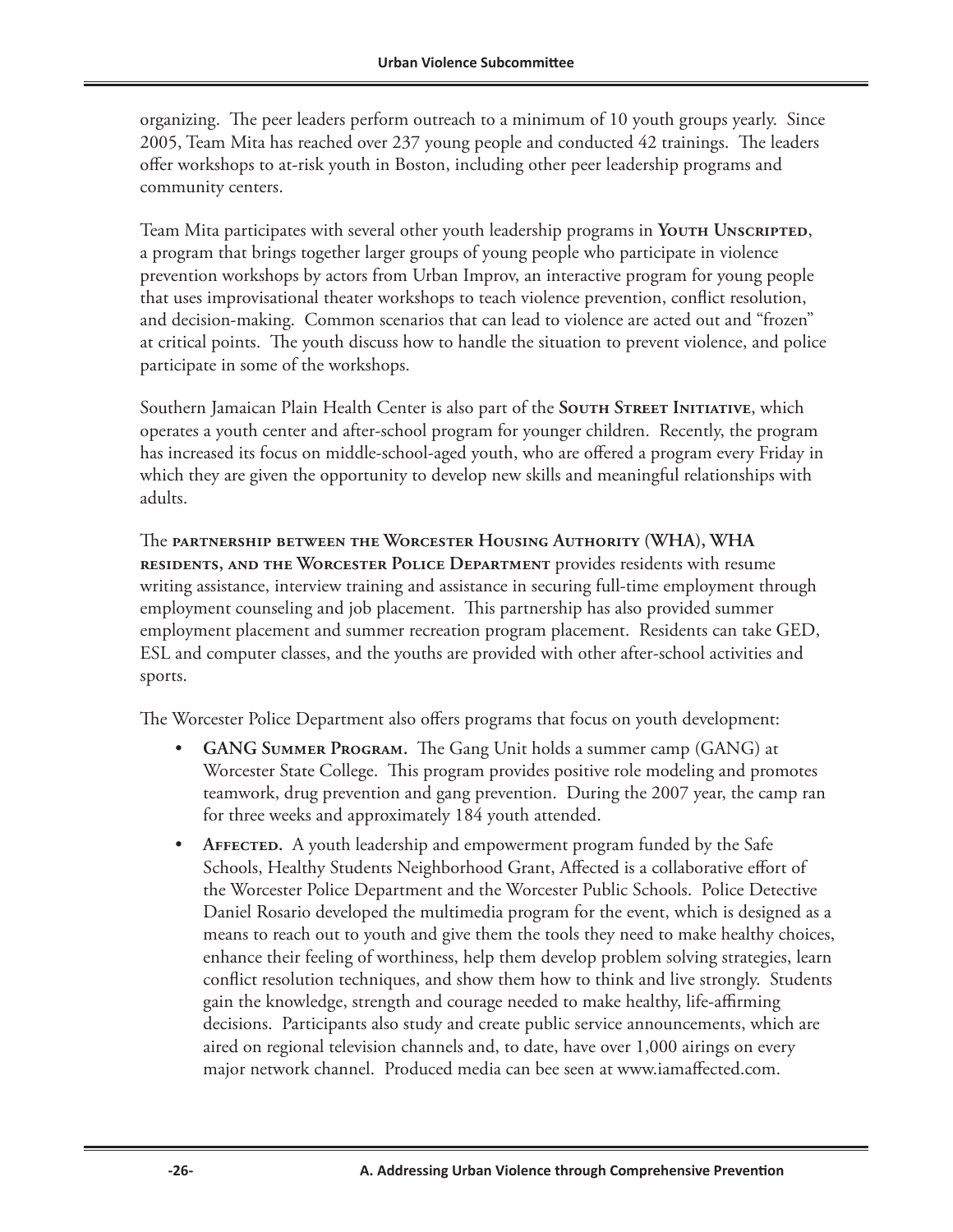As a part of a continuing effort to expand community policing and to adopt strategies that have proven to be effective, the Worcester Police Department recognizes the benefit of collaboration between faith groups and police. From 2005 through 2007, the **Worcester Police Department Police-Clergy Mentoring** program has expanded to nine different churches and one South Asian Neighborhood Center that serves Asian-American youths of Buddhist and Catholic Faith. Approximately 275 to 300 youths participate in the mentoring program weekly. Each mentoring church site has a police officer assigned as its mentoring officer who works closely with the youth ministries and youth coordinators within the church. The Police-Clergy Mentoring Program is an opportunity to work with faith-based organizations in a proactive manner to address the complex issues associated with youth at risk. The program does not focus solely on gang youth, but works with a broader group of youth identified by the faith community who are at risk of street violence and related issues.

#### **Leading Examples of Public Health-Based Programs**

Several public health-related violence prevention programs are grant-funded programs for the mentoring and development of high-risk youth. These are funded by the Mayor of Boston, local hospitals, and the Boston Public Health Commission. The following are examples of these programs:

**Beth Israel Deaconess Medical Center's Center for Violence Prevention and Recovery** provides monthly sessions for staff that provide violence intervention sessions in order to reduce the impact of vicarious trauma. In addition, the program offers support groups for families and individuals who have experienced or witnessed violence.

**Boston Asian: Youth Essential Service** is implementing the Summer Enrichment for Teens program for at-risk and hard-to-reach linguistic minority Asian youth.

**BOWDOIN STREET HEALTH CENTER** is funding community-building activities in the Bowdoin/ Geneva neighborhood.

The **Brigham and Women Hospital's Department of Emergency Medicine** is developing an educational strategy and assessment tool to help improve knowledge, attitudes and perceptions of emergency care providers (paramedics, nurses and resident and attending physicians) on violence and violent-related prevention strategies.

CharlesNewton Housing implements the **Boston Summer Youth Peer Violence**  PREVENTION LEADERSHIP INSTITUTE. CharlesNewton partners with the Massachusetts Alliance of Portuguese Speakers to train youth in basics of theater production and to develop and market a violence prevention anti-racism play.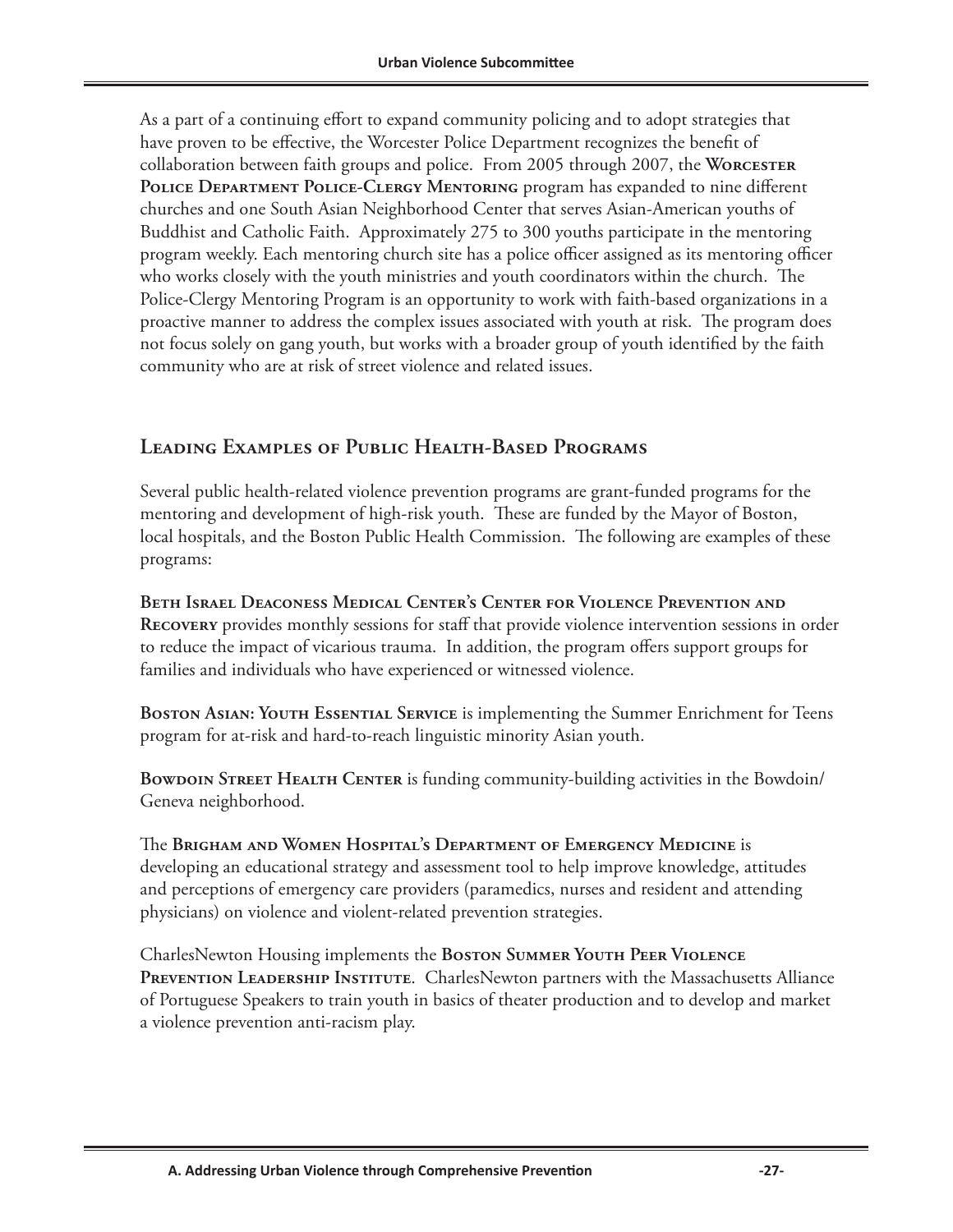**Children's Hospital – Jamaica Plain Mental Health Network** is developing culturallyand linguistically-appropriate violence prevention and trauma support materials.

The Crispus Attucks Children's Center offers training in the **PeaceZone curriculum**, which instructs teachers, parents and caregivers to instill violence prevention and coping skills in 3- to 5-year-olds to reduce risk-taking behaviors.

The **Dimock Community Health Center** has introduced summer workshops for families that will focus on conflict resolution skills in a family-peer group setting.

**Dotwell** offers summer activities, such as basketball and soccer leagues, for girls. The program includes a violence prevention coordinator, who can assist the program staff in assessing and intervening in conflicts.

The Federated Dorchester Neighborhood House is enhancing services in their **Teen Program** and **Leaders in Progress Program** to allow participants to engage in adventure- and community-based summer activities.

**HARBOR HEALTH SERVICES** is developing a violence awareness and prevention curriculum for Vietnamese students to be implemented at South Boston High School.

The **Home for Little Wanderers**, in partnership with YWCA Boston, engages female youth in a curriculum that explores the connections between media images and violence, gender, and body image. This program focuses on media literacy and hands-on media technology skill building.

The MGH CHARLESTOWN HEALTH CENTER is training staff and community members in conflict management and learning strategies for preventing and diffusing aggressive, threatening or assaultive behavior.

The **Roxbury Comprehensive Community Health Center** provides anger management and violence prevention in one-on-one and group sessions for 13- to 17-year-olds in Roxbury and North Dorchester.

**Southern Jamaica Plain Health Center** is sending two staff members to three-day training on violence prevention. The staff will then train the members of their peer leadership group to implement with other youth groups in the area.

Upham's Corner Health Center is adding a new violence prevention program through their **Teen**  HEALTH CLINIC that will allow staff to better serve and empower teens.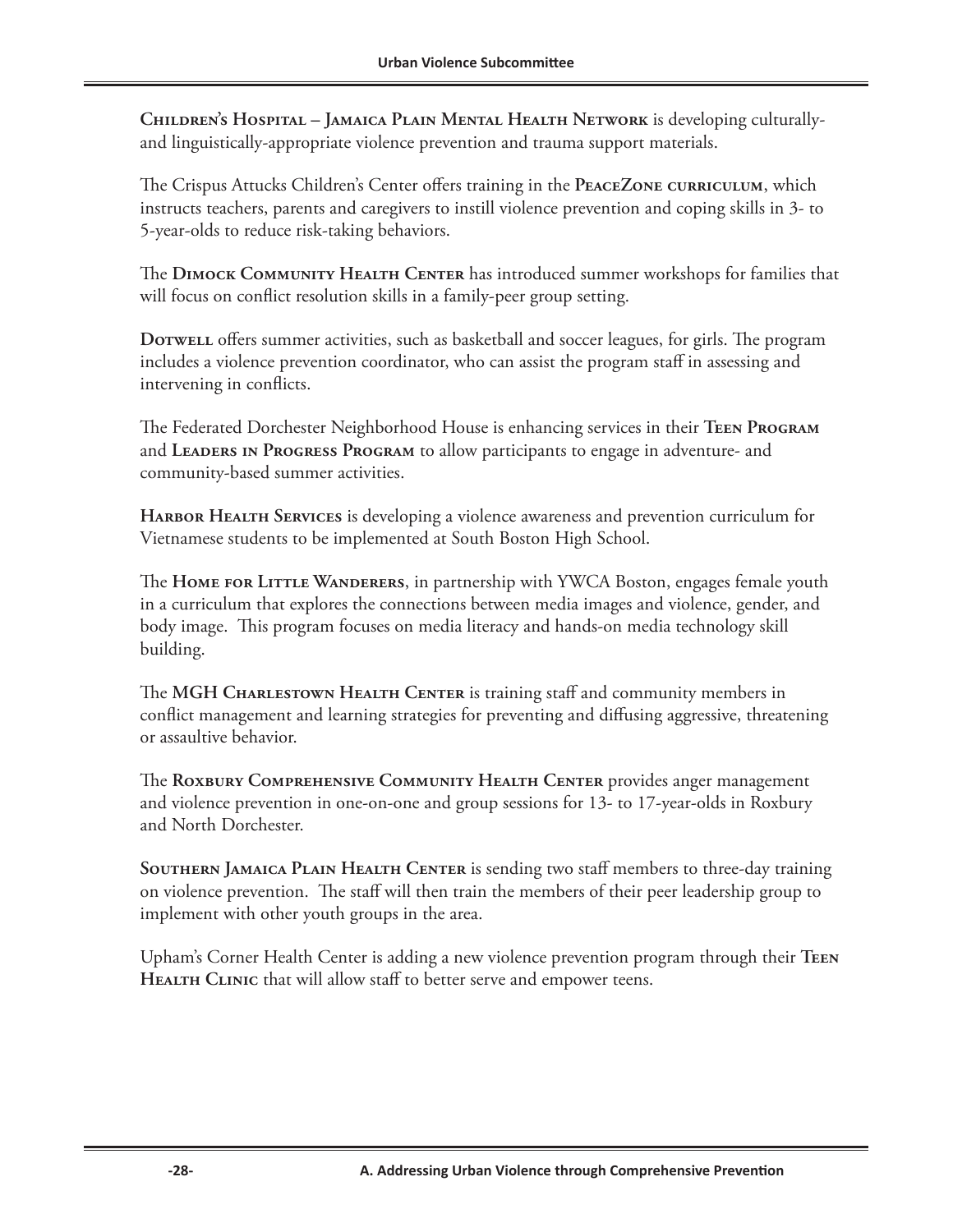#### **Community Safety Through Involvement with Schools**

Students who feel that they are a part of their school and are treated fairly by teachers are more emotionally healthy and less inclined towards drug and alcohol abuse, suicidal thoughts and attempts and involvement in violence.<sup>21</sup> Furthermore, collaboration among schools, law enforcement, community organizations, and state agencies provides youth with an amplified support system that engages them and encourages positive interactions.

There are a number of efforts throughout the Commonwealth to address urban violence by increasing safety and fostering the connection between young people and their school and community. Successful components of collaborative programs include bullying awareness, violence prevention, drug and alcohol awareness/resistance, teen dating safety, communication skills, and decision-making skills.

#### **Leading Examples of School Initiatives**

**MIDDLESEX PARTNERSHIPS FOR YOUTH, INC.**, is a nonprofit organization established in 1988 by the Middlesex District Attorney's Office to provide prevention and intervention resources and training to Middlesex school districts and communities. The partnership serves to foster communication on school-related legal issues relating to substance abuse and violence. Activities include collaborative trainings with law enforcement, social services, and community-based organizations, which share the latest information and resources. Such interactions provide the foundation for creating solution-oriented, community-based, multi-disciplinary approaches to addressing youth violence, substance abuse, child abuse and neglect, hate crimes, and harassment across Middlesex.

The Attorney General's **Improving School Climate** initiative provides grant funding and technical assistance to schools and communities to decrease violence by improving school climate. Strategies include: addressing school policies around bullying, acceptance of differences, and violence prevention; changing overall school climate through campus- and community-wide education; establishing comprehensive bully prevention programs, including empowering the "bystander," the majority of the school population who are neither aggressors nor targets; and resolving conflict through peer mediation.

<sup>21</sup> R.F. Catalano and J.D. Hawkins, *The Social Development Model: A Theory of Antisocial Behavior*, Delinquency and Crime: Current Theories 149-197 (J.D. Hawkins ed., Cambridge University Press) (1996).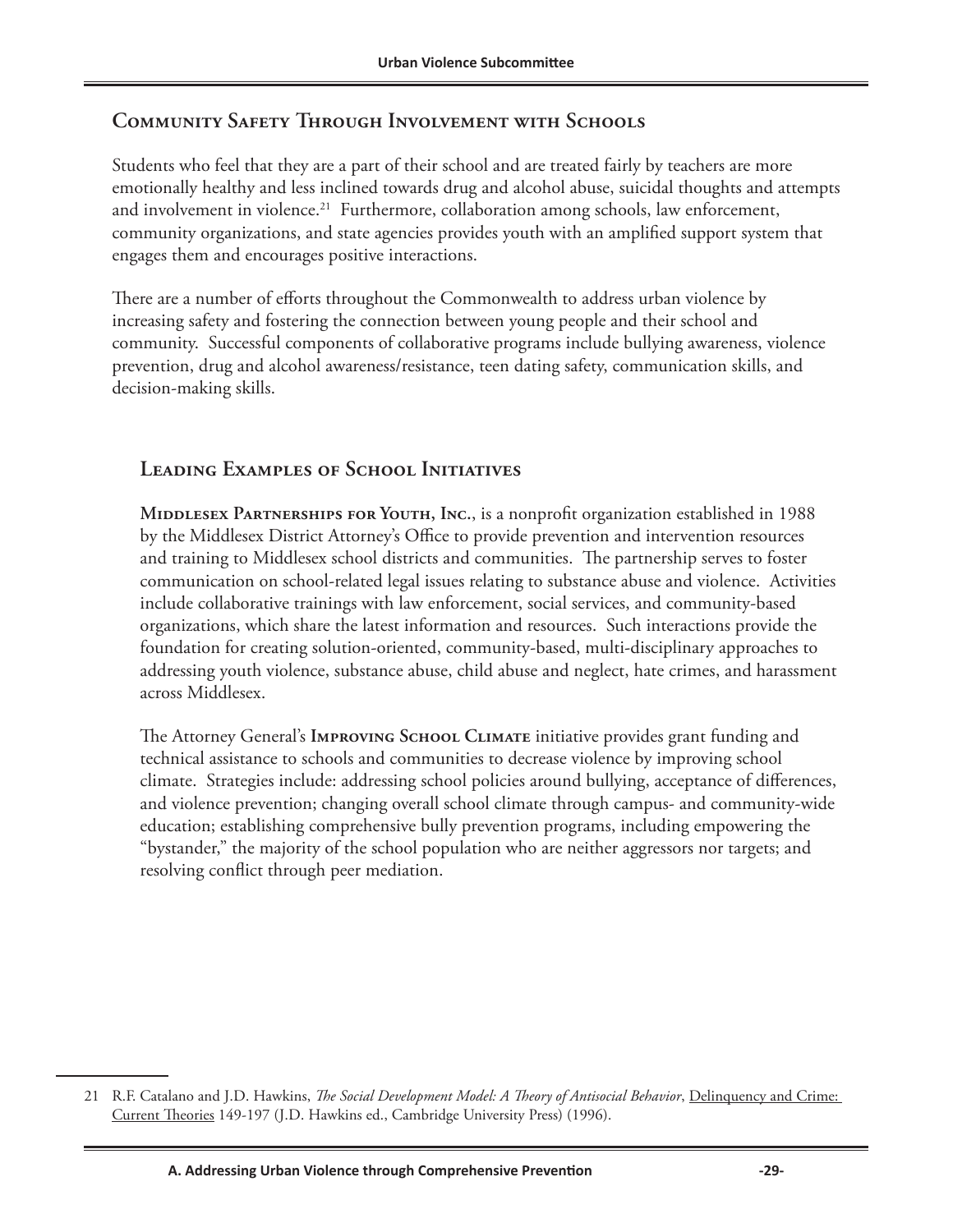The Brookline Partnership in Prevention Education for Youth is a collaboration between the Brookline Police Department and the Brookline Public Schools formed to educate students on issues of drug abuse resistance, Internet safety, and teen dating violence. The partnership, has developed an action plan to help improve health education in kindergarten through grade 12. The three programs that are utilized to educate students are:

- **Drug Abuse Resistance Education (DARE)**, a program in which certified DARE police officers work in collaboration with sixth grade teachers to educate students on the dangers of drug use and methods of resistance.
- **Missing**, a program that was introduced to the seventh grade class to educate students about Internet safety. This program concentrates on child predators, as well as issues of online peer-to-peer bullying.
- The **Teen Dating Violence Prevention Program**, which educates teens on social skills for healthy relationships, warning signs of abuse, and prevention strategies for teens, parents, schools and communities. This program has expanded to include 800 students throughout the academic year.

The **Juvenile Roundtable** includes representatives from the Brookline Police Department, Brookline High School Administration, Brookline District Court and the Violence Prevention and Substance Abuse Program. The roundtable meets on a weekly basis to discuss the recent trends of violence and at risk students. The roundtable is designed to maintain ongoing communication with the police and schools to reduce incidents of violence.

The Brookline Police Department offers a 10-week **Anger Management Program** to seventh and eighth grade students. The goal of the program is to provide a learning environment in which group members can develop a more insightful understanding of their personal behavior and its impact on themselves and others. Participants develop practical skills to manage their anger, such as conflict resolution, understanding consequences, problem solving, and self-control.

The Essex County District Attorney's Office currently provides multiple programs to all school systems and municipalities as interactive curriculum and community presentations. Four successful programs are described below:

- **STOP BULLYING BEFORE IT STARTS** is a program designed to educate middle school students about the consequences of bullying, and engage them in developing and delivering bullying prevention messages to younger elementary school students.
- **CHOOSE TO REFUSE** is a heroin and OxyContin<sup>®</sup> abuse prevention education program that helps young people, ages 13 to 18, understand the legal, physical and social consequences of heroin and OxyContin® abuse. In a six-session curriculum, participants learn decision-making skills, refusal methods, and how to recognize risky situations.
- **PARENTING WISELY** is a computer-based program that teaches parents valuable communications skills such as active listening and assertive discipline.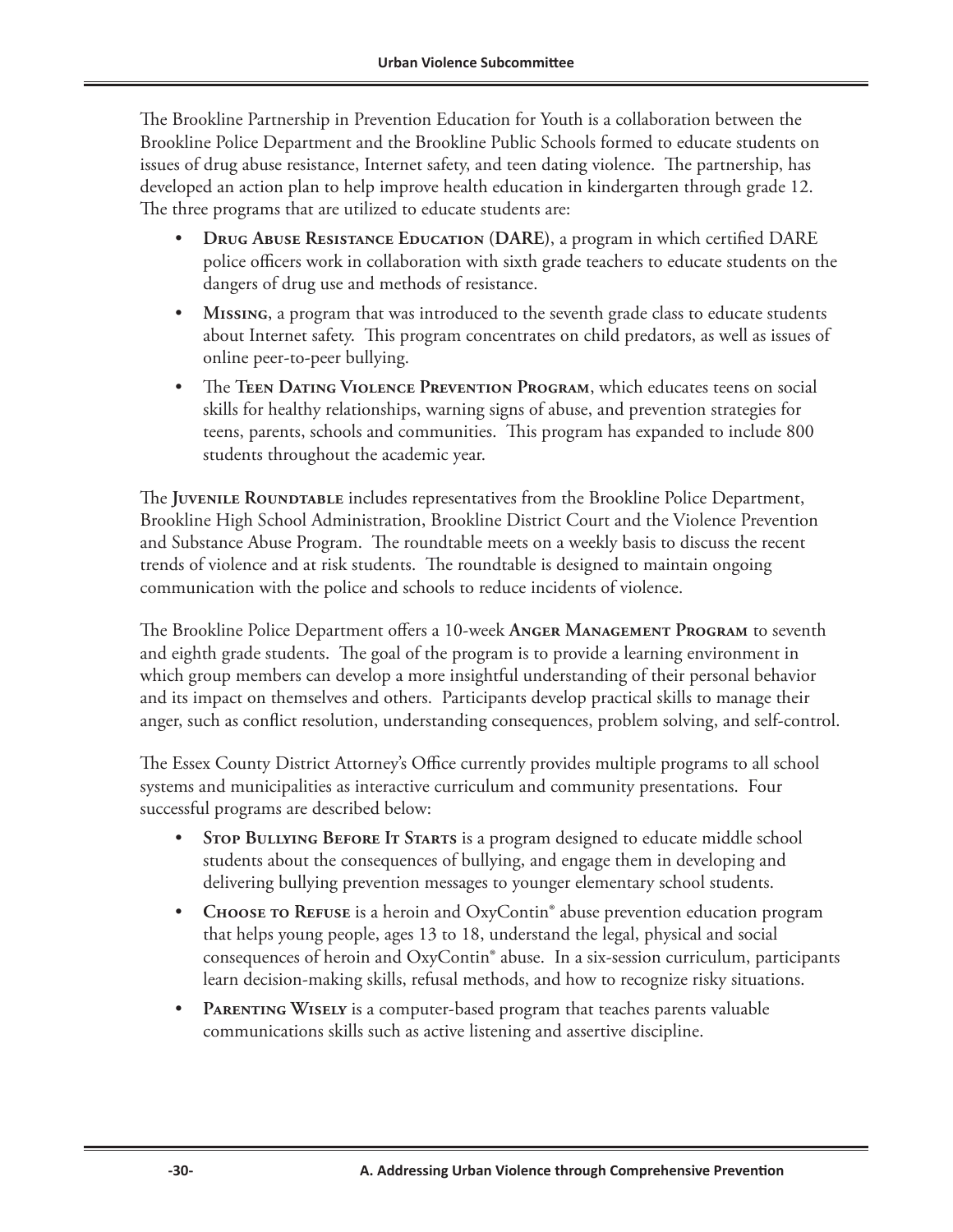• The Essex County Sheriff Department's **Comprehensive Substance Abuse Education and Treatment Program** places a Master's level substance abuse clinician in high schools to deliver a two-component substance abuse program. The first component features a classroom-based, empirically-evaluated substance abuse education curriculum. The second component provides confidential substance abuse counseling at school with the clinician, free of charge.

The Worcester Public Schools Department is committed to creating a safe, educational community for all students, and has a number of programs in place to promote this community safety:

- The Mayor's ADVISORY COMMITTEE ON AT-RISK YOUTH is designed to share information and to foster networking in order to prevent and respond to youth issues affecting the Worcester community.
- The **Superintendent's Communication Protocol Committee** shares information in the community and coordinates responses that prevent and deter youth and gang violence in the schools and community.
- The **INFORMATION SHARING PROTOCOL** is in place to ensure a safe and secure school environment, to enforce clear and consistent discipline actions, and to provide confidence to parents and teachers that a safe learning environment exists.
- The **Student School Safety Center Referral Process** aims to establish a consistent decision making process within schools. The Center gathers a range of information about children at risk, evaluates this information and provides short-term intervention and education. The school-based case management services then follow and counsel students that are discharged from the center. The Center also provides an intensive three-day program for referred students with individualized academic support from a School Adjustment Counselor. Students participate in counselor-led group education focused on developing anger management, conflict resolution, and nonviolent decision making skills.
- **Positive Behavioral Intervention and Support (PBIS)** is a research-based, systems-approach program that unites teachers and students with a common language for desired behavioral expectations, respect, and responsibility in order to build a positive school climate. Thousands of students attend the 23 schools and two alternative programs which are implementing PBIS. The University of Massachusetts Medical School's Communities of Care program supports PBIS training for teachers and parents.
- The Worcester Police Department (WPD) collaborates with the Worcester Public Schools to run the **School Liaison Program**. The WPD Community Impact Division has five officers and one sergeant assigned to the School Liaison Program. Officers are assigned to the 44 schools which are grouped into five districts of the City. School Liaison officers assist school administrators to convene mediation sessions between students and/or families that are in conflict with one another.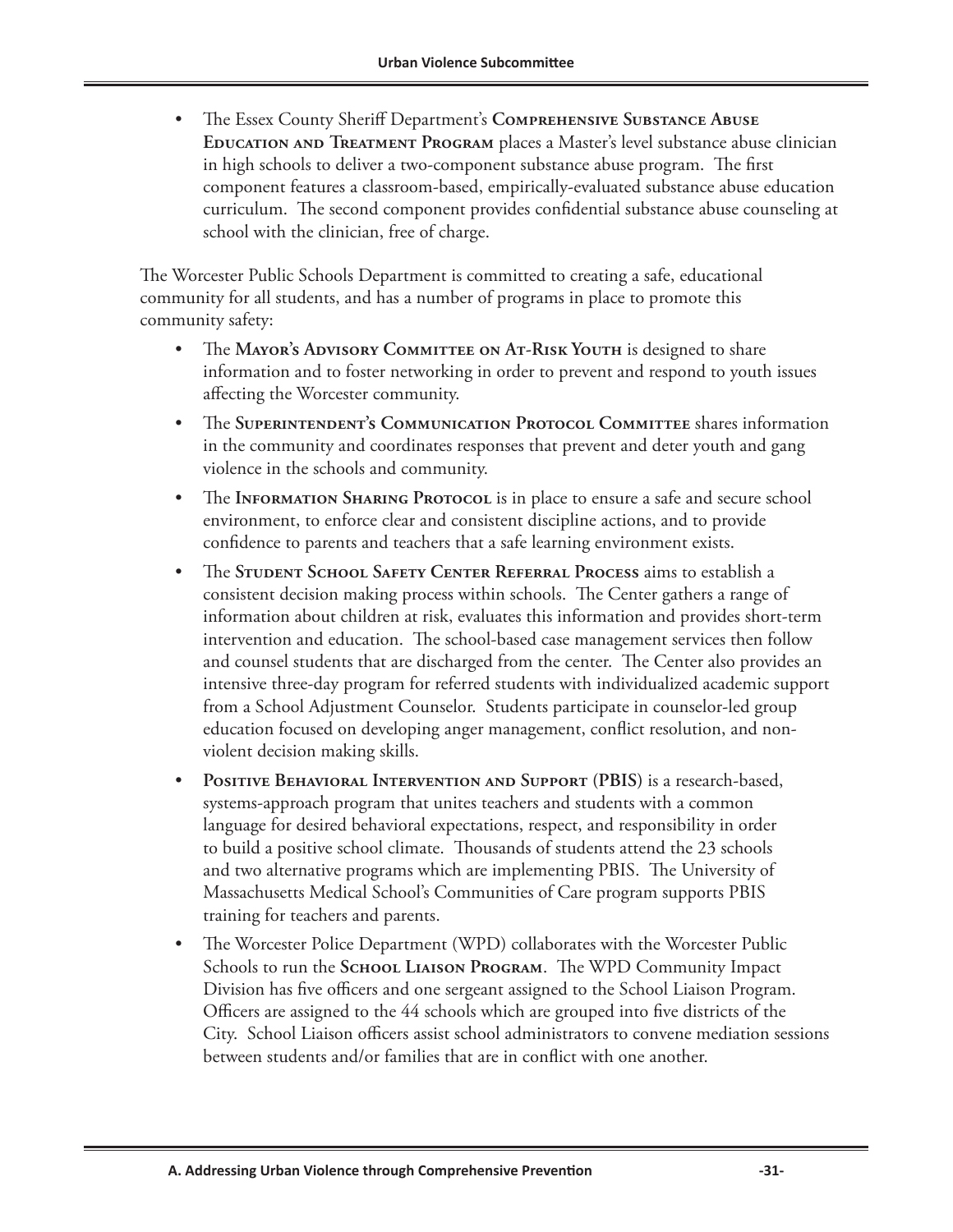The WPD Gang Unit also provides various interventions services and programs to Worcester's youth:

- **WPD Gang Officers** visit approximately 10 to 15 homes of students on a list to confirm or deny gang involvement. Officers speak with parent(s) about warning signs and help to make appropriate referrals to outside agencies for help.
- Gang officers conduct **Gang Talks**, school talks at all the public elementary schools in the Worcester Public School system. Talks are targeted for sixth grade students. During the talk the Gang Unit officer attempts to teach the characteristics of a gang, how a gang is different from a group and how to identify positive alternatives to gangs. Officers also explore the common myths about gang membership, and define resistance skills. The school-based Gang Talks have been an ongoing program since 1999.
- Gang officers coach two winter sessions of indoor baseball and one session of summer baseball. Each session includes approximately 15 youths, ages 10 to 13. Gang officers are currently implementing **Cal Ripken Quick Ball**, which will involve approximately 100 youths. This program has numerous lesson plans which teach children teamwork, sportsmanship, leadership, work ethic, nutrition, and other lessons to encourage their future decisions. **Police Athletic League (PAL) Baseball** has three sessions throughout the year which involve approximately 80 youths between the ages of 13 to 21.
- The Worcester Gang Unit will be conducting three-week-long **Summer Camps** on the campus of Worcester State College. A total of 300 youths will be selected from the Worcester Boys & Girls Club, Youth Net, Worcester Public Housing, and the Worcester School Department. Every morning, the youths will have classroom instruction, in which guest speakers and police officers will inform the youths on various topics. Participants will also take two planned field trips to specified locations. The latter portion of the day will consist of sports activities for the youths. During the beginning of the daily sports program celebrity athletes and established business people will present a brief talk aimed at establishing positive roll modeling. Throughout the camp session, an instructor-to-attendee ratio of 1:3.3 will be strictly maintained.

#### **Extended School Days**

On school days, the prime time for violent juvenile crime is from 3:00 p.m. to 6:00 p.m. The crimes that occur during that time are serious and violent, including murders, rapes, robberies, and aggravated assaults. These are also the hours when kids are most likely to become victims of violent crime or be in or cause a car crash (for 16- or 17-year-olds), which is the leading cause of death for teens.<sup>22</sup>

<sup>22</sup> Sanford A. Newman, J.D., James Alan Fox, Ph.D, Edward A. Flynn and William Christeson, M.H.S., *America's After School Choice: A Prime Time for Juvenile Crime, or Enrichment and Achievement* (2000), Fight Crime: Invest in Kids, *available at* <http://www.fightcrime.org/reports/as2000.pdf>.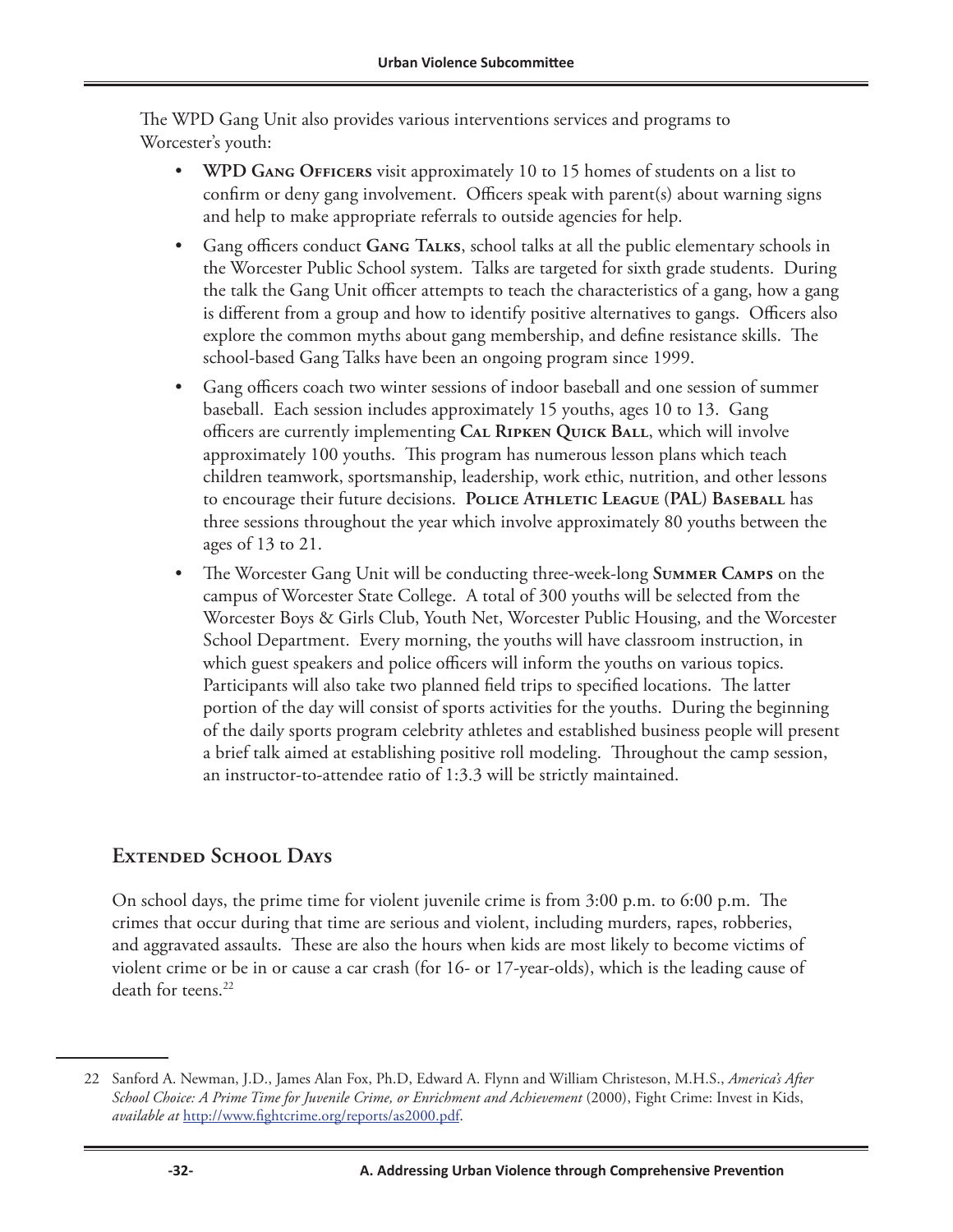In order to prevent crime and increase community safety, many schools have extended their school days. Extended school days help decrease crime by limiting the amount of free time for at-risk youth. With an extended school day, schools can offer classes in non-traditional subjects, or devote additional time to traditional classes. Two Fall River schools that participated in the Extended Learning Time program saw increases in MCAS scores.<sup>23</sup> In the 2007 budget, \$13 million in funding was allocated for longer school days.

#### YOUTH COURTS

Another way to address urban violence is through community-based justice in the form of youth courts. Currently there are youth courts in Malden, New Bedford, and Taunton.<sup>24</sup> According to the National Association of Youth Courts, "[y]outh courts … are programs in which youth sentence their peers for minor delinquent and status offenses and other problem behaviors. Youth courts can be administered by and operated within a variety of agencies within a community including law enforcement agencies, juvenile probation departments, juvenile courts, private nonprofit agencies, and schools."25 Currently there are more than 1,200 youth courts operating nationally.

The New Bedford Youth Court has been successfully hearing cases since October 2002 and is the first recognized youth court in the Commonwealth. Youth courts are organized and operated by youth volunteers trained in all aspects of courtroom etiquette with adults acting only in support roles. School officials, police officers, and juvenile courts refer youth committing offensive behaviors to New Bedford Youth Court, which acts as an alternative to traditional prosecution primarily for first-time offenders or less severe crimes, and allows youthful offenders who successfully comply with youth court sanctions to avoid what could have been a first stain on his or her legal record. It is also an alternative to lengthy out-of-school suspensions.

Every respondent in the New Bedford Youth Court receives an average of four to six sanctions when they leave the courtroom, and every respondent receives community service, participating in such activities as park clean-ups, Adopt-a-Shoreline, service at public libraries, and working for various city-wide community organizations and events. Eighty-five percent of respondents have been remanded to Mandatory programming, which has included New Bedford Police Department Junior Police Academy, New Bedford Police Department School Resource Officer Behavioral Modification Camp, "Invest in Kids" after-school programs, and Citizen Schools at Normandin and Keith Middle Schools.

<sup>23</sup> Will Richmond, *Extra Hours Boost MCAS*, The Herald News, Oct. 8, 2007, *available at* <http://www.heraldnews.com/education/x942357475>.

<sup>24</sup> National Association of Youth Courts, *Massachusetts Youth Court Programs*, *available at* [http://training.youthcourt.net/national\\_listing/United\\_states/Massachussetts.pdf.](http://training.youthcourt.net/national_listing/United_states/Massachussetts.pdf)

<sup>25</sup> National Association of Youth Courts, *Youth Court Frequently Asked Questions*, *available at* <http://www.youthcourt.net/content/view/44>.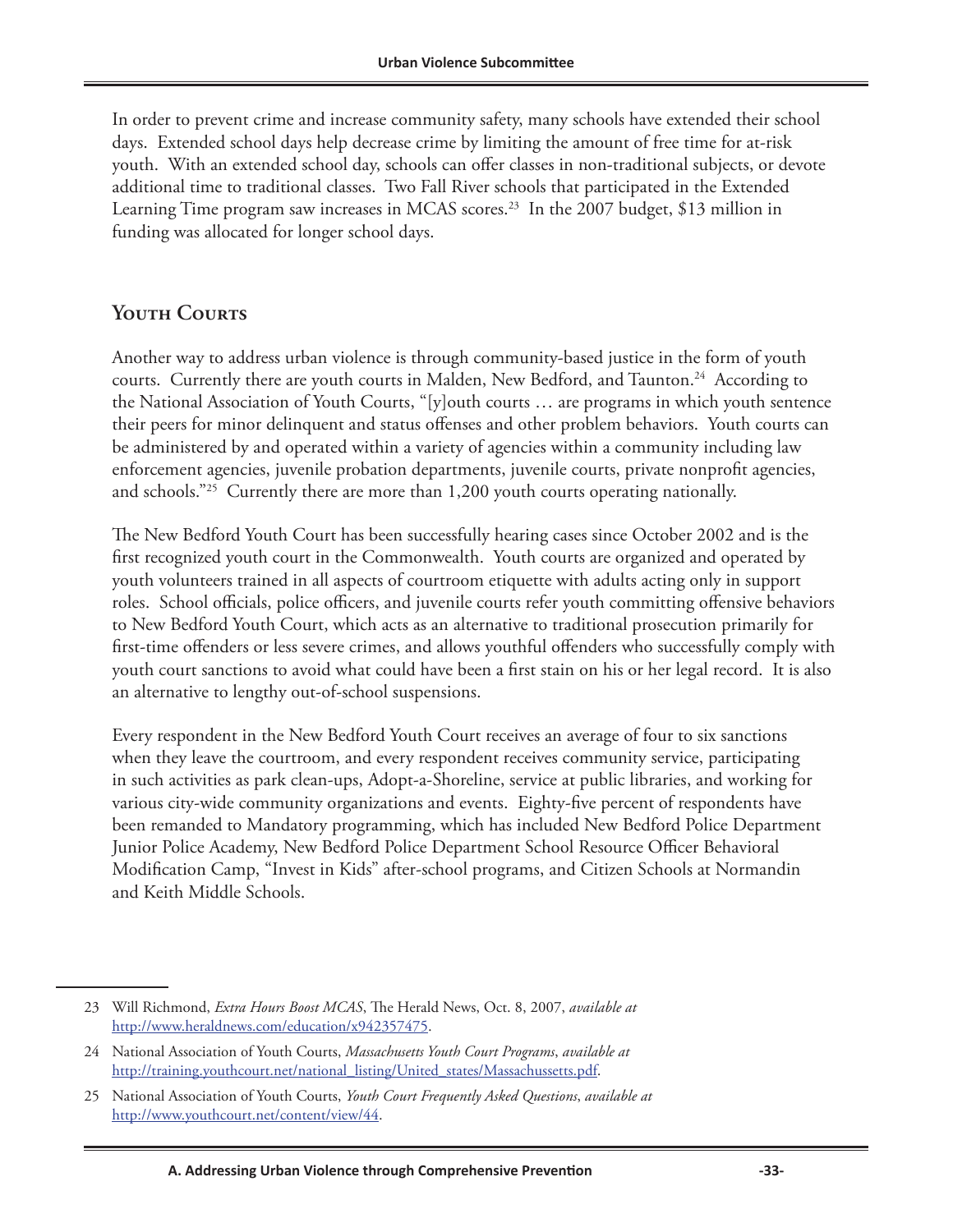Sixty-five percent of respondents who have completed their 120-day sanction period have chosen to voluntarily remain active in one of their sanctioned areas. This means that more youth, who before had typically been involved in negative activities, are now engaged in positive ones.

#### **Community Policing**

Community policing was a critical strategy employed in the 1990s that resulted in a reduction in urban violent crime at its height. Many of the resources that had previously been devoted to community policing programs were diverted elsewhere in the early part of this decade. However, law enforcement has recently revived some forms of community policing in response to the increase in urban violence.

Through community policing initiatives, individuals in a community form stronger relationships with both the police and each other, and thus work together to prevent violent crime. Community policing programs demonstrate the determination of the police department and the city to work together with the citizens who they protect to prevent urban violence. Effective strategies for community policing include the provision of walking or biking police (especially in violent crime "hot spots"), enacting neighborhood watch programs, recruiting officers who reflect the diversity of the city, and teaming police officers with community leaders and probation officers.

#### **Leading Community Policing Measures**

The **Boston Community Centers' Streetworkers Program** is a program in which 30 to 40 college-educated staff, ages 25 to 55, conduct gang and youth outreach activities engaging gang members in the streets and through home visits. The streetworkers advocate for gang members in the courts when appropriate, help the Probation Service with supervision, mediate disputes, and gang truces, and refer gang members and their families to existing government and community programs.

**Crime Stoppers** is a program that was recently expanded to allow citizens to call in or text message anonymous tips to Boston Police regarding unsolved violent crimes. This program is designed to both inform and involve the community in reducing urban violent crimes.

The **Neighborhood Crime Watch Program** was first created in 1985 and has since been involved in a number of initiatives to involve the community in preventing crime. Neighborhood Crime Watch seeks to develop and maintain crime watch groups in every neighborhood in Boston and to provide these groups with the necessary skills and tools to act as organized, empowered groups that work with the police to deter crime and reduce fear. The program's constituency has developed successful crime prevention strategies in neighborhoods and crime watch members are active participants in the development and implementation of Neighborhood Policing in Boston. The Neighborhood Crime Watch Unit often acts as a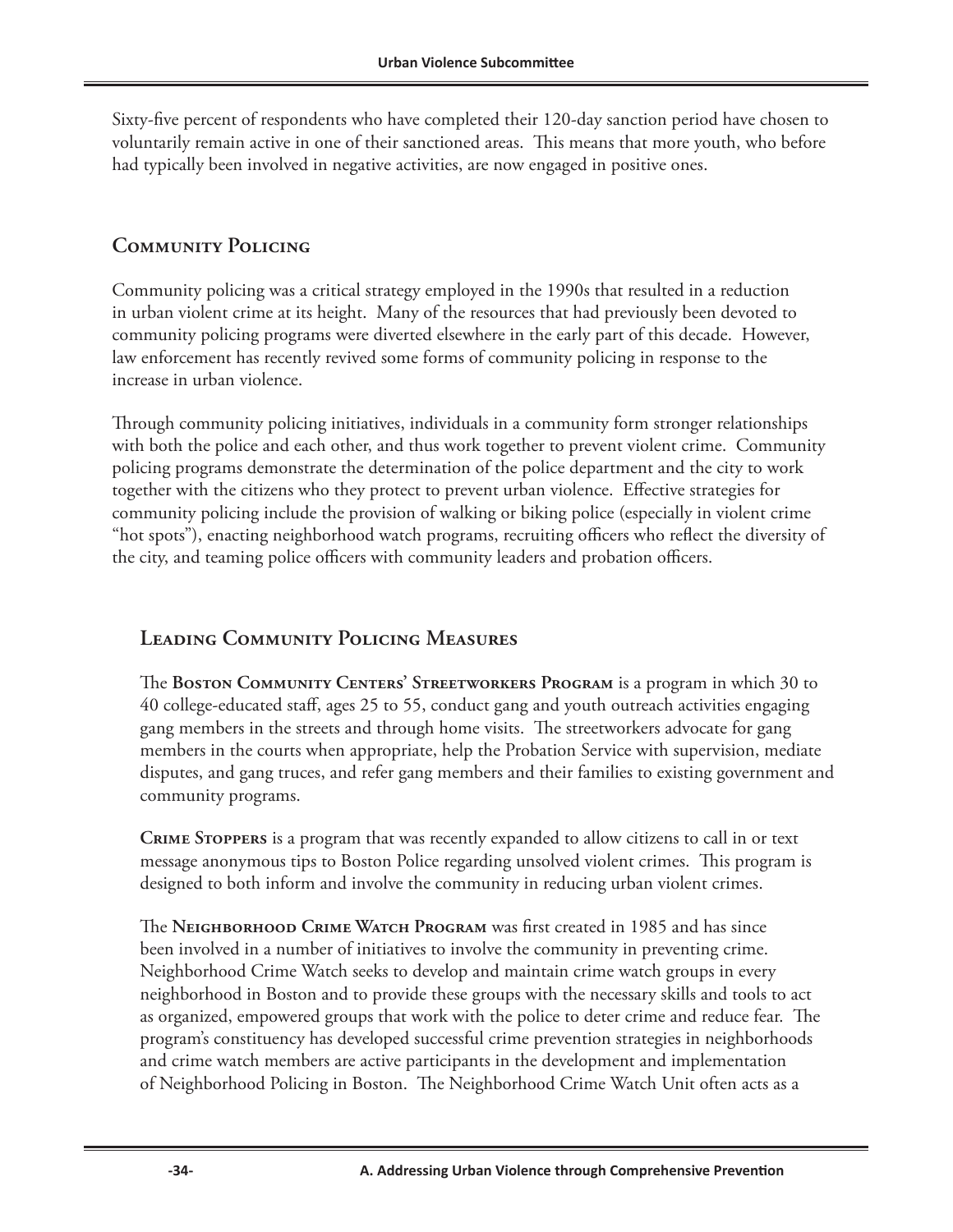liaison between the community and the police, frequently helping to develop a conduit for neighborhood feedback and intelligence to the district.

**OPERATION NIGHT LIGHT** began as a partnership between probation officers in the Dorchester District Court and Boston police officers in the Anti-Gang Violence Unit (which later became the Youth Violence Strike Force) in November 1992, during a time when Boston was experiencing heightening gang violence. The program paired probation officers with police officers to make unscheduled visits to high-risk youth probationers during nontraditional night hours. It also marked an approach to law enforcement in the city that involved more collaboration and community involvement in policing. The program became highly successful and has since also been known as Operation Silent Night.

The **Safe Street Teams** initiative is a walking police program that has been successful in deterring crime and making important and meaningful connections with residents through community policing. Each Safe Street Team consists of six officers who walk a given area of deployment, and each is directed by a Boston Police Sergeant. This initiative allows officers to form sustained, meaningful contact with business owners and families and provide a valuable opportunity to address quality of life issues effecting local residents.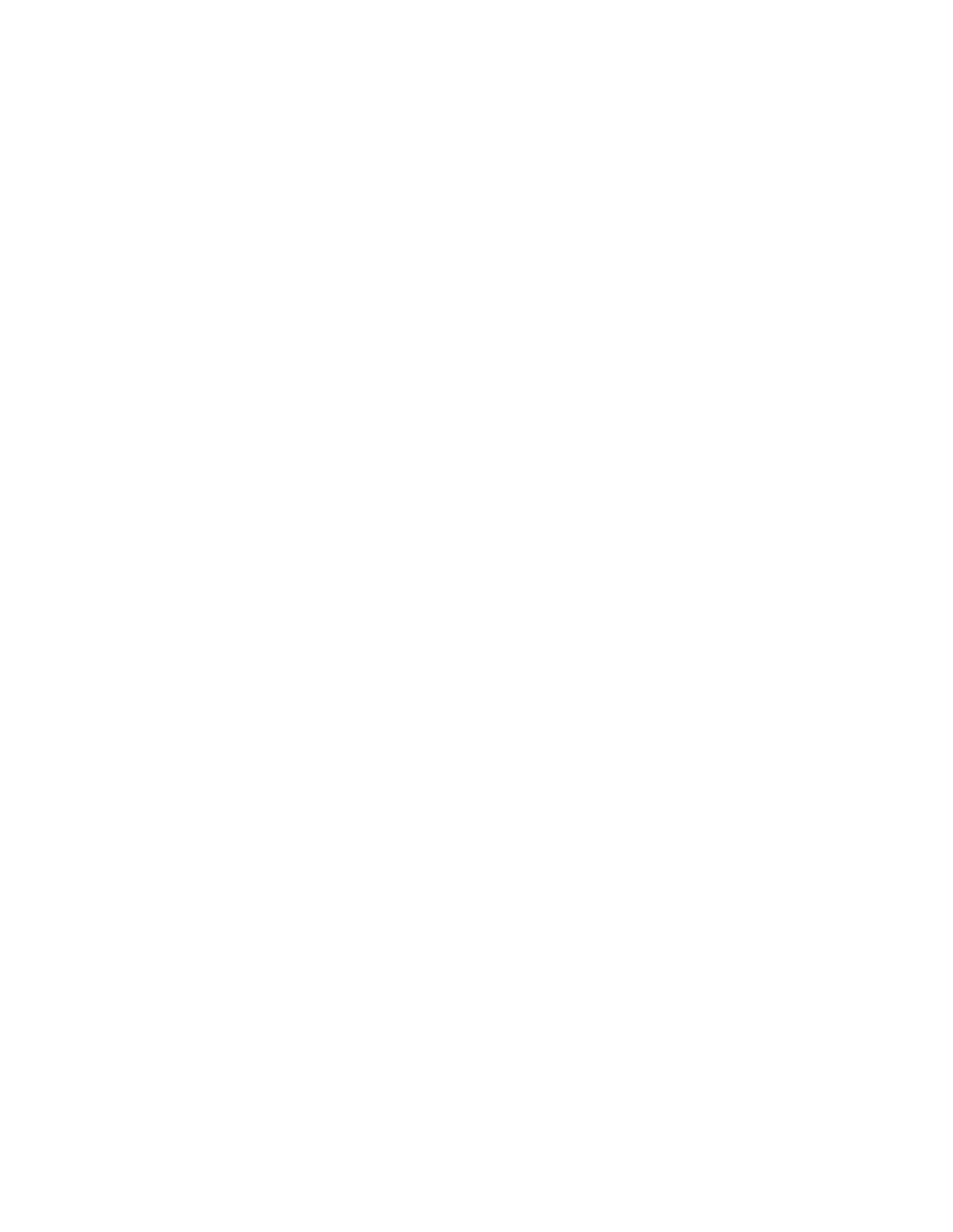## B. Addressing Urban Violence through Intervention

Because of the severity of violent crime and its prevalence in urban settings, it is necessary to address such crime more directly through intervention strategies. Policies and programs that allow authorities to directly intervene in the lives of at-risk and adjudicated youth substantially reduce participation in gang activity and, thus, reduce urban violence as well.

Intervention can and should occur at a number of levels in order to be effective. By intervening early with at-risk and adjudicated youth, more serious offenses and violent crimes can often be avoided in the future. However, even after crimes have occurred, intervention makes it possible to rehabilitate offenders and transform them into positive members of society.

Intervention is most successful when it involves mentor or role model figures who can exert a positive influence on youth and who have received training in conflict resolution. More severe intervention can be effective through a working relationship between law enforcement agencies, nonprofit/community service providers, community leaders, and the local house of correction and district attorney.

Intervention strategies can result in many positive changes in youth, including a desire to stay in and finish school. Indeed, the successful completion of high school decreases the likelihood that an individual will engage in criminal activity. This correlation between high school dropout rates and crime cannot be ignored. Over 70 percent of the inmates in the Massachusetts correction system are high school dropouts. Real earnings for high school dropouts have plummeted by 29 percent over the past 30 years, as dropouts are locked out of the mainstream. This awareness is bringing urban school districts, a potentially powerful partner, into the violence prevention coalition in new ways.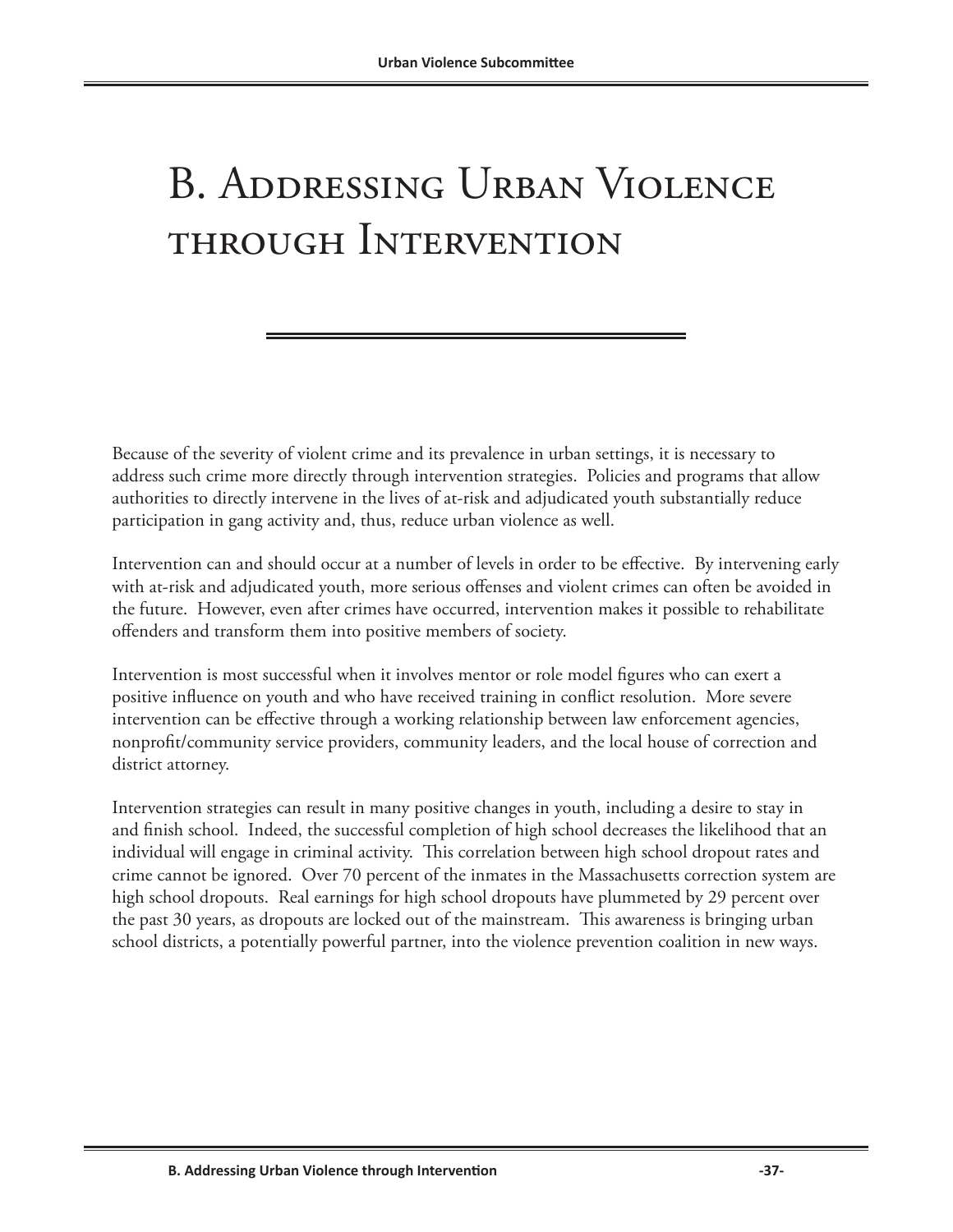#### **Reducing the High School Dropout Rate**

One of the most promising interventions taking shape in the Commonwealth is a broad-based effort to reduce the number of young people who dropout of high school each year and to increase the number of dropouts returning to school in pursuit of a diploma or GED. Increasingly, those who leave high school without a diploma are locked out of the economy, and many turn to crime, as evidenced by the fact that over 70 percent of the state prison population dropped out of high school.

#### **Leading Education Initiatives**

Boston has launched an initiative called **Project Reconnect** to pursue high school dropouts in the community and re-enroll them in school. Two former dropouts, now college graduates working for the Boston Private Industry Council, have reconnected over 200 young men and women. This outreach effort emerged from the local Youth Transitions coalition, which includes school officials, state agencies, and community organizations. Similar coalitions are taking shape around the state through the Commonwealth Corporation's P-21 initiative (Pathways to Success by 21). Innovative programs to curb truancy, such as the collaborative effort lead by the Berkshire County Sheriff's Office, are essential to reducing the number of high school dropouts.

The **Worcester Public Schools** (WPS) maintains one of the lowest dropout rates among the state's urban school districts. During the 2005-06 school year, the annual WPS dropout rate was at an all-time low of 4.6 percent. Through collaborations with nonprofit agencies, WPS provides a portfolio of alternative education programs which keep students in school and provide educational opportunities for former dropouts to return to formal schooling. For example, WPS' Gerald Creamer Center annually serves 250 former or potential dropouts. Since 1994, a total of over 1,400 students have graduated from the Creamer Center. In June 2008, the Worcester School Committee allocated additional funding to start an evening program at the Creamer Center so that another 70 former dropouts can resume their schooling and graduate from the Worcester Public Schools. Other WPS alternative programs provide personalized instructional services and counseling to special needs students, middle school students, and adolescent English Language Learners who were denied schooling in their native countries.

**Youth Build USA** is a proven youth development program currently working in 11 communities throughout the Commonwealth. In Youth Build programs, low-income young people ages 16 to 24 work toward their GED or high school diploma while learning job skills by building affordable housing for homeless and low-income people. Participants spend six to 24 months in the full-time program, dividing their time between the construction site and the Youth Build alternative school. In 2004, Youth Build was selected by the Department of Labor to work with 325 disconnected youth as part of its Incarcerated Youth Re-entry Program. During its first year, the Youth Build USA Youthful Offender Project exceeded all but one of its target outcomes. The 25 percent recidivism rate within two years of program completion was higher than their target, but still significantly lower than the national average.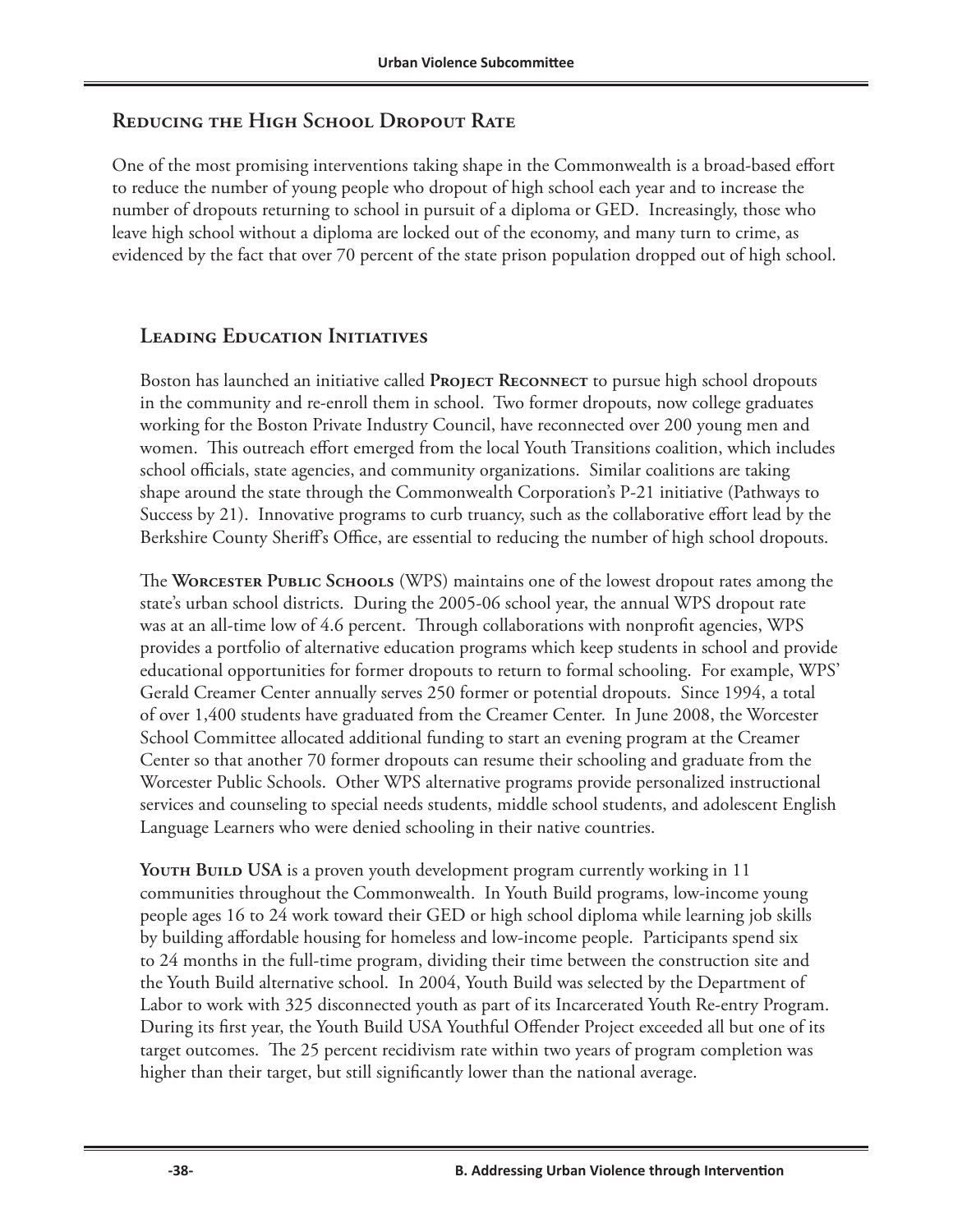#### **Working with Adjudicated Youth**

Once young people are known to the police and the courts, more extensive interventions are necessary.

#### **Leading Intervention Programs**

The **Youth Opportunity Center** in Boston works with the majority of youth under the jurisdiction of the Department of Youth Services (DYS), providing a continuum of case management and employment opportunities for adjudicated youth.

**Roca**, based in Chelsea, also provides comprehensive services for these youth. Roca, meaning "rock" in Spanish, is a vision- and value-led organization committed to serving the most disenfranchised and disengaged young people ages 14 to 24 in the communities of Chelsea, Revere, and East Boston. In the last 19 years, Roca has received national recognition for its effective and innovative approaches to helping young people live self-sufficiently and out of harm's way. Throughout the organization, there are former youth members in leadership roles helping to keep Roca in the hands of the young people it serves.

**ROXBURY YOUTHWORKS (RYI)** has a long history of collaboration with the Roxbury District Court. RYI provides community-based, non-residential services to area youth and currently provides diverse programming that is designed specifically to meet the varying needs of the clients. Through the programs it offers, RYI combats the roots of juvenile delinquency in innercity neighborhoods in Boston by providing innovative support services to court-involved youth up to 21 years of age.

**PROJECT FINAL NOTICE** involves gang officers who meet with individuals at the Worcester House of Correction who are set to be released and who have a lengthy record involving drugs and violence. Individuals are made aware that if they are arrested again for a serious crime it will be prosecuted without plea bargains and a career criminal charge may be pursued. Individuals are also given phone numbers for assistance when they are released from jail.

#### **The Charles E. Shannon Community Safety Initiative (CSI): Combining Prevention and Intervention**

The Shannon Grant program is an \$11 million competitive grant program with the purpose of combating gang and youth violence through regional and multi-disciplinary prevention and intervention approaches. These approaches include anti-gang task forces, focused prosecution efforts, re-entry services, social intervention, and opportunities provision programs and community mobilization activities.

Initially, this was considered a one-time only grant. However, it was funded for a second year and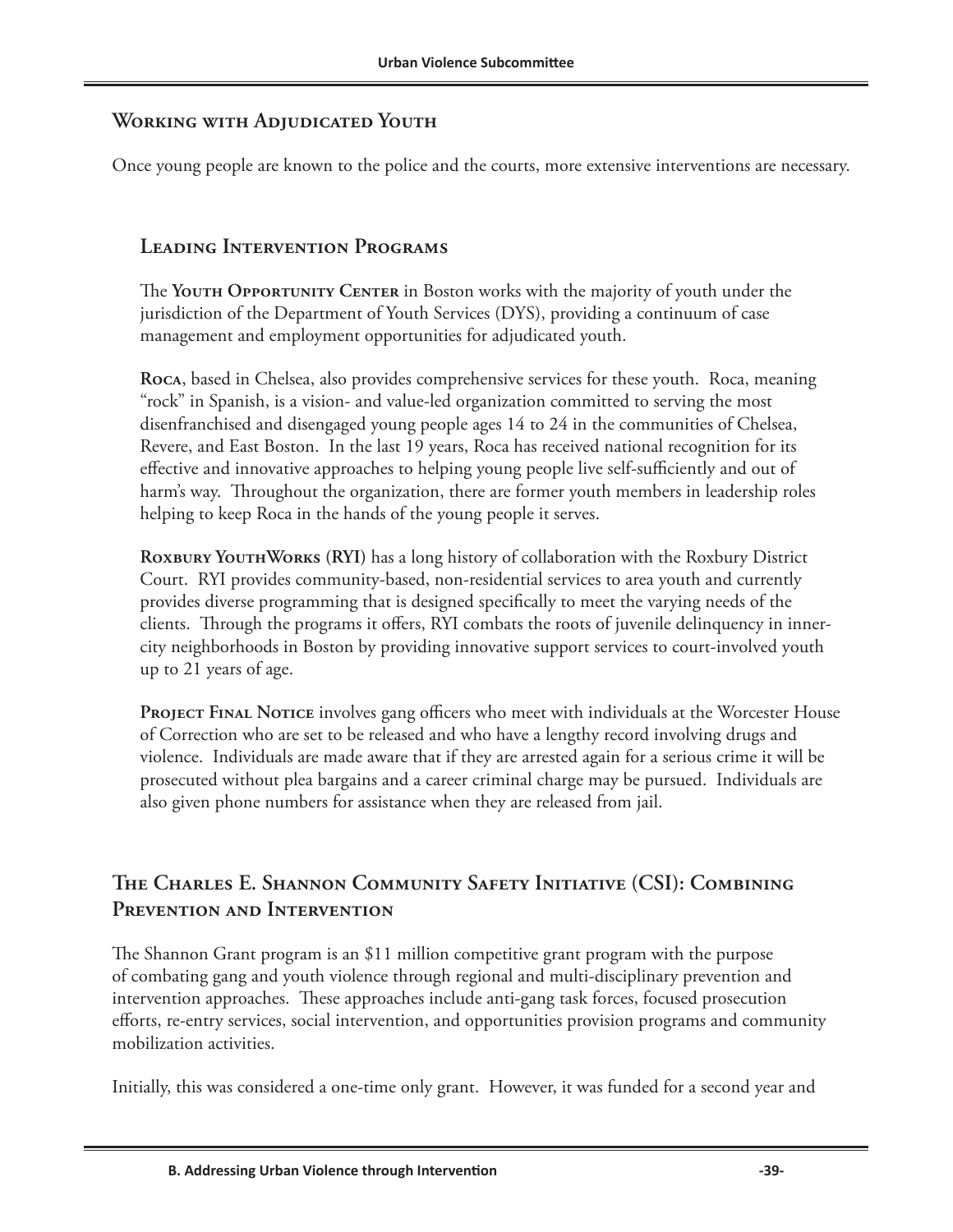third year through the support of the Governor and Legislature and positive feedback from the grantees, community partners, legislators, and youth served by this grant. The Executive Office of Public Safety and Security (EOPSS) has committed \$750,000 in Byrne JAG funding to add a research component to this grant program for year one.

EOPSS has also developed a Resource Guide to help applicants to:

- Specifically define the gang problem in their community.
- Explain the five strategies of the Office of Juvenile Justice and Delinquency Prevention (OJJDP) Comprehensive Gang Model.
- Discuss the importance of partnerships in combating gang and youth violence.
- Summarize the U.S. Department of Justice-recommended approaches and examples of effective and ineffective programs to help guide the applicants in designing their approaches to addressing gang violence.

Applicants were asked to design their approaches using the framework of the OJJDP Comprehensive Gang Model. This model encourages a multi-disciplinary approach using five strategies:

- 1. Provision of Opportunities Develop education, training and job opportunities.
- 2. Social Intervention Provide crisis intervention, treatment, and referrals to social workers for at-risk youth and their families.
- 3. Suppression Use criminal justice interventions to target gang-involved youth.
- 4. Organizational Change and Development Establish agreement among stakeholders about the gang problem. Talk across traditional silos.
- 5. Community Mobilization Involve community members, including former gang members, and the coordination of agencies, programs and services.

#### **Shannon CSI Year One: Lessons Learned**

A total of 819 individual programs received some support from the Shannon CSI. All Shannon communities took a comprehensive approach to reducing gang involvement and youth violence as envisioned by the original Shannon legislation. The most common programs focused on social intervention and opportunity provision with many Shannon resources supporting street outreach workers, educational support programs, and employment training programs for at-risk youth.

A number of communities developed innovative approaches to monitor and intervene with gang members who continue to engage in violence.

Shannon communities will need to maintain their focus on those youth at greatest risk for gang involvement. Communities should further develop existing and new partnerships and coordinate better across these programs, particularly those that are providing services to the same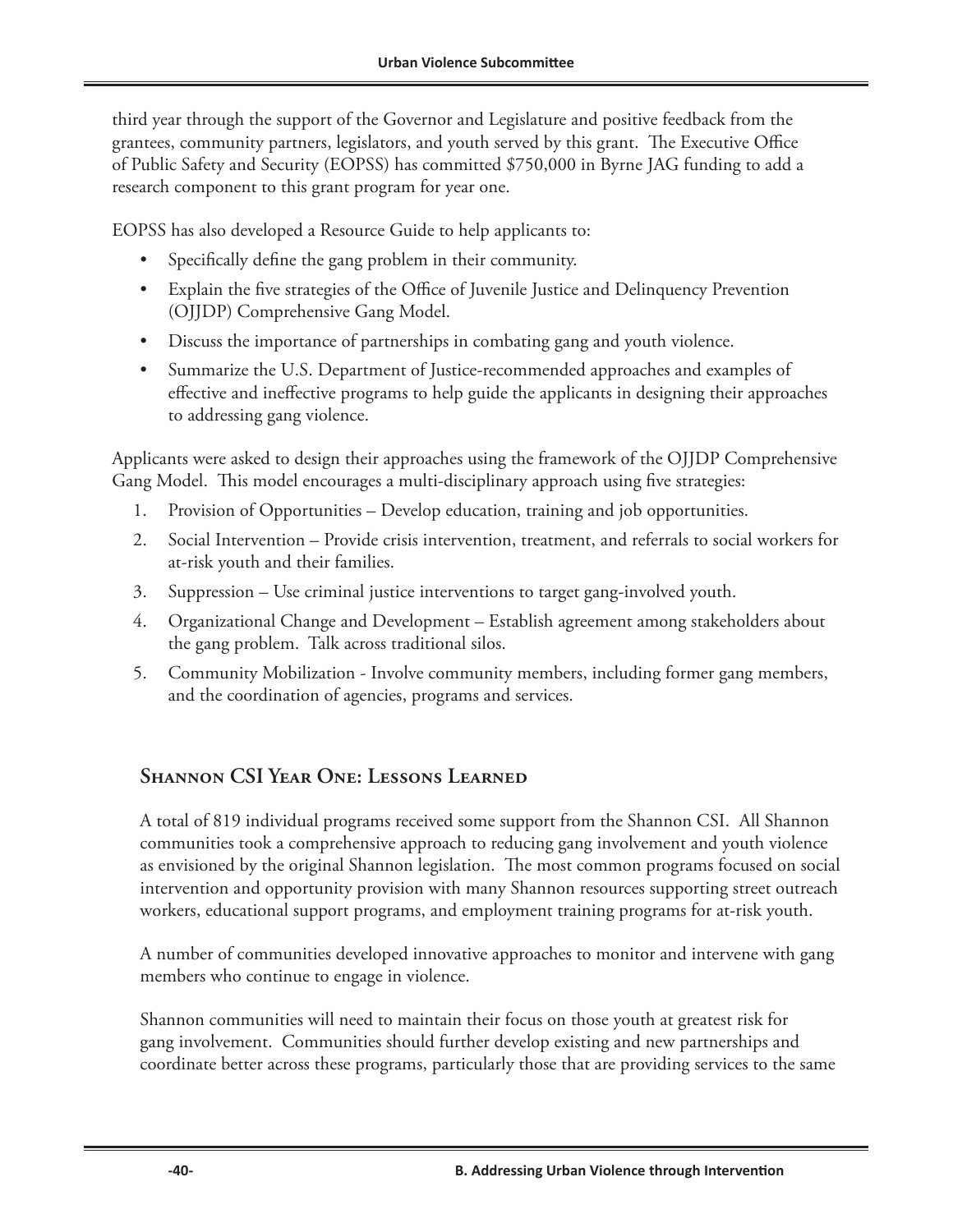at-risk youth. Shannon communities should collect more refined information and data about the services being provided to youth in their community.

Plans need to be developed to specifically address older returning gang members. Targeted middle school programs need to be developed for communities learning that their gang problem is being fueled by youth in their early teens. Evaluation of programs for effectiveness needs to happen in conjunction with research partners.

#### **Collaboration Among Law Enforcement Agencies and Community Organizations**

The passage of the Shannon Bill launched a new era of collaboration among law enforcement agencies and community organizations by providing an \$11 million grant program for anti-gang prevention and intervention approaches. Two years into implementation, this new investment has made these interventions successful. These multi-disciplinary intervention approaches include, but are not limited to: law enforcement approaches such as anti-gang task forces and targeting of enforcement resources through the use of crime mapping; focused prosecution efforts; and programs aimed at successful reintegration of released prisoners.

#### **Leading Collaborative Efforts**

The **Safe Neighborhood Initiative (SNI)** is an effective coalition of community residents, state and local government offices, law enforcement agencies, and human service organizations whose mission is to solve a variety of community problems, including urban violence. Established in February 1993 by the Massachusetts Attorney General's Office, the Suffolk District Attorney's Office, the Mayor's Office of the City of Boston, and the Boston Police Department, the SNI model works to stem violence and improve the quality of life in neighborhoods throughout the Commonwealth.

One of the more effective anti-gang interventions over the past decade has been **Operation Ceasefire**, a partnership established in 1995 to reduce gang and firearm violence in Boston. Operation Ceasefire began after 155 Boston youths were killed by guns or knives between 1990 and 1994. Since this program began in 1995, juvenile handgun murders have decreased significantly. Between 1995 and 1998, not a single juvenile was killed with a handgun in the city of Boston. The strategy of Operation Ceasefire is focused on communication between community leaders, officers, and gang youth. Probation and gang unit officers, streetworkers (30 college-educated staff members walk the street and conduct outreach and advocacy to gang members through the Streetworkers Program), clergy, and community organizations meet formally and informally with gang youth in a variety of settings.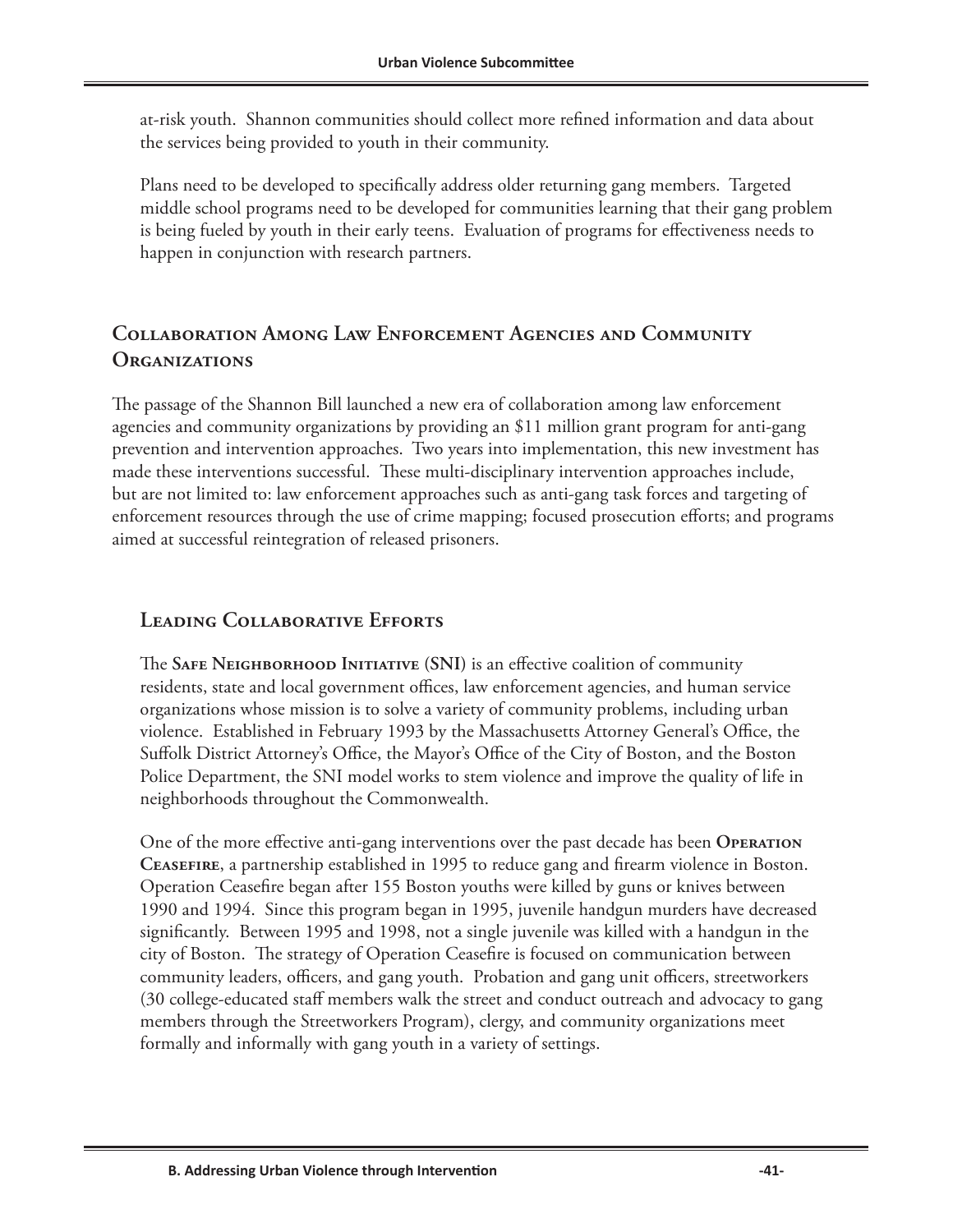Through Operation Ceasefire, police in the **Youth Violence Strike Force (YVSF)** collaborate with probation officers and prosecutors to educate youth with criminal records about the legal consequences of continued violence. YVSF targets non-complying gangs with aggressive enforcement of public drinking and motor vehicle violations, outstanding warrants, and probation surrenders and has made numerous arrests. Street enforcement resulted in two dozen federal indictments and arrests in August 1996. News of these activities quickly spread to other gangs in Boston whose members saw what could happen if they failed to comply.

Through the **Boston Gun Project**, disruption of gun markets, swift federal prosecution for gun possession or dealing, and the zero-tolerance message and enforcement measures of Operation Ceasefire were all used to reduce gun violence. The major partners in gun trafficking interdiction efforts were the Bureau of Alcohol, Tobacco, Firearms, and Explosives Field Office in Boston (ATF), the Boston Police Department, the Suffolk County District Attorney's Office, and the U.S. Attorney's Office, all of whom worked together to direct the investigations of firearm trafficking and armed career criminals in the city of Boston. The Boston ATF supervisor claims the key to their success has been the close working relationship and genuine cooperation between ATF and local police. Swift federal prosecution for gun trafficking also took some traffickers off the streets and resulted in the investigation and prosecution of several interstate gun trafficking rings. These actions likely had a deterrent effect because federal crimes carry longer sentences than most state gun crimes, and gang members fear being in a federal correctional facility away from home and visitors and without the security of knowing other prisoners.

The **Boston Ten Point Coalition** was formed by African-American clergy and laity in the city of Boston in 1992 to work with at-risk youth and intervene in their lives. This coalition developed a collaboration with police that was based on the belief that for every nine youngsters who could be saved from violence by the clergy or community-based organizations, there was one who could not and would be better off in the hands of the police. In light of Boston's long history of racial tensions, this type of collaboration between the police department and the coalition was a milestone. The clergy supported selective, aggressive enforcement and helped to "de-racialize" policing in the African-American community. Clergy members of the coalition have gone into crack houses and gang-infested areas at night to reclaim youth. The Ten Point Coalition is an excellent example of an effective intervention program that involves collaboration among law enforcement and a community organization.

Through participation in the **Western Massachusetts Homeland Security Council**, the Hampden County Sheriff's Department has developed an information-sharing platform designed to make data available to criminal justice agencies throughout Massachusetts. The system provides criminal justice agencies with the ability to query the Sheriff's Departments from Hampden, Hampshire and Berkshire counties for information and data on current and former inmates in a secure environment. This information can assist police investigations, as well as aid in re-entry efforts.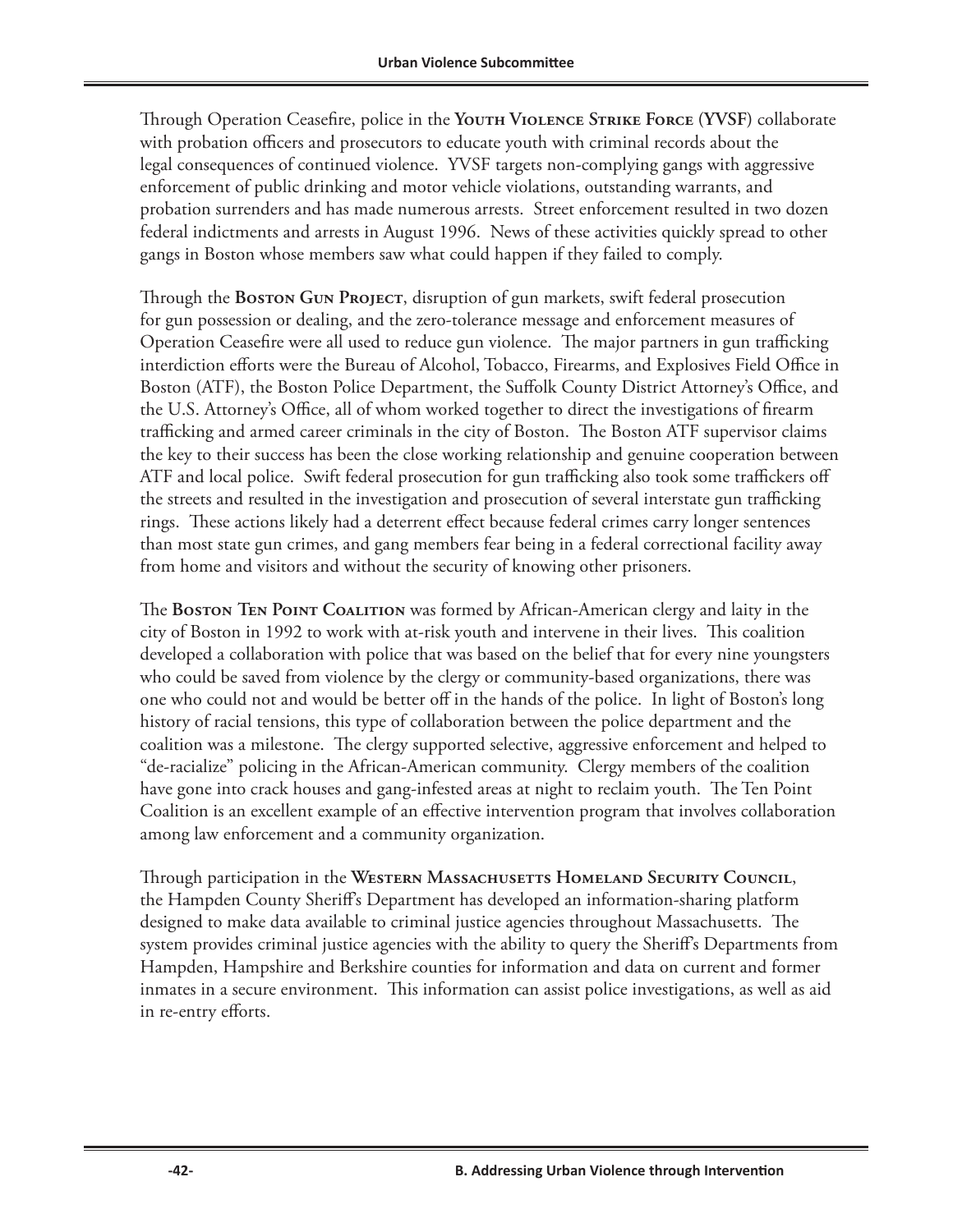# C. Addressing Urban Violence through Rehabilitation of Ex-Offenders

Rehabilitation and re-entry programs for recently released offenders serve key functions in reducing crime and recidivism. Through these programs, ex-offenders can develop the tools and skills necessary to obtain and pursue vocations. Rehabilitating ex-offenders helps alleviate many of the unemployment issues that arise upon release from prison that, in turn, lead to further crime and reincarceration.

Unfortunately, there is currently no statewide re-entry program Massachusetts, primarily due to a lack of funding. Instead, certain individual counties have re-entry programs that are separate from each other and vary in both scale and structure. In Massachusetts, of the 20,000 inmates who are released each year (over 97 percent of Massachusetts inmates are eventually released), more than 40 percent are released without supervision or training, and more than 50 percent return to prison or jail within three years of release. Statewide improvements in rehabilitation and re-entry programs could have an enormous effect on reducing the risk offenders pose to the public.

Successful rehabilitation methods include specific trade/vocational training and education, life skills training, gang intervention, substance abuse therapy, and other methods of treating addiction, mentoring, work programs, job placement, and health care services. Faith-based outreach and rehabilitation/re-entry programs have also been found to be highly successful.

#### **Leading Re-Entry Programs**

The **Essex County Sheriff's Department** has implemented a series of re-entry programs designed to assist offenders who return to the community:

• At the Essex County Correctional Facility, re-entry begins with intake and initial classification of prisoners. Inmates participate in academic, vocational and rehabilitation programs that comprise phase one of the re-entry plan. Additional services include guiding inmates through a MassHealth application, meeting with a Department of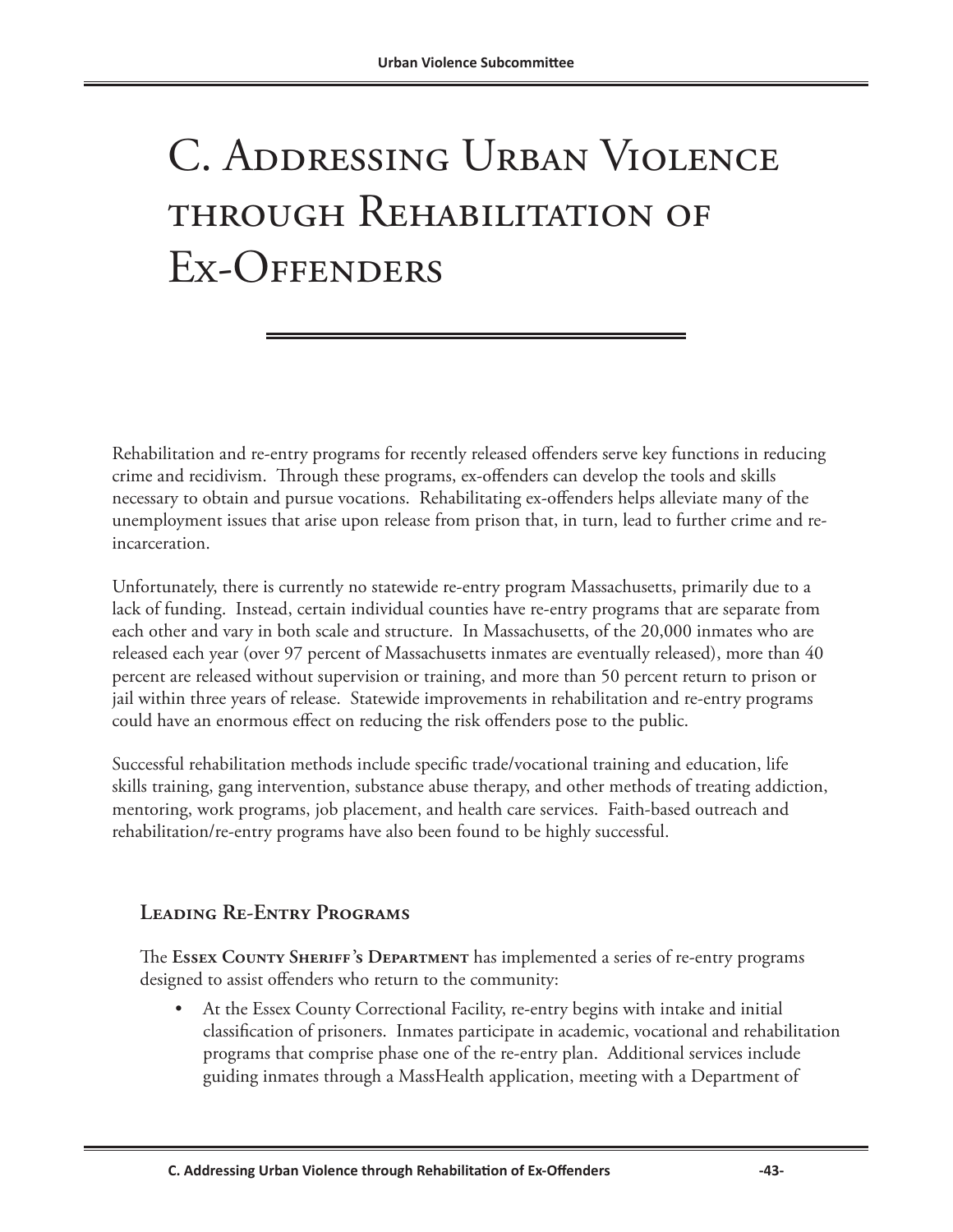Revenue representative, meeting with probation officials, Department of Children and Families (DCF), and a higher education scholarship fund. Re-entry coordinators are assigned to each inmate to aid in reintegration into society.

- The lower security **Lawrence Correctional Alternative Center** represents the step down process that is vital to successful re-entry. When offenders arrive, they are classified and continue programs that began in phase one. Additional programs in phase two include Multiple Offender Program, Family Literacy, Intermediate Classification, Electronic Monitoring Program, Home Placement, work release, and community service.
- The **ESSEX COUNTY RE-ENTRY CENTER** program is modeled after the Key Crest program in Delaware, which uses therapeutic-based programs and training to treat and modify behaviors of substance abusers. This phase includes Intake and Orientation (which helps offenders prepare for change), Criminal and Addictive Thinking, Drug and Alcohol Education, Socialization, Relapse Prevention, and finally Release and Reintegration.
- The **Women in Transition (WIT)** is a pre-release facility located in Salisbury that provides re-entry services for non-violent female offenders with minimal criminal history.

All offenders released from Essex County facilities who are supervised through probation and parole are evaluated for housing opportunities (Transitional Housing) which include singleoccupancy rooms or dorm settings.

The **Hampden County Correctional Center** has received national recognition for its innovative facility and community programs, as well as its inmate health unit and inmate GED program. Through a series of phases, detainees are provided with programs that help address criminogenic factors such as substance abuse, education/employment, anger management, victim impact, and cognitive thinking skills. After completing transitional programs, inmates are required to participate in programs that help them gain skills and abilities to avoid reoffense in the future. These programs continue to address the core criminogenic and provide a continuum of services as inmates gradually step down to lower security settings. These Phase III programs are comprehensive and include a 40-hour work week policy, substance abuse programs, vocational training, education classes, personal/emotional and attitude classes, family relationship programs, religious programs, health education programs, and other work programs.

The final phase of the Hampden County Correctional Center rehabilitation program is the re-entry program. The **After Incarceration Support Systems Program (AISS)** has been in effect since 1996 and includes two vital components: (1) working with offenders within the correctional center prior to their release and (2) working with the offenders post release when they transition back to the community. This program prepares inmates to return to the community and supports them with community partners upon their return. Through a combination of offender risk and needs assessments, and required participation in quality educational, vocational and treatment programming, Hampden County has developed a process that prepares inmates for a law-abiding life upon release. The program features a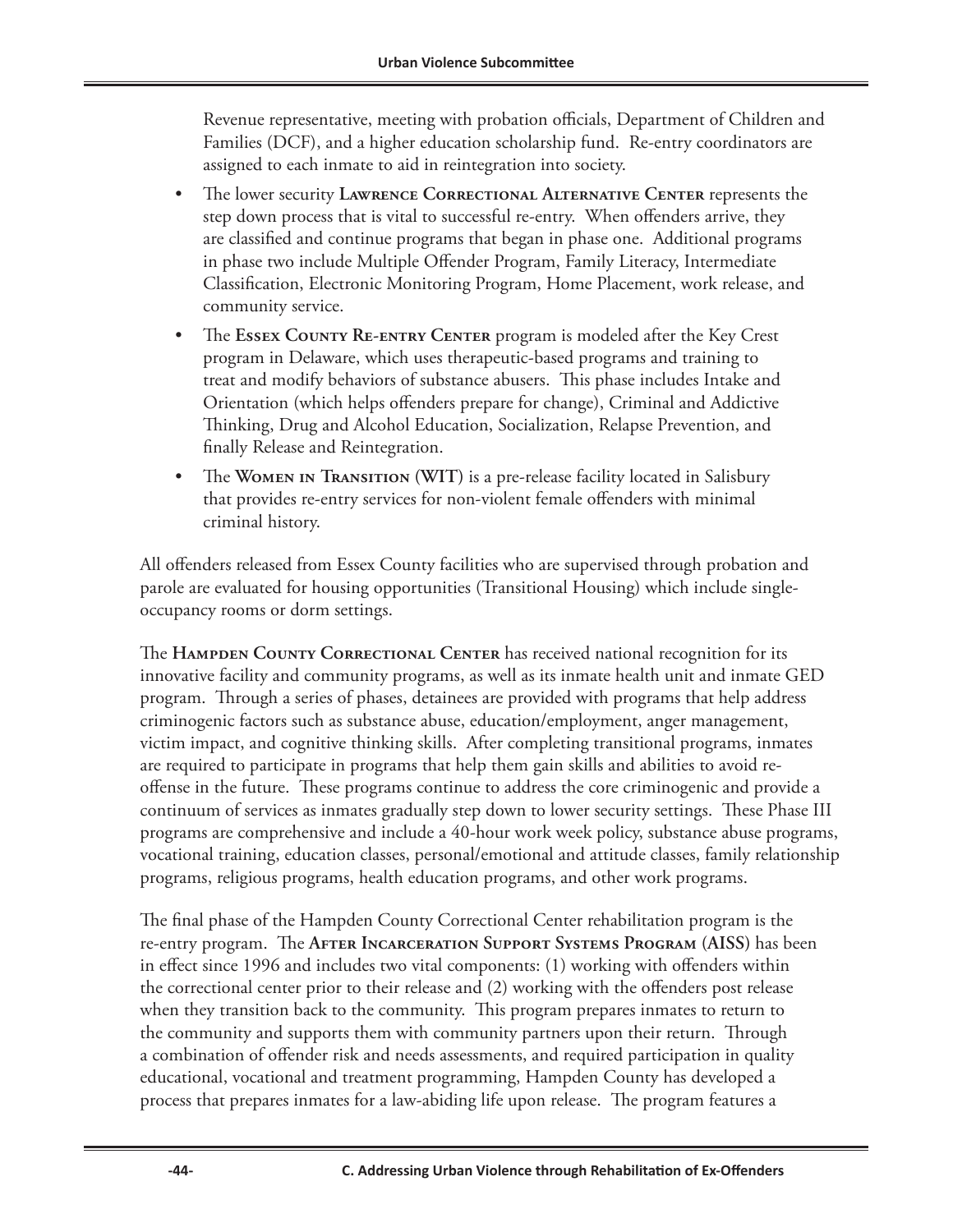strong post-incarceration community support system to help the ex-offenders develop positive community ties prior to release. Once in the community, ex-offenders are offered community support groups, mentoring, networking, relationship building, education, coping skills, crisis intervention and assistance in daily life through AISS.

In the **Offender Re-Entry Program** in the city of New Bedford, a number of services work with the local House of Correction, the U.S. Attorney's Office, the District Attorney's Office, and local law enforcement to provide job training, support, substance abuse programs, and family services to recently released offenders. A Re-Entry Panel is convened on a monthly basis to identify inmates who are approaching release back into the community.

The **Prison Prevention Ministry Program** was created in 1994 by the Greater Love Tabernacle Church in order to support members of the congregation with family or friends who were incarcerated. The program provides one-on-one mentoring to youth and adult inmates and family support. Formal group counseling sessions on substance abuse, anger management, and other life skills are also offered for the Department of Corrections. Families Seeking Peace was a special project implemented by the Greater Love Tabernacle for the specific needs of women in prison. The Prison Prevention Ministry Program (with Families Seeking Peace) continues to counsel offenders upon their release, helping them cope with reintegration into society.

The **Suffolk County Sheriff's Program** is a multifaceted re-entry program that includes vocational training, mentoring, addiction treatment, life skills instruction, and employment opportunities.26 There are four primary programs involved:

- The **Common Ground Institute** is a 10-week vocational training program that offers training in carpentry, custodial maintenance, painting, and landscaping. Participants also learn the soft skills that are necessary to obtain and retain work through a job readiness section of the program.
- The **Boston RE-ENTRY INITIATIVE** is a partnership between the Suffolk County Sheriff's Department, the Boston Police Department, the U.S. Attorney's Office, and the Suffolk District Attorney's Office designed to provide a multifaceted approach to help reduce the rate of recidivism for recently released inmates. This initiative emphasizes mentoring, information sharing, treating addiction, and employment opportunities for inmates after release.
- The **OFFENDER RE-ENTRY PROGRAM** is a program that provides comprehensive case management to assist ex-offenders with achieving their personal, educational and career goals. In collaboration with Bunker Hill Community College and Youth Opportunity Boston, the Suffolk County Sheriff's Department seeks to provide students in the Suffolk County House of Correction with the necessary resources and skills to successfully transition to the community. This program acts as a resource for counseling, housing, education, and other personal matters. It also provides assistance with transportation, clothing for interviews, and career development.

<sup>26</sup> Suffolk County Sheriff's Department, *Re-Entry Services*, *available at* <http://www.scsdma.org/reentryServices/index.html>.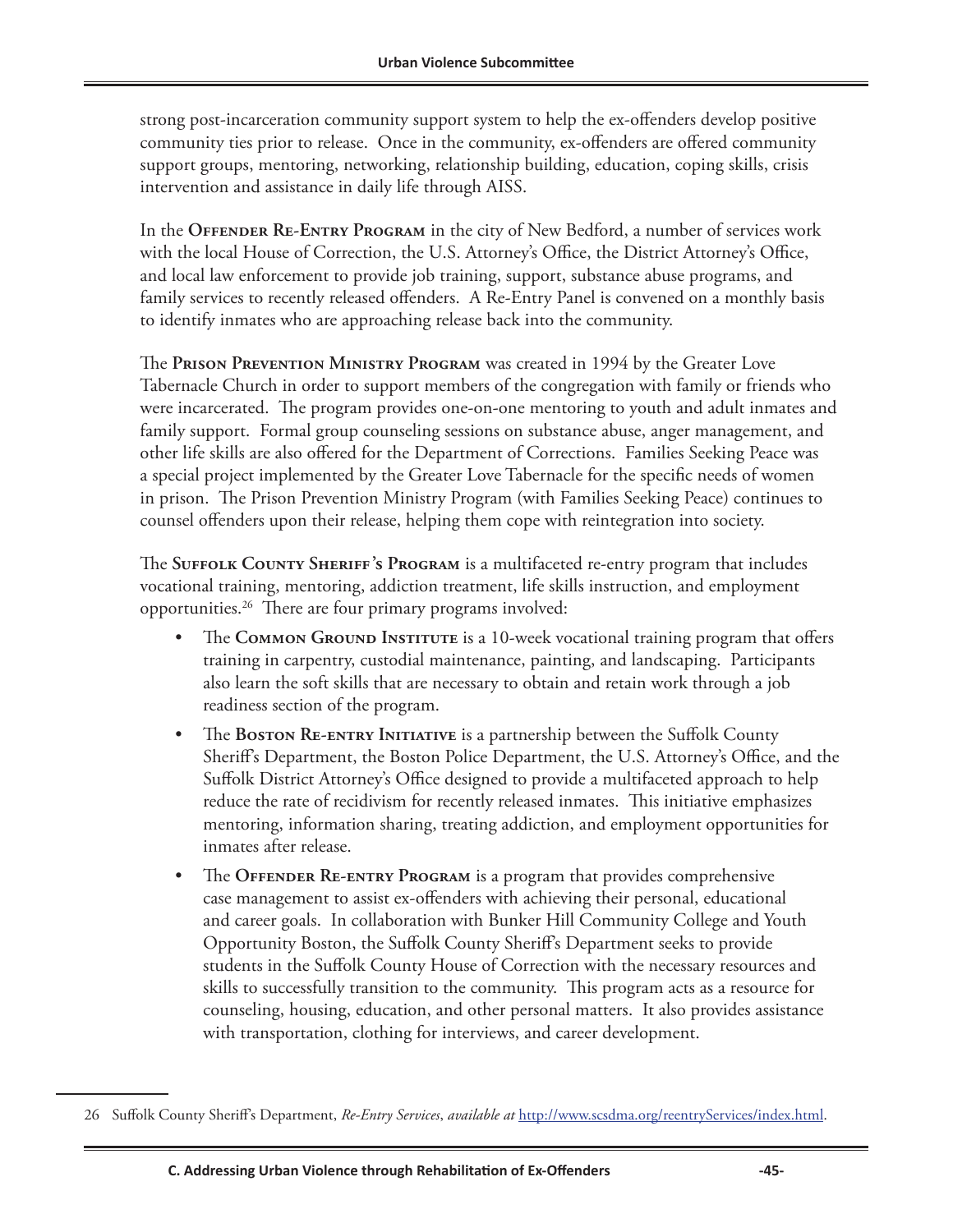• The **Community Re-entry for Women** program provides female offenders with life skills instruction, job placement, and health care services to prepare them for re-entry. Participants complete an eight-week life skills class during their incarceration while also receiving pre and post-release case management to assist them with their personal and housing goals, career goals, and health care services.

#### **Alternatives to Incarceration**

Programs designed as alternatives to incarceration are also being successfully implemented to address high risk groups. The Massachusetts Probation Service currently operates Community Corrections Centers that target offenders who would otherwise be serving a jail sentence. This highly structured program is capable of providing both sanctions and services, including treatment and education, to high-risk offenders. By placing offenders in controlled, collaborative, effective and efficient intermediate sanctions, the Massachusetts Probation Service reduces fragmentation in criminal justice and provides a safe and cost effective method of supervising offenders.

Individuals sentenced to a community corrections program remain in the community while being closely monitored through daily reporting and electronic monitoring. Random drug and alcohol testing along with community service are coupled with treatment and job training, all in an effort to reintegrate an offender. By addressing many of the core issues that lead individuals to commit crimes in the first place, this program seeks to provide offenders with the skills necessary to prevent future criminal involvement.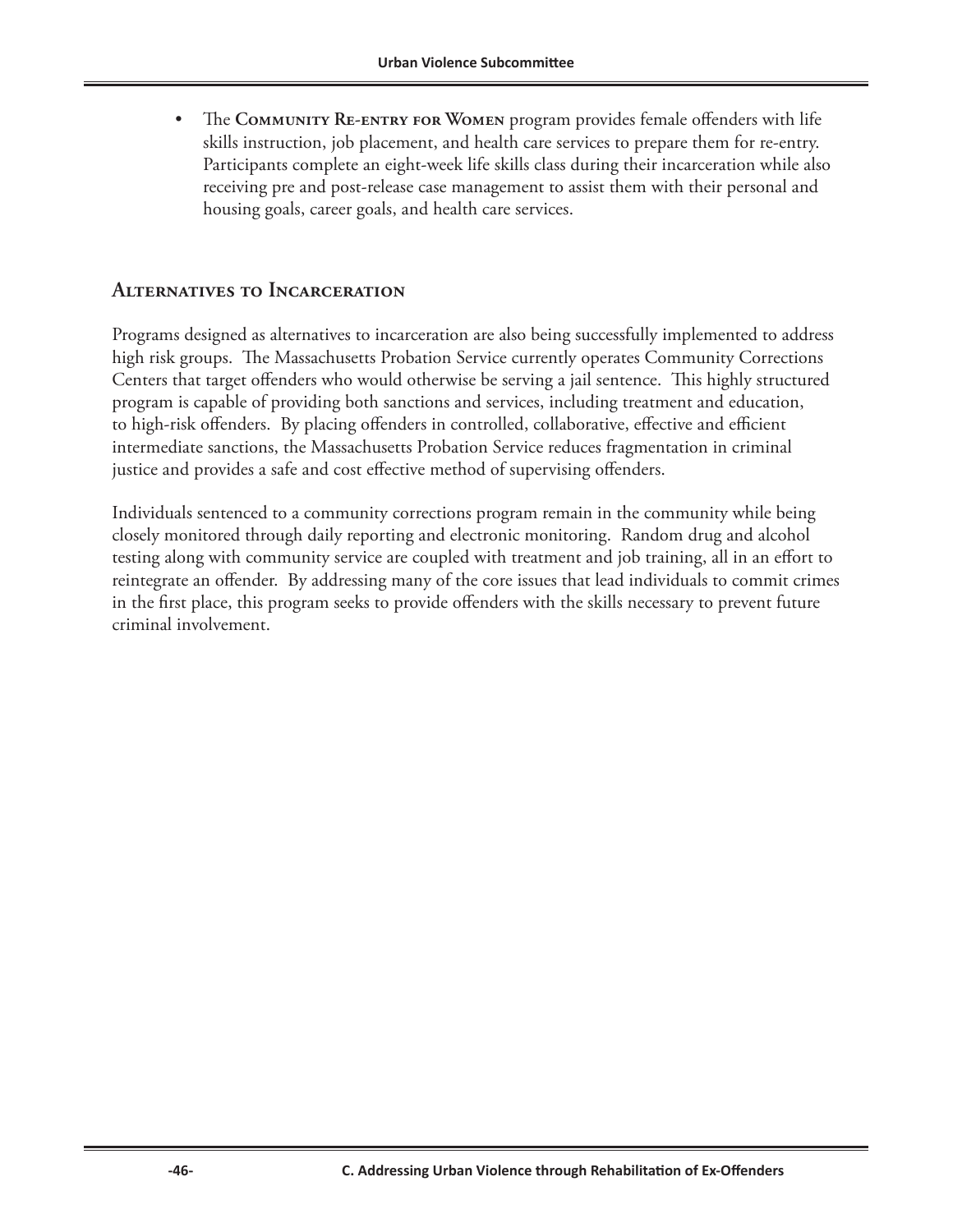### III. Conclusion

The issue of urban violence is one of great importance to our Commonwealth. As leaders in the community and especially in public safety matters, the members of this subcommittee are deeply concerned about the ability of our citizens to feel safe in their communities. As such, we are committed to advocating for increased resources that can be devoted to the implementation of strategies with prevention, intervention and rehabilitation models.

This report provides us with a timely reminder of the most effective approaches to reduce urban violence in our communities. In addition, it sets forth an overview of promising violence prevention initiatives from across the state that can be examined as models for new initiatives in other communities. The programs and strategies recommended in this report are crucial to making neighborhoods safer by reducing gang violence, increasing mentoring, educational, and job opportunities for youth, and increasing access to substance abuse and mental health services.

The Urban Violence Subcommittee supports a collaborative and comprehensive statewide effort to strengthen and intensify model violence prevention programs. Our vision is for a Commonwealth where every resident, in every community, feels safe from violence at home, at school, and in his or her neighborhood. We look forward to continuing to engage in this effort, and thank Governor Patrick for a allowing us the opportunity to examine this issue.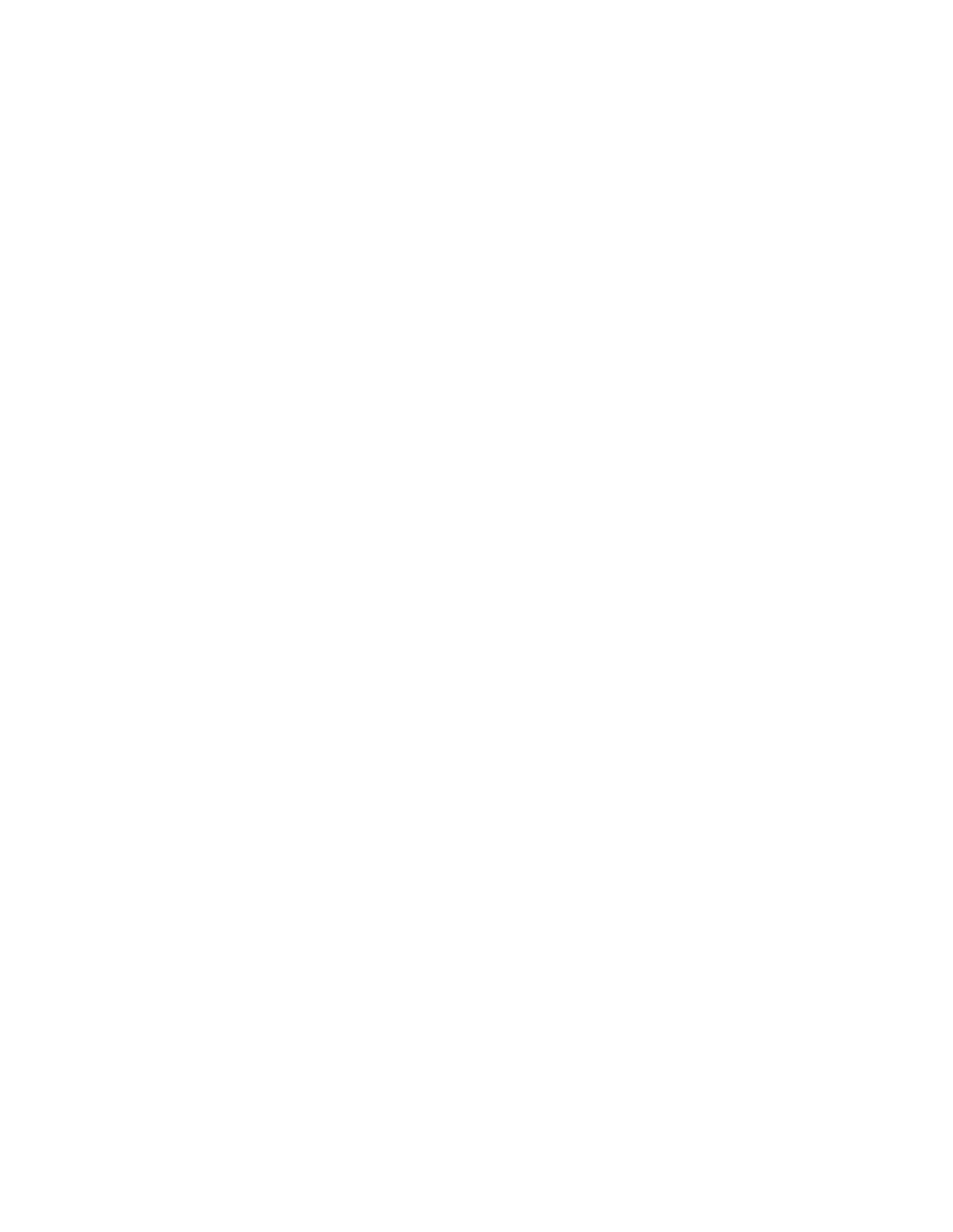### Appendix of Program Contacts

Throughout this report, there are references and links to commercial or other third-party websites. The AGO does not endorse or maintain a relationship with any of these companies or organizations, and is not responsible for the content on these sites. The information on the sites remains the property of the respective owners. The AGO does not express any opinion as to the value or accuracy of the information contained on these sites. The references contained within this report are not exclusive lists of companies/organizations providing the services discussed throughout this report.

#### **[Affected](http://www.iamaffected.com)**

Luis E. Diaz Jr., Program Director Daniel Rosario, Program Director (508) 757-3333 affected@charter.net

#### **[Beth Israel Deaconess Medical Center's Center for Violence Prevention and Recovery](http://www.bidmc.harvard.edu/CentersandDepartments/Departments/SocialWork/SocialWorkPrograms/CenterforViolencePreventionandRecovery.aspx)**

Lisa Hartwick, Program Director (617) 667-3458 Tracy McKew, Program Director (617) 667-5658

#### **[BOLD Teens](http://www.boldteens.org)**

Reverend Bill Loesch (617) 822-8189

#### **[Boston Asian: Youth Essential Service](http://bostonasianyes.org)**

Jane S. Leung, Executive Director (617) 482-4243 JaneSLeung@aol.com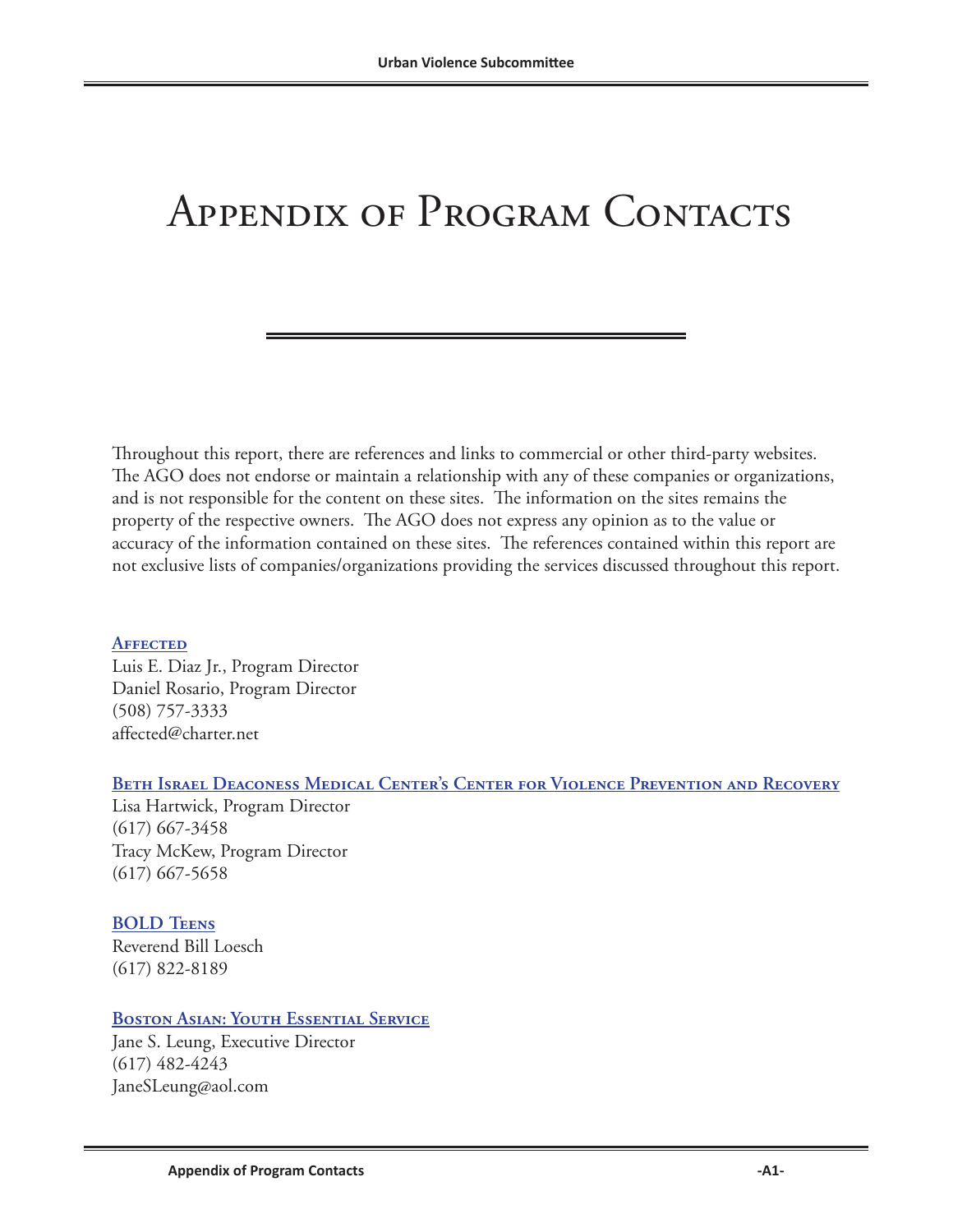#### **[Boston Community Centers' Streetworkers Program](http://ojjdp.ncjrs.org/pubs/gun_violence/profile58.html)**

Tracy Litthcut, Unit Manager of Youth Services (617) 635-4920

#### **[Boston's Corporate Summer Jobs Campaign](www.bostonpic.org/programs/summer-jobs)**

Alysia Ordway, Chief of Staff (617) 423-3755

#### **[Boston Police Department](www.cityofboston.gov/Police)**

**Crime Stoppers Safe Street Teams Youth Violence Strike Force** Edward Davis, Commissioner (617) 343-4200 PoliceGroup@cityofboston.gov

#### **BOSTON TEN POINT COALITION**

Reverend Jeffery Brown, Executive Director (617) 524-4331

#### **BOWDOIN STREET HEALTH CENTER**

Philly Laptiste, Manager of Community Health (617) 754-0041 bowdoinstreethealth@caregroup.harvard.edu

#### **[Brigham and Women Hospital Department of Emergency Medicine](www.brighamandwomens.org/emergencymedicine)**

Ron Walls, Chairman

#### **Brigham and Women's Hospital Science Clubs**

Pamela Audeh, Volunteer Coordinator (617) 732-6533 paudeh@partners.org

#### **Brigham and Women's Hospital Scienceworks**

Pamela Audeh, Volunteer Coordinator (617) 732-6533 paudeh@partners.org

#### **[Brigham and Women's Hospital Student Success Jobs Program](www.brighamandwomens.org/communityprograms/ssjp)**

Amy Belyea, Youth Programs Manager (617) 525-6725 abelyea@partners.org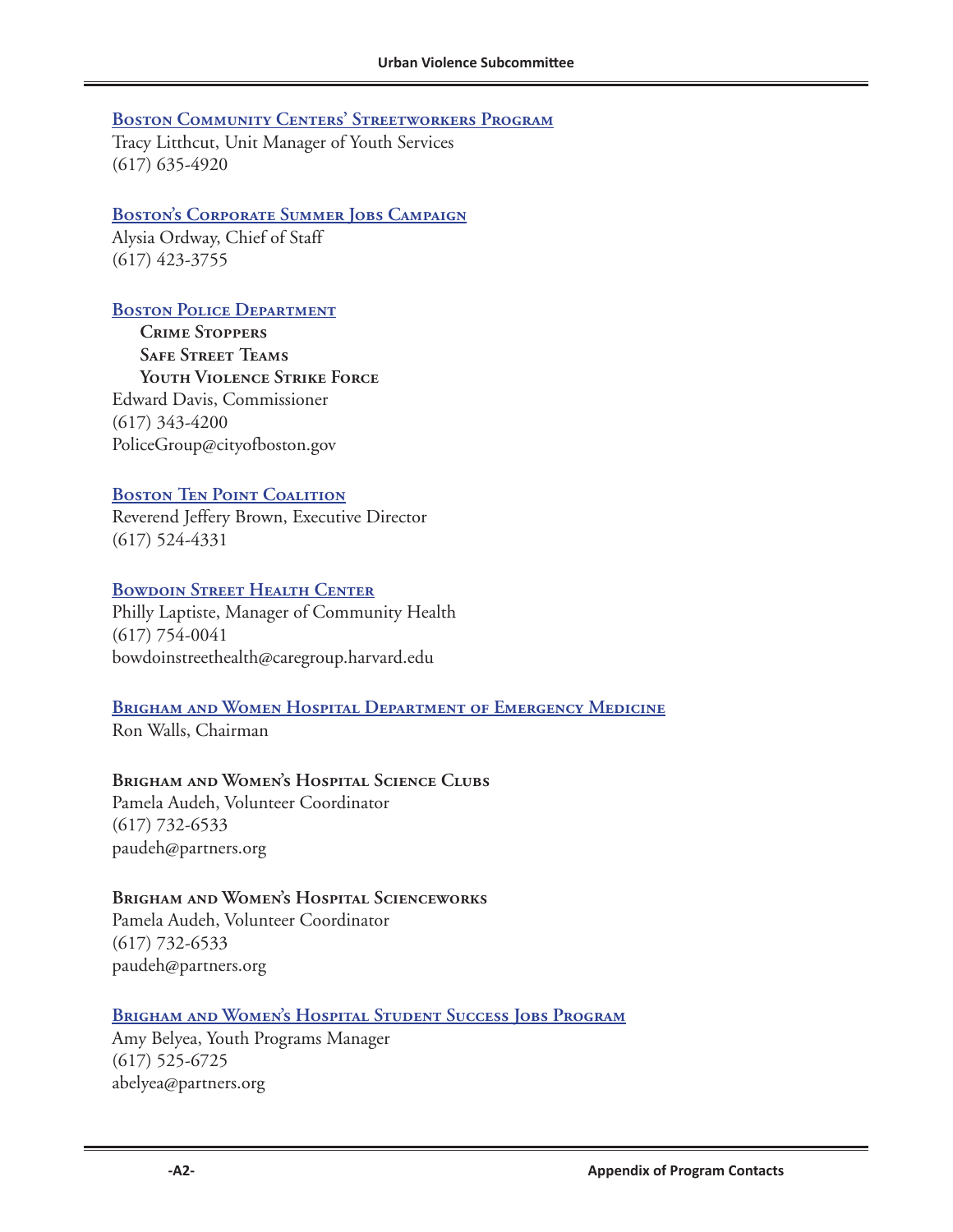#### **[Brookline Police Department Community Programs](www.brooklinepolice.com/programs)**

Daniel C. O'Leary, Chief (617) 730-2735 john\_oleary@town.brookline.ma.us

#### **BROOKLINE PUBLIC SCHOOLS**

William H. Lupini, Superintendent of Schools (617) 730-2401 info@brookline.k12.ma.us

#### **[Brookside Community Health Center Mentoring Program](http://www.brighamandwomens.org/primarycare/offices/brookside.aspx)**

Paula McNichols, Executive Director (617) 522-4700 pmcnichols@partners.org

#### **[Center for Employment Opportunities](www.ceoworks.org)**

Mindy Tarlow, Executive Director (212) 422-4850 mtarlow@ceoworks.org Brad Dudding, Chief Operating Officer (212) 422-4430, ext. 211 bdudding@ceoworks.org Tani Mills, Chief Program Officer (212) 422-4430, ext. 210 tmills@ceoworks.org

#### **[Charles E. Shannon Community Safety Initiative](www.mass.gov/eopss)**

James Stark, Executive Office of Public Safety shannoncsigrant@state.ma.us

#### **[Crispus Attucks Children's Center](www.crispus-attucks.org)**

Lesley Christian, President Gladys Smith, Education Coordinator Denise Gaskins, Social Services Supervisor (617) 445-1420

#### **DIMOCK COMMUNITY HEALTH CENTER**

Delores Dickson (617) 442-8800, ext. 1629 dmdickso@dimock.org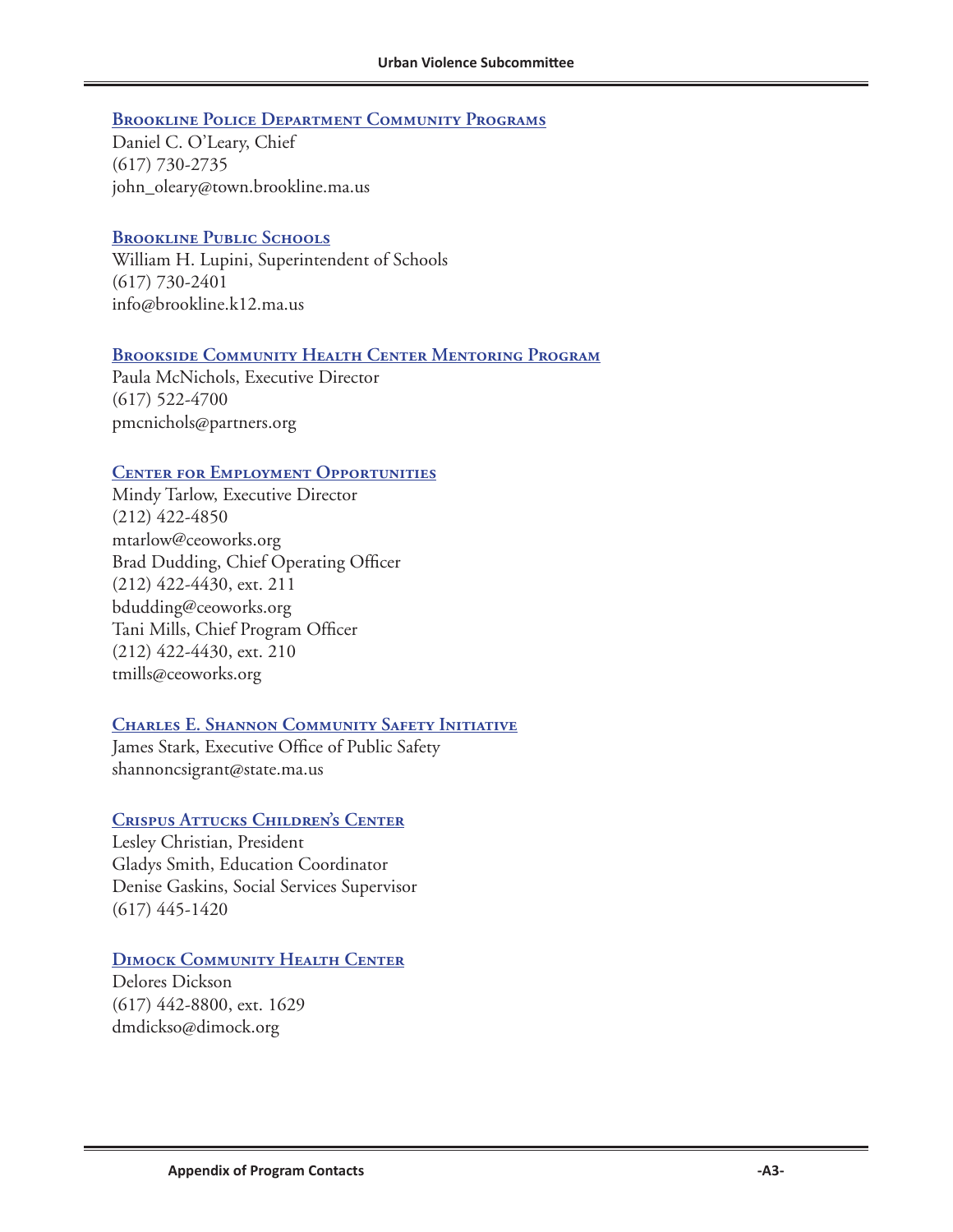**Dotwell** (617) 288-3230

#### **Essex County District Attorney's Office**

Jonathan W. Blodgett, District Attorney (978) 745-6610

#### **Essex County Sheriff's Department**

Frank G. Cousins, Jr., Sheriff (978) 750-1900, ext. 3370

#### **Extended Learning Time**

Lise Zeig, Department of Education lzeig@doe.mass.edu Sarah McLaughlin, Department of Education smclaughlin@doe.mass.edu

#### **Federated Dorchester Neighborhood House**

Leslie Moore, Director of Youth Programs (617) 282-2180 lmoore@fdnh.org

#### **Families Seeking Peace**

Emanuel L. Hutcherson, Executive Director Pastor William E. Dickerson II (617) 436-7527 reverend\_hutcherson@verizon.net

#### **Future Hope Apprenticeship Program**

Emanuel L. Hutcherson, Executive Director reverend\_hutcherson@verizon.net Pastor William E. Dickerson II (617) 436-7527 FHAP@verizon.net

#### **Hampden County Correctional Center, After Incarceration Support Systems Program**

Paul Sheehan, Project Director (413) 547-8000, ext. 2137

#### **HAMPDEN COUNTY SHERIFF'S DEPARTMENT**

Michael J Ashe, Jr., Sheriff (413) 732-5772 info@hampdencountysheriff.com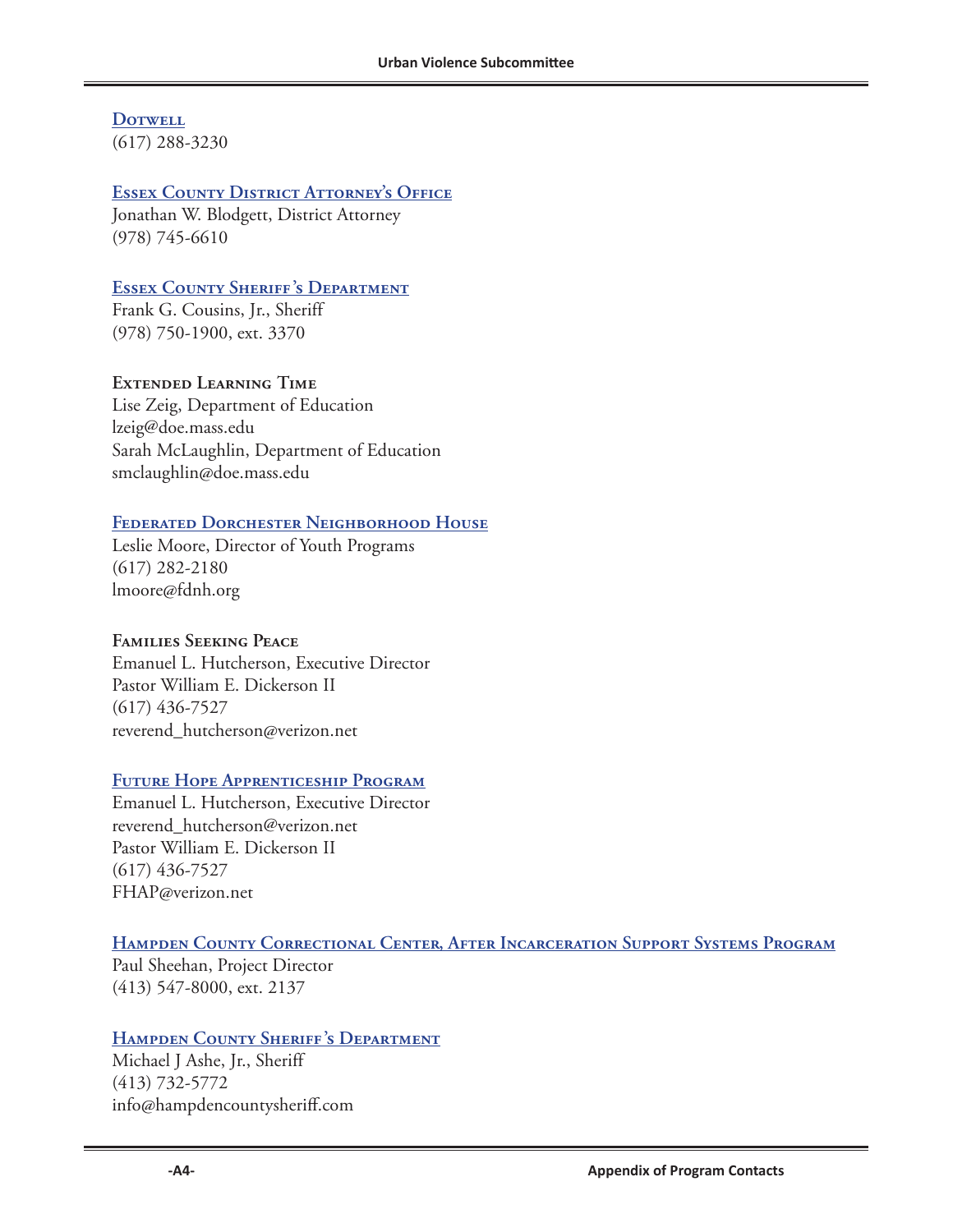#### **[Harbor Health Services](www.harborhealthservices.org)**

Administrative Offices and General Information (203) 483-2630, ext. 245

#### **[Health Careers Pipeline](http://www.massachusetts.edu/umassstem/worcester.html)**

Isa Zimmerman, University of Massachusetts Senior Fellow izimmerman@umassp.edu

#### **IMPROVING SCHOOL CLIMATE**

**JOBS FOR YOUTH** Paul Heithaus, Program Coordinator (617) 963-2910 paul.heithaus@state.ma.us

#### **JOHN HANCOCK SCHOLARS**

CommunityRelations@jhancock.com

#### **[Massachusetts Department of Correction](www.mass.gov/doc)**

Harold Clarke, Commissioner (508) 422-3300

#### **[Massachusetts Probation Service: Community Corrections Centers](www.mass.gov/courts/probation)**

Elizabeth V. Tavares, First Deputy Commissioner (617) 727-5348

#### **MGH CHARLESTOWN HEALTH CENTER**

(617) 726-2000

#### **[Middlesex Partnerships for Youth, Inc.](www.projectalliance.org)**

Margie Daniels, Executive Director Brian Cavanaugh, Deputy Director Kim McKenna, Administrative Assistant (781) 897-6807 info@projectalliance.org

#### **[Neighborhood Crime Watch Program](www.bostoncrimewatch.com)**

Carolyn MacNeil, Director (617) 343-4345 MacNeilC.bpd@cityofboston.gov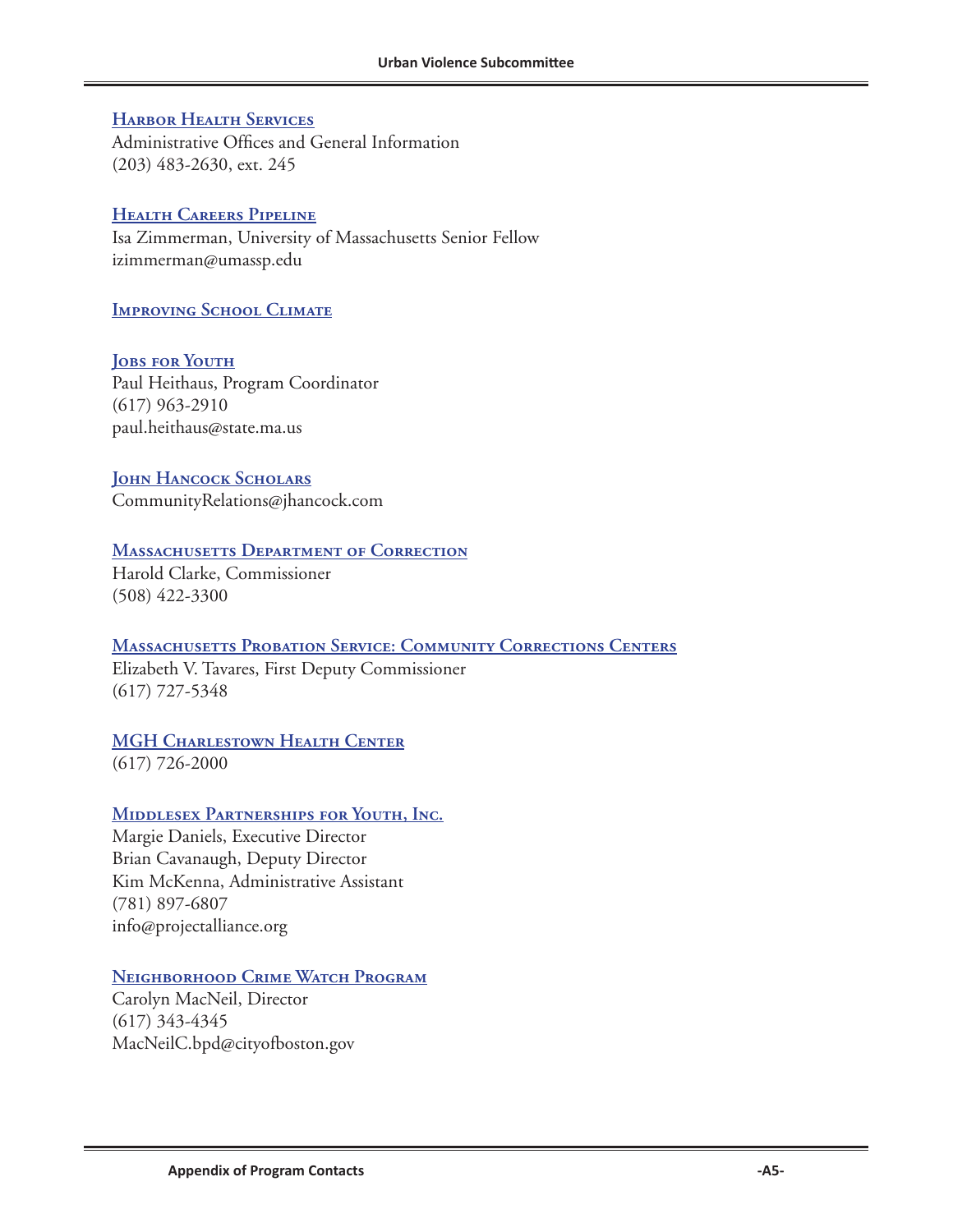#### **[New Bedford Police Department](www.newbedfordpd.com)**

Ronald E. Teachman, Chief of Police (508) 991-6300, ext. 153 rteachman@ci.new-bedford.ma.us

#### **OPERATION CEASEFIRE**

James Jordan, Boston Police Department Gary French, Boston Police Department (617) 343-5096 or (617) 343-4444 David Kennedy, Kennedy School of Government (617) 495-5188

#### **OPERATION NIGHT LIGHT**

Bernard Fitzgerald, Chief Probation Officer (617) 288-9500

#### PATHWAYS TO SUCCESS BY 21

Samuel Martin, Director of Workforce and Community Partnership Team (617) 727-8158 smartin@commcorp.org

#### **[Prison Prevention Ministry Program](http://gltprisonpreventionministry.com/ )**

Emanuel L. Hutcherson, Executive Director Pastor William E. Dickerson II (617) 436-7527 reverend\_hutcherson@verizon.net

#### **PROJECT RECONNECT**

Neil Sullivan, Executive Director (617) 488-1320 neil.sullivan@bostonpic.org Kathy Hamilton, Youth Policy Coordinator (617) 488-1316 kathy.hamilton@bostonpic.org Edward Powell, Director, School-to-Career (617) 488-1351 edward.powell@bostonpic.org

#### PROJECT YES (YOUTH EMPLOYMENT SOLUTIONS)

Paul Heithaus, Program Coordinator (617) 963-2910 paul.heithaus@state.ma.us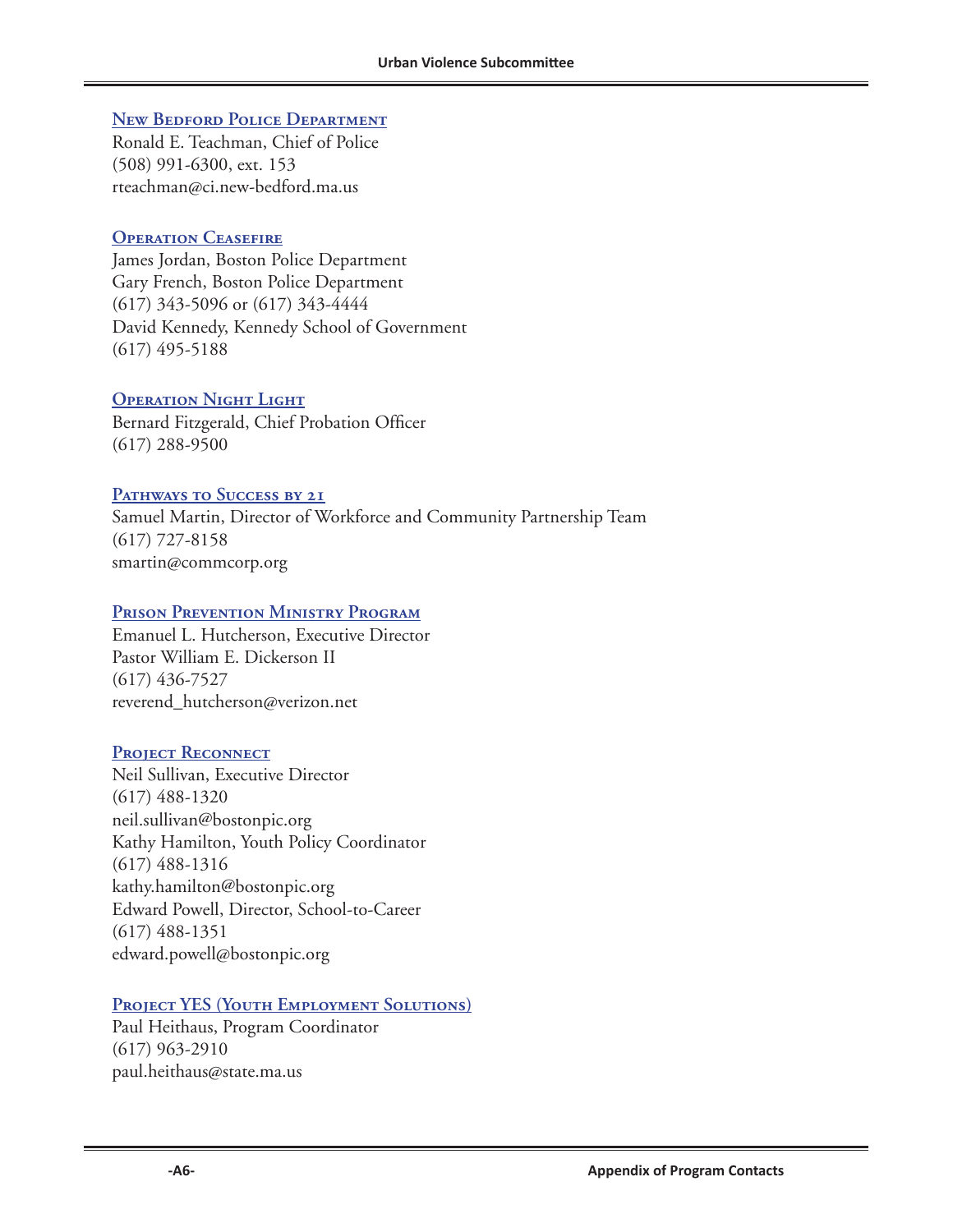#### **[Roca](www.rocainc.org)**

Anisha Chablani, Deputy Director (617) 889-5210, ext. 257 Anicha@rocainc.com

### **Roxbury Comprehensive Community Health Center**

Maria Agit (617) 541-3790, ext. 443

#### **[Roxbury YouthWorks](www.roxburyyouthworks.org)**

#### **Safe Neighborhood Initiative**

John Towle, Suffolk County First Assistant District Attorney (617) 619-4000

#### **[SouthCoast Mentoring Initiative for Learning, Education & Service](www.southcoastsmiles.org)**

James H. Mathes, Executive Director New Bedford: (508) 999-9300 Fall River: (508) 676-7645 jmathes@smilesmentoring.org

#### **[Southern Jamaica Plain Health Center](http://www.brighamandwomens.org/primarycare/offices/sjphc.aspx)**

Tom Kieffer, Chairman (617) 983-4100 tkieffer@partners.org

#### **SUFFOLK COUNTY SHERIFF**

Andrea J. Cabral, Sheriff info@scsdma.org

#### **[Team Mita](www.teammita.org)**

Abigail Ortiz, Health Educator (617) 983-4104 aortiz3@partners.org

#### **Teen Dating Violence Prevention Program**

Doreen Gallagher (617) 713-5156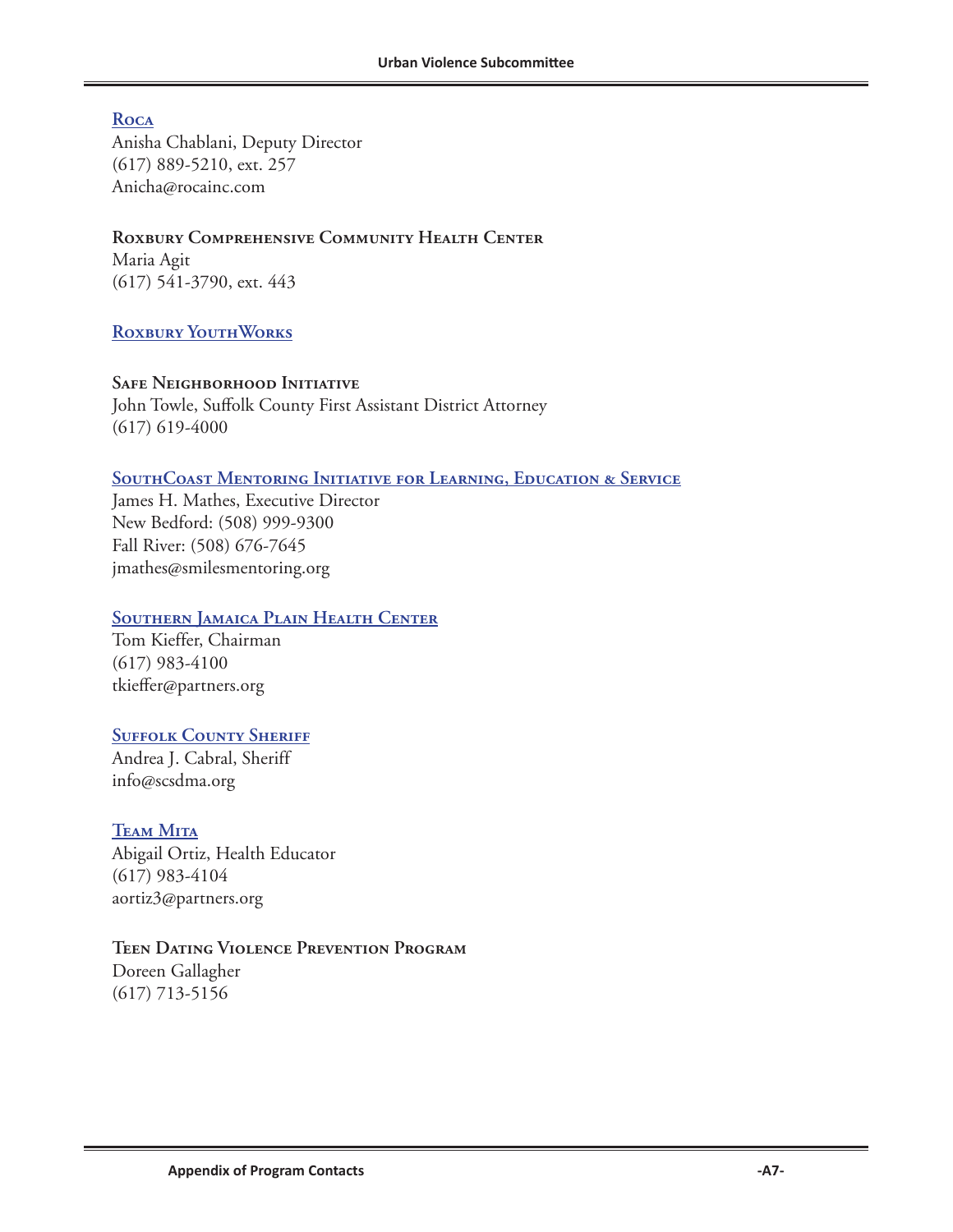#### **UNITED INTERFAITH ACTION**

Paul Graham, Organizer New Bedford: (508) 993-8976 Fall River: (508) 673-4670 paulfgraham@gmail.com

#### **[Upham's Corner Health Center](www.uphamscornerhealthctr.com)**

Tonya Sullivan (617) 287-0786

#### **[Worcester Housing Authority](www.worcester-housing.com)**

Raymond V. Mariano, Executive Director (508) 635-3000 Angel Rosario, Director of Public Safety (508) 635-3208

#### **[Worcester Police Department](www.ci.worcester.ma.us/wpd)**

wpd@ci.worcester.ma.us

#### **[Worcester Police Department Gang Unit](www.ci.worcester.ma.us/wpd)**

(508) 799-8696 School Intervention (508) 799-8664 (508) 799-8684

#### **Worcester Police Department Police-Clergy Mentoring**

(508) 799-8606

#### **WORCESTER PUBLIC SCHOOLS**

James A. Caradonio, Superintendent Worcester Public Schools (508) 799-3115 caradonia@worc.k12.ma.us

#### **[Worcester Youthworks Summer Jobs Program](http://www.wcac.net/yf_youthworks.html)**

Charla Hixson, Program Coordinator (508) 754-1176, ext. 139

#### **YOUTH BUILD USA**

(617) 623-9900 info@youthbuild.org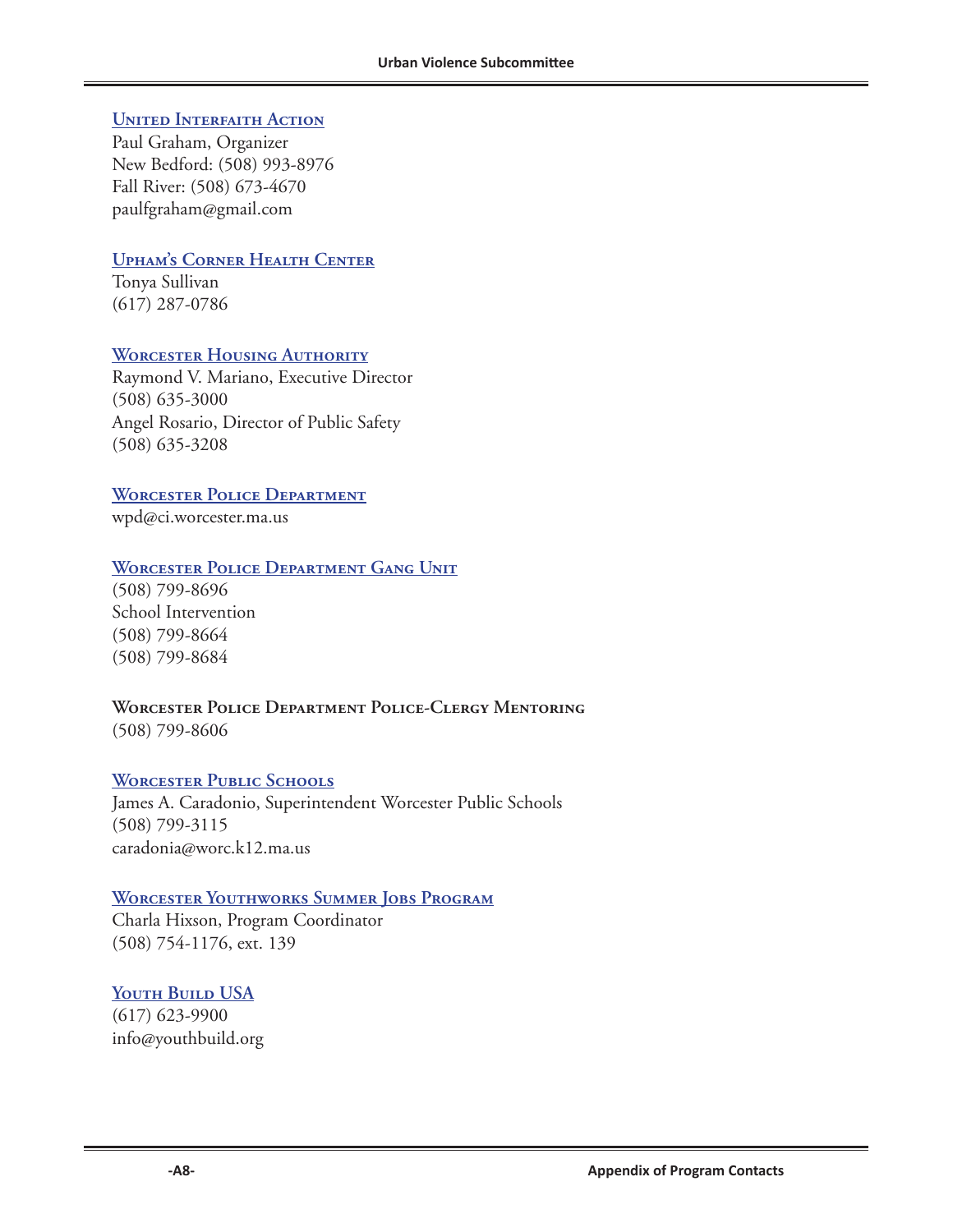#### **YOUTH COURTS**

Kerry E. Fenlon (Merrimack Valley) (978) 373-7010 mvyouthcourt@yahoo.com Frank Molis (Malden) (781) 324-7680, ext. 232 maldenyouthcourt@aol.com Lisa Birknes Tavares (New Bedford) (508) 979-1580 nbppyouth@aol.com Lisa DaPonte (Taunton) (508) 821-1181 ldaponte@tauntonschools.org

#### YOUTH OPPORTUNITY CENTER

Michael Mitchell, Executive Director (617) 541-2601 michael.mitchell.jcs@cityofboston.gov Kimberly Pelletreau, Deputy Director (617) 541-2613 kimberly.pelletreau.jcs@cityofboston.gov

#### **YOUTH UNSCRIPTED**

Jamie Ullrich, Program Coordinator (617) 524-7049 jullrich@urbanimprov.org